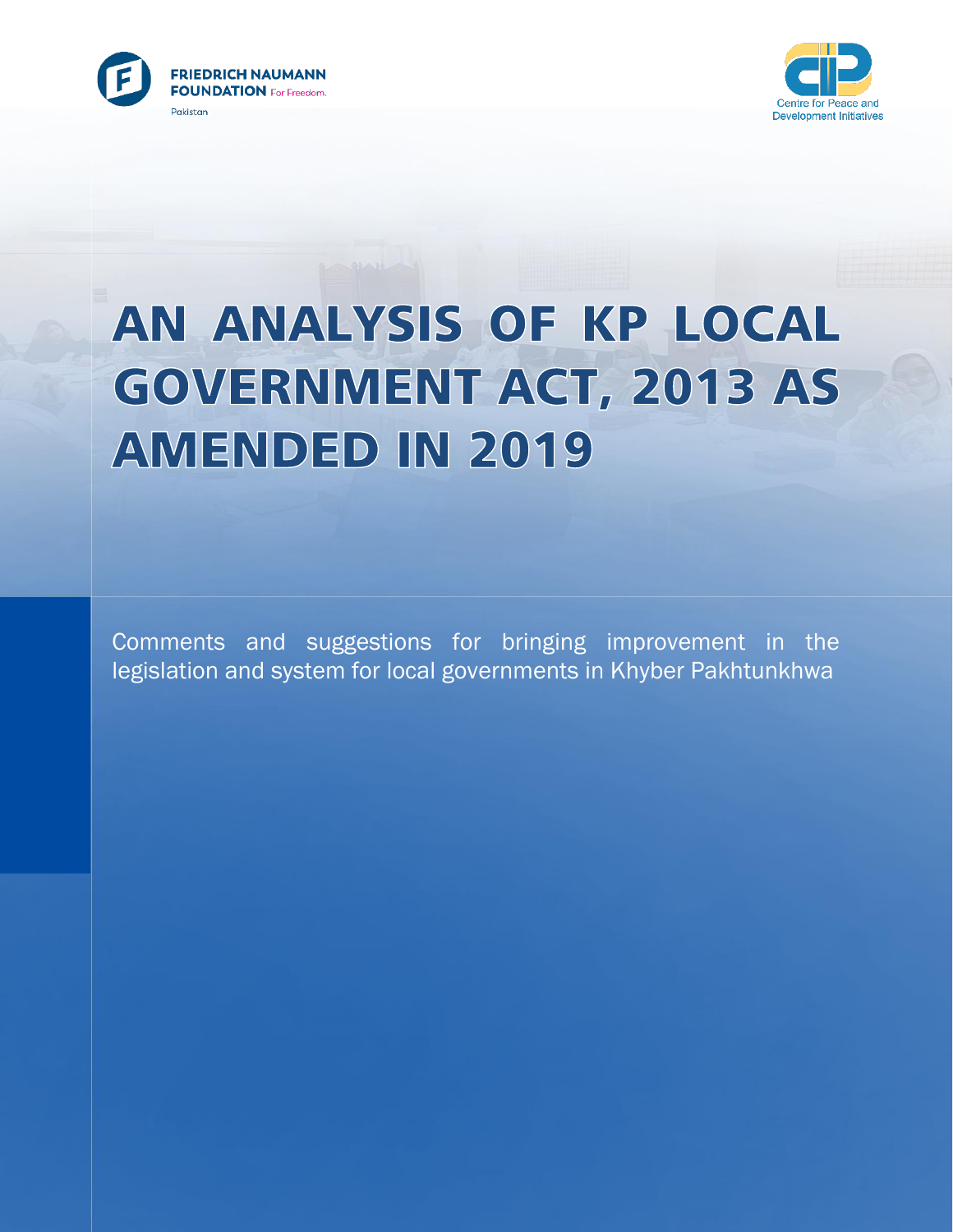April 2022

**Title:** An Analysis of KP Local Government Act, 2013 as amended in 2019

**Research and Author/s:** Moazzam Ali Janjua

**Acknowledgement:** Centre for Peace and Development Initiatives (CPDI) would acknowledge the support of the Friedrich Naumann Foundation for Freedom (FNF) in the production of the publication and welcome reproduction and dissemination of the contents of the report with due acknowledgments.

#### **ISBN:** 978-969-227-23-0

#### **Disclaimer**

Every effort has been made to ensure the accuracy of the contents of this publication. CPDI and FNF do not accept any responsibility of any omission as it is not deliberate. Nevertheless, we will appreciate the provision of accurate information to improve our work.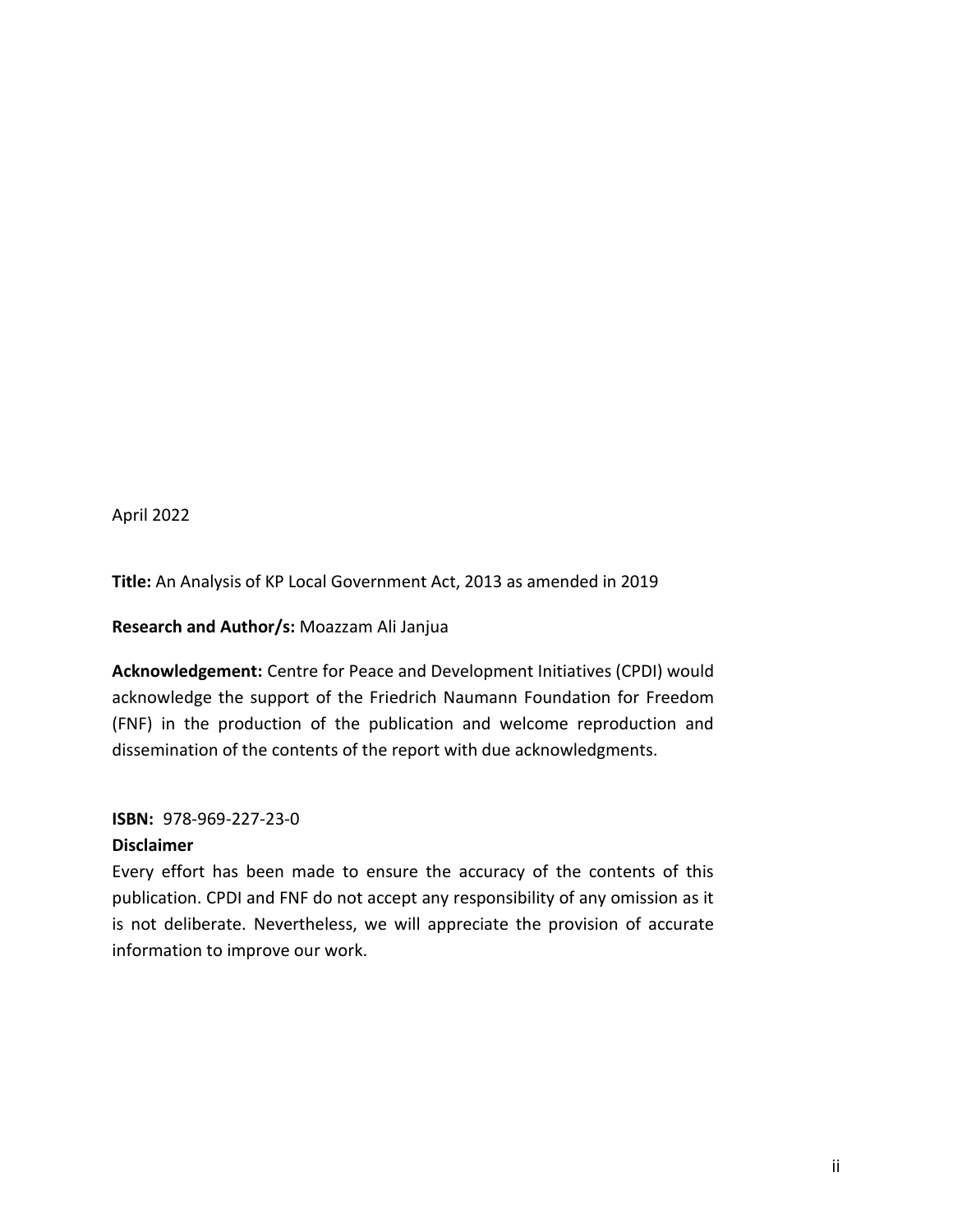



# **Contents**

| 1.  |                                                                                            |  |
|-----|--------------------------------------------------------------------------------------------|--|
| 2.  |                                                                                            |  |
| З.  | Structure and Functions of Local Governments in KP and Local Elections after Amendments in |  |
| 3.1 |                                                                                            |  |
|     | 3.1.1                                                                                      |  |
|     | 3.1.2                                                                                      |  |
| 3.2 |                                                                                            |  |
|     |                                                                                            |  |
|     |                                                                                            |  |
|     |                                                                                            |  |
| 3.3 |                                                                                            |  |
| 3.4 |                                                                                            |  |
| 3.5 |                                                                                            |  |
|     |                                                                                            |  |
|     | Annex I: Comments and Suggestions on Key Amendments made in KP Local Government Act, 2013  |  |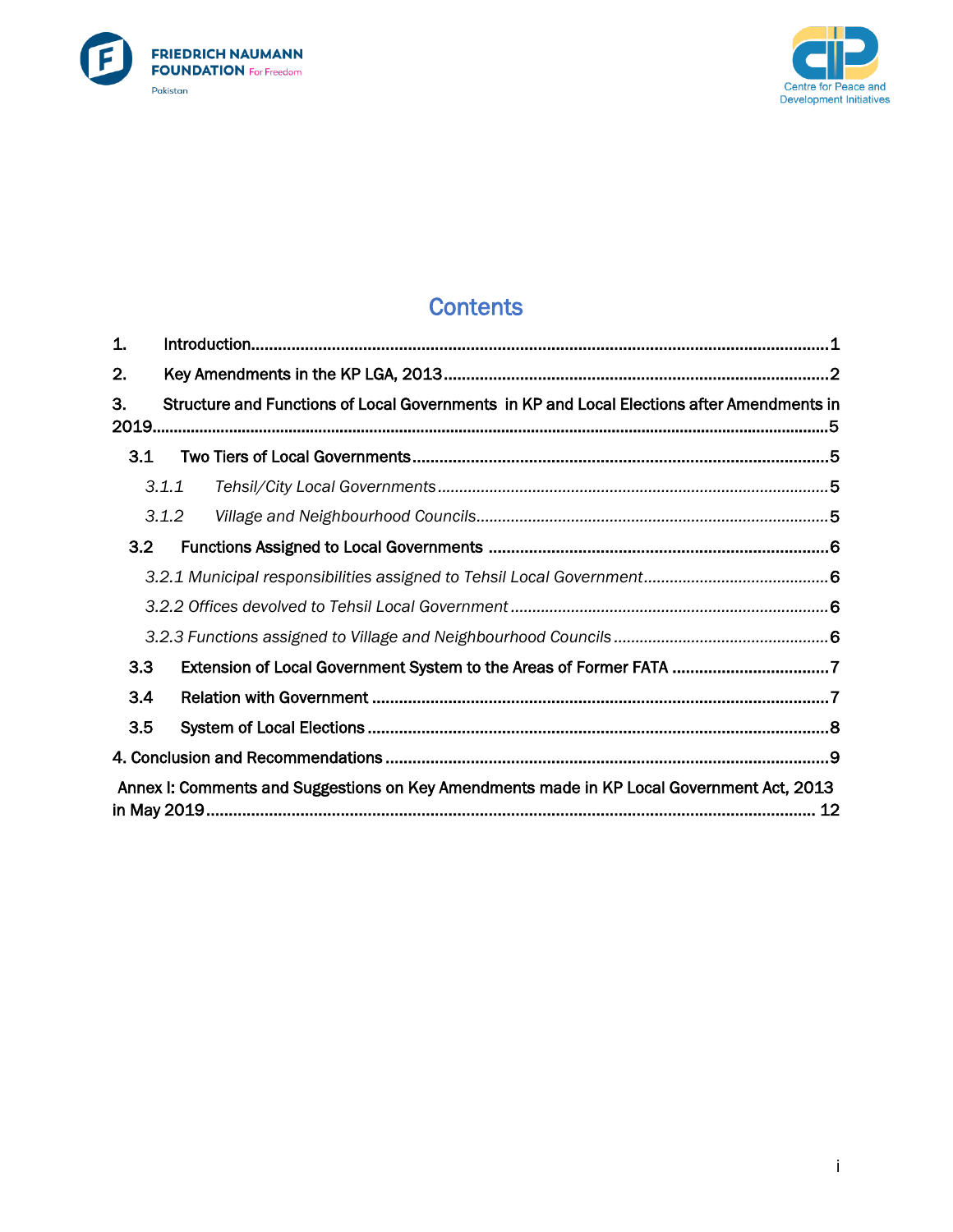



## <span id="page-3-0"></span>1. Introduction

In general elections 2018, the public of Khyber Pakhtunkhwa (KP) again mandated Pakistan Tehreek-e-Insaf (PTI) to form a government and continue with the journey which was started in 2013. The PTI while announcing the election manifesto 2018, reemphasized its commitment to further refine local government structure and introduce a city government model where the directly elected Mayor will be responsible to deliver on all interrelated urban city matters. The PTI government in KP soon after its formation, started working on amendments to the legal framework for local governments in the province that was earlier enacted and enforced by itself in 20131. The Local Government (Amendment) Bill containing substantial changes, was passed by the KP Assembly on 29<sup>th</sup> April and finally notified on 3<sup>rd</sup> May, 2019 after the formal assent of the KP Governor. The Amendment Act introduced important structural changes in the local government system, resulting in a significant impact on the construction, functioning and powers of the local governments in the province.

The analysis and recommendations in this document are mainly based on desk research on all existing documentation/legislation related to functions and structure of local governments in KP and amendments made in the Khyber Pakhtunkhwa Local Government Act, 2013 (KPLGA, 2013) in May 2019 and onwards, and other legislation<sup>2</sup> having any sort of impact on the role and functions of local governments. The Legal framework for local governments in other provinces after the 18th Constitution Amendment and related documents were also reviewed. During the analysis, the stipulation of Article 140A of the Constitution, gender & social inclusion, equal representation, the general perception of devolution as one of the elements of the decentralization process, and extension of the local government system to the merged tribal districts of formerly FATA<sup>3</sup> have been kept in view.

The purpose of the analysis is to identify the key changes introduced in the local government law through the KP Local Government (Amendment) Act, 2019 as well as subsequent amendments and their possible impact on the structure, role and functions of these institutions. The law is considered a living document that requires improvement with every passing moment. It is expected that this analysis will help to generate an informed debate, encompassing the main areas of improvement in the system and shall finally engage the parliamentarians to further improve the legal framework for an inclusive and empowered local government system in KP, in line with the command of Article 140A of the Constitution.

<sup>&</sup>lt;sup>1</sup> The KP Local Government Act, 2013 was enforced on November 7, 2013.

<sup>2</sup> The KP Regional and District Health Authorities Act, 2019; the KP Urban Areas Development Authorities Act, 2020; and the KP Land-Use and Building Control Act, 2021.

<sup>3</sup> Federally Administrative Tribal Aeras were merged in KP Province by virtue of Twenty-fifth Constitution Amendment, 2018.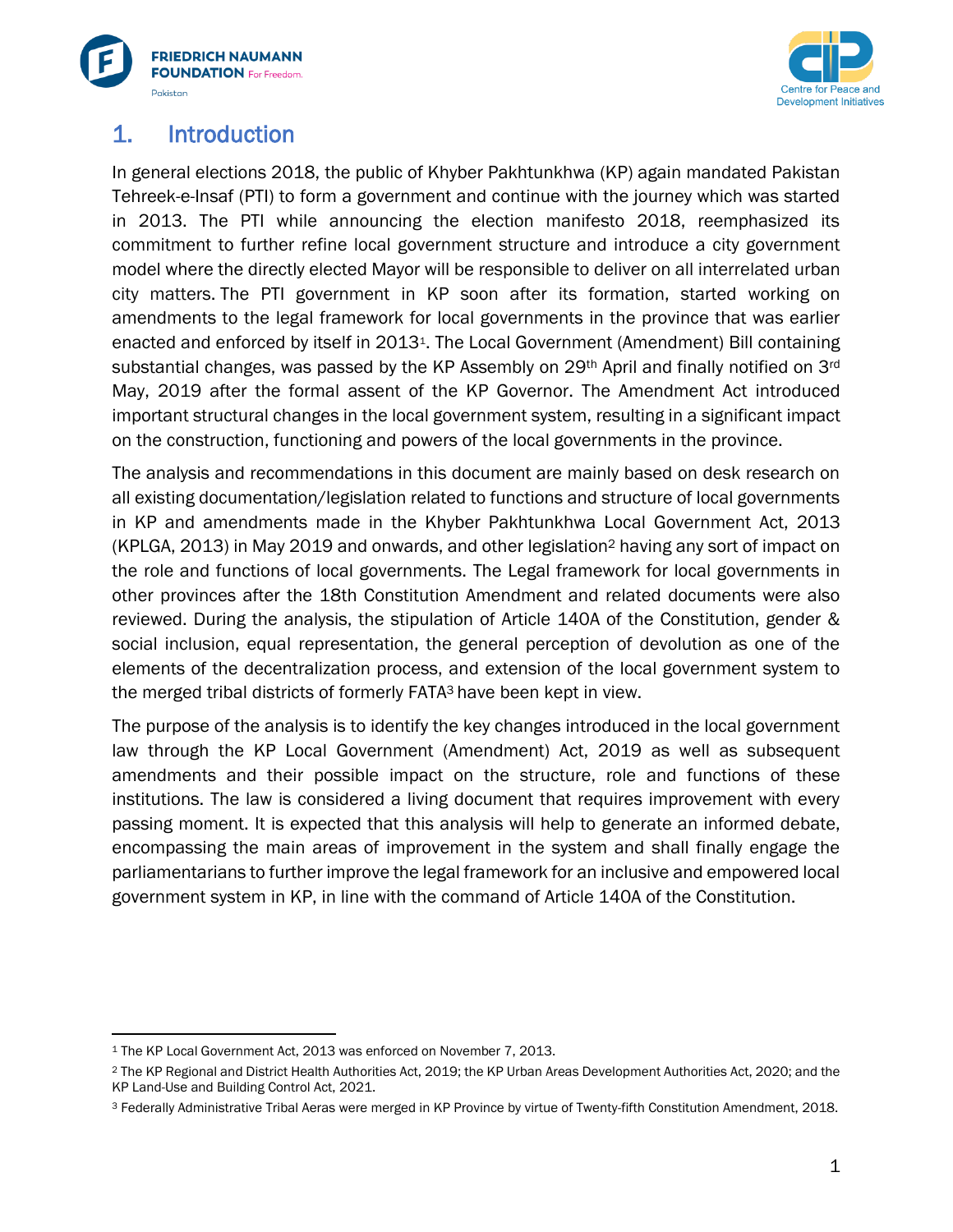



# <span id="page-4-0"></span>2. Key Amendments in the KP LGA, 2013

Key amendments introduced in May 2019 in the KPLGA, 2013 are summarized as under:

- For the purposes of uniformity, the provincial government shall give a policy framework for devolved functions and each local government shall act in accordance with such policy framework [Sec.3(3)]
- The district tier of local government is abolished. After amendment the Local Government System in KP will consist of two tiers: A Tehsil Local Government<sup>4</sup> in each Tehsil and City Local Governments in urban centers at divisional headquarters and a Village Council in rural areas, and a Neighborhood Council in urban areas [Sec.5].
- The number of Village Councils and Neighbourhood Councils (V&NC) in each District has been pre-determined and reflected in the Ninth Schedule of the Act<sup>5</sup>. The Election Commission of Pakistan (ECP) shall delimit village and neighbourhood councils<sup>6</sup>. [Sec.6].
- The title of "Nazim" is changed to "Chairman" and "Naib Nazim" to "Convenor". The head of City Local Government will be called: "Mayor" [Sec.8] 7.
- Soon after the commencement of the Act, Government shall re-constitute the existing Delimitation Authority into a Coordination Unit8. This Unit will *inter alia* coordinate with the ECP in matters of delimitation of V&NCs [Sec.10].
- The Tehsil Chairman/City Mayor will be directly elected on a party basis through an adult franchise, with the whole of the Tehsil as a single constituency. All V&NC chairmen will be ex-officio members of the respective Tehsil/City Council [Sec.21].
- Nine offices/social services<sup>9</sup> have been devolved at the Tehsil level [Sec.22].
- There shall be direct elections of V&NCs on a non-party basis<sup>10</sup> through adult franchise and joint electorate [Sec.27].

<sup>4</sup> The provisions in the law relating to Tehsil Local Government shall mutatis mutandis apply to the City Local Government and any reference in this document to Chairman or Convenor, Tehsil Local Government and Tehsil Council shall be read as Mayor or Convenor, City Local Government and City Local Council.

<sup>5</sup> The Khyber Pakhtunkhwa Local Government Act, 2013 (As amended)

<sup>6</sup> During the previous local government elections held in 2015 delimitation of V & NCs, was done by the Provincial Delimitation Authority.

<sup>7</sup> Section 8 may be read with section 2 of the KPLG(Amendment) Act, 2019 dated 03.05.2019.

<sup>8</sup> This Unit stood notified by the Government on September 7, 2021 and it coordinated with the ECP in recent delimitation of V&NCs and election matters.

<sup>9</sup> (i) Primary and Secondary Education; (ii) Social Welfare; (iii) Sports and Youth Affairs; (iv) Agriculture (Extension, Livestock, On Farm Water Management, Soil Conservations, Fisheries); (v) Population Welfare; (vi) Municipal Services including water and sanitation; (vii) Rural Development; (viii) Public Health Engineering; and (ix) Coordination, Human Resource Management, Planning, Development, Finance and Budgeting functions for the devolved offices.

<sup>10</sup> Recent elections of V&NCs were however, held on party basis due to the Supreme Court Order dated November 30, 2021 [\(https://tribune.com.pk/story/2331749/sc-upholds-phc-order-on-party-basis-lg-polls\)](https://tribune.com.pk/story/2331749/sc-upholds-phc-order-on-party-basis-lg-polls).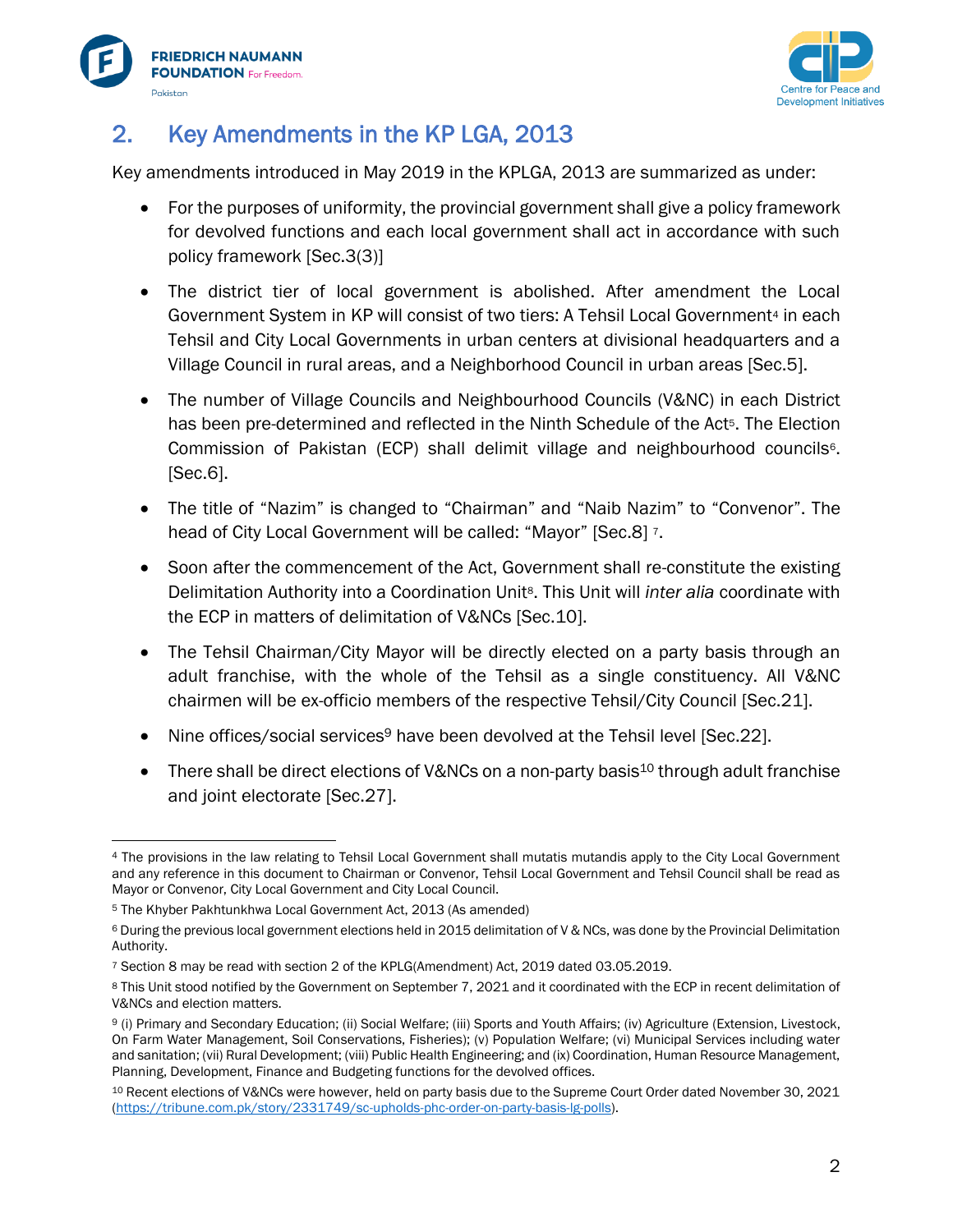



- Budget of each local government shall include all development projects/ schemes by name before it is tabled for approval by the Council [Sec.34(6)]
- The Local Government Commission has been authorized to approve the budget of a local government in case a local council is failed to approve its budget within ten days of its presentation or rejects it with a simple majority of its total membership [ Sec. 35(7)].
- Pre-audit of local governments will be carried out by the District Accounts Officers<sup>11</sup> and internal audit is made mandatory for local governments [Sec. 36-37].
- The Local Government Finance Commission is reconstituted. The representation of Tehsil Chairmen/City Mayors in the Finance Commission is increased from 2 to 5. Districts in the province including merged districts are divided into five zones<sup>12</sup> for representation in the Finance Commission [Sec.52].
- The Local Government Commission is also reconstituted and a representative of the Finance Department KP Government is included as a member [Sec. 54].
- Government may provide guidelines and render advice for achieving the ends of the government policy and for promoting economic, social and environmental security of the province through District Administration<sup>13</sup> which shall act in the manner provided in this section [Sec.57(2)].
- Government may establish and maintain municipal wardens [Sec.70]<sup>14</sup>
- If Government decides that elections shall be held separately for V&NC and for the Chairman, Tehsil Council Government, it may request the Election Commission of Pakistan (ECP) to hold elections in two phases and the ECP shall hold the elections accordingly [Sec, 79(1A)]<sup>15.</sup>
- Chairman of a Tehsil Local Government shall cease to hold office if she/he is impeached by two-third majority of the total number of members of the Tehsil/City Council [Sec.84].
- Mediation Councils shall be constituted for out of court arbitration, reconciliation, mediation and amicable settlement of disputes of civil nature in each V&NC. However, in the merged areas of the erstwhile FATA such Mediation Councils shall be established at the sub-division level [Sec. 118A]

<sup>11</sup> This arrangement will probably continue till the time a setup is created at Tehsil level.

<sup>12</sup> For detail see Twelfth Schedule of the KPLGA, 2013.

<sup>13</sup> District Administration includes the Deputy Commissioner and district heads of provincial department.

<sup>&</sup>lt;sup>14</sup> Earlier the local governments with the prior approval of the provincial government were authorized to established and maintain municipal warders.

<sup>15</sup> Inserted by KP Local Government (Third Amendment) Act, 2021 dated 24 September, 2021.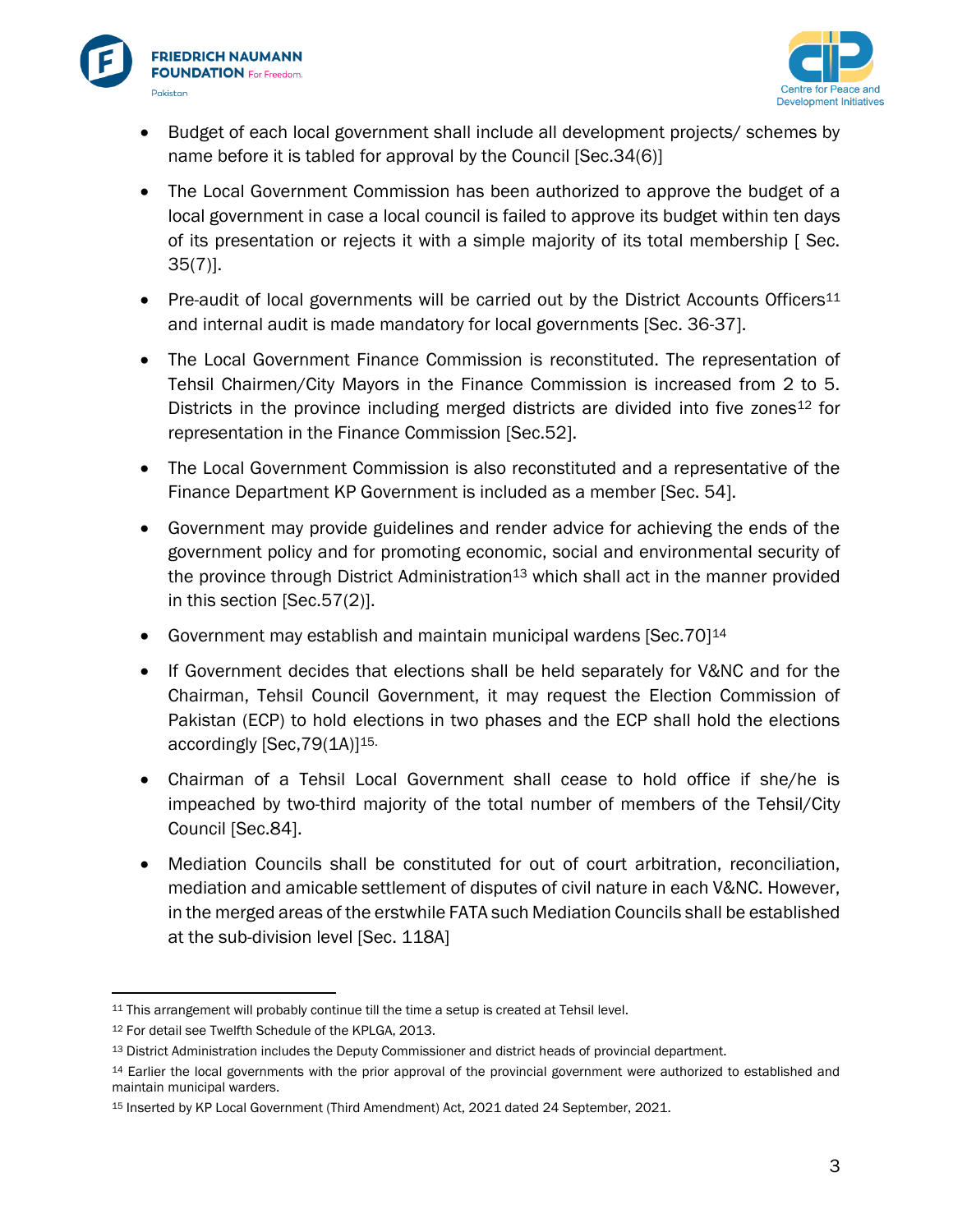



- The Schedule describing the offenses where fine can be imposed through ticketing is revised and the amount of fine against different offenses is significantly increased (Fifth Schedule).
- Eight Schedule prescribing land use framework; Ninth Schedule showing the number of V&NCs in every district; Tenth Schedule describing the municipal services and social services assigned to Tehsil/City Local Administration; Eleventh Schedule specifying the composition of local councils and mode of election; and Twelfth Schedule identifying zones of districts for representation in the Provincial Finance Commission, have been added.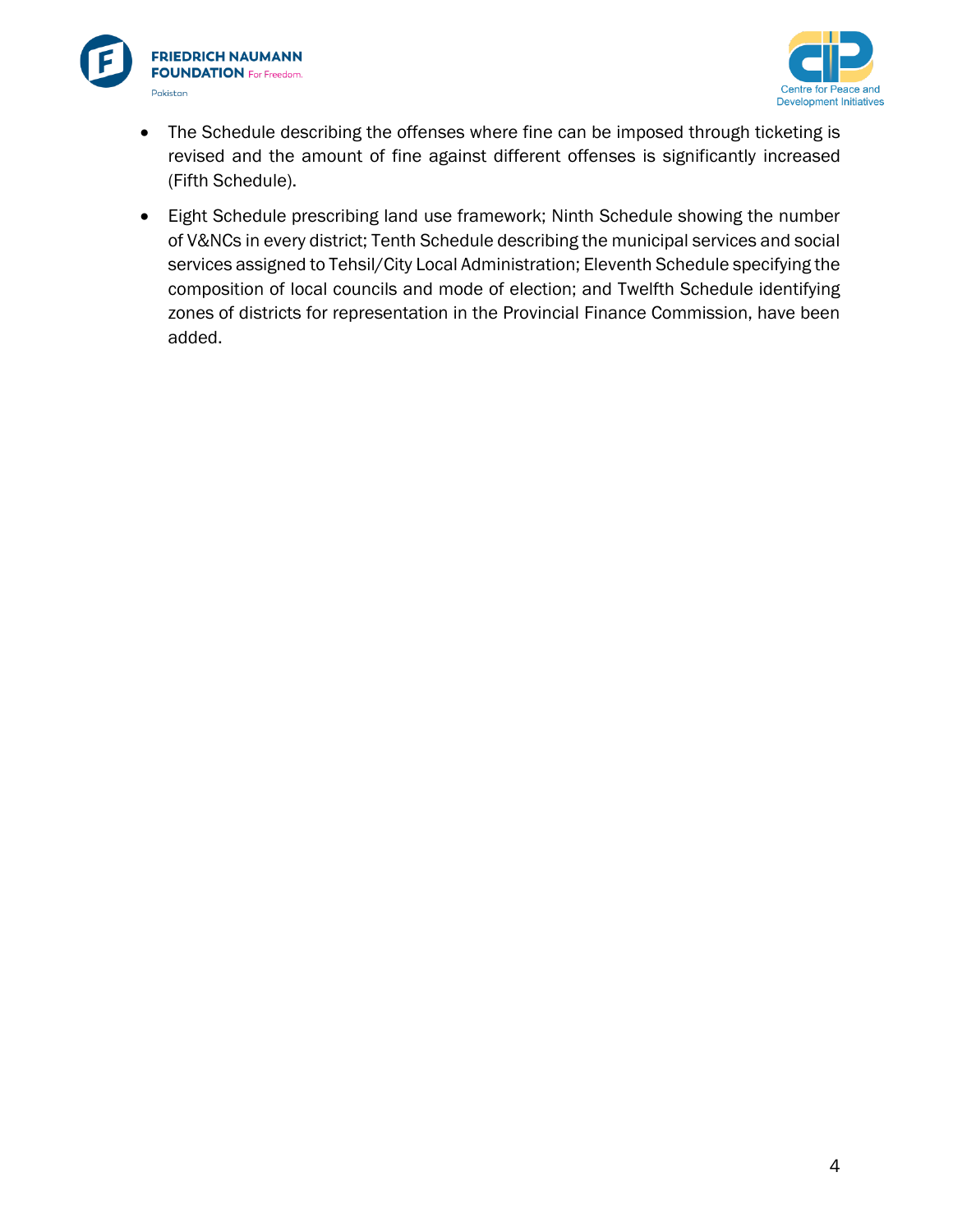



## <span id="page-7-0"></span>3. Structure and Functions of Local Governments in KP and Local Elections after Amendments in 2019

## <span id="page-7-2"></span><span id="page-7-1"></span>3.1 Two Tiers of Local Governments

#### 3.1.1 Tehsil/City Local Governments

There shall be a Tehsil<sup>16</sup> Local Government and a City Local Government for the areas having urban characteristics<sup>17</sup>. The Tehsil Local Government shall consist of directly elected Chairman<sup>18</sup>, Tehsil Local Government and Tehsil Local Administration<sup>19</sup>. The Executive Authority of Tehsil Local Government shall vest in Chairman and he shall be responsible to ensure that the business of Tehsil Local Government is carried out in accordance with the provisions of the Act and other laws for the time being in force. The Chairman shall be assisted by Tehsil Local Administration to perform the functions<sup>20</sup> assigned to Tehsil Local Government.

There shall be a Tehsil Council consisting of all chairmen of V&NCs in the Tehsil and members elected on reserved seats for women, youth, peasants or workers<sup>21</sup> and minorities as ex-officio members of Tehsil Council, as determined<sup>22</sup> by the Government.

#### <span id="page-7-3"></span>3.1.2 Village and Neighbourhood Councils

There shall be a Village Council in one or more *muaziaat<sup>23</sup>* or one or more census villages and a Neighborhood Council in an area with urban characteristics. The number of V&NCs in each District is given in the Ninth Schedule of the Act24. Every V&NC shall comprise of three general members, one woman, one youth, one peasant/worker and one minority member = (Total 7 including Chairman and Convenor).

<sup>16</sup> Sub-district level.

<sup>17</sup> At divisional head quarter level only. In Peshawar there will be two City Local Governments.

<sup>18</sup> Head of City Local Government shall be called Mayor.

<sup>19</sup> Tehsil Local Administration includes the Assistant Commissioner, Tehsil Municipal Officer and heads of devolved offices.

<sup>20</sup> Tenth Schedule of the Act.

<sup>21</sup> Peasants in Village Councils and workers in Neighbourhood Councils.

<sup>22</sup> Notification dated November 14, 2019 of KP Government determined 33% seats for women and 5% for all other categories.

<sup>23</sup> Villages.

<sup>24</sup> Law stipulates 3633 villages councils and 579 neighbourhood councils (3633+579=4212) in KP. See Ninth Schedule of the Act, for district wise details of V& NCs.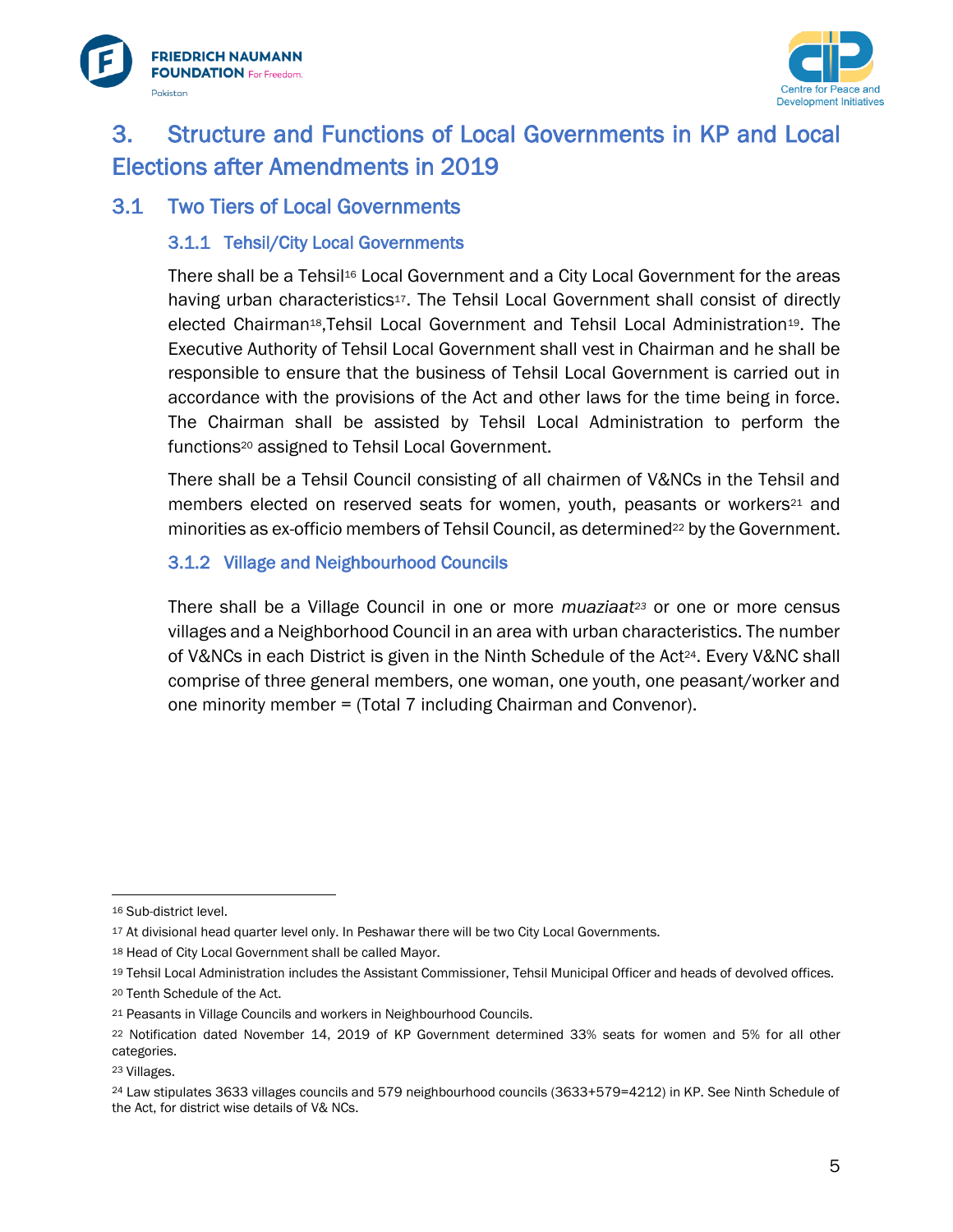



## <span id="page-8-1"></span><span id="page-8-0"></span>3.2 Functions Assigned to Local Governments <sup>25</sup>

#### 3.2.1 Municipal responsibilities assigned to Tehsil Local Government

- i. Regulations
- ii. Finance/Accounts
- iii. Infrastructure/Services
- <span id="page-8-2"></span>iv. Municipal Services including Water and Sanitation

3.2.2 Offices devolved to Tehsil Local Government

- i. Primary and Secondary Education
- ii. Social Welfare
- iii. Sports and Youth Affairs
- iv. Agriculture (Extension, Livestock, On Farm Water Management, Soil Conservations, Fisheries)
- v. Population Welfare
- vi. Municipal Services including water and sanitation
- vii. Rural Development
- viii. Public Health Engineering
- ix. Coordination, Human Resource Management, Planning, Development, Finance and Budgeting functions for the devolved offices
- <span id="page-8-3"></span>x. Any other office to be added by Government by Notification in the official Gazette
	- 3.2.3 Functions assigned to Village and Neighbourhood Councils
- i. Implement and monitor village level development works;
- ii. Carry out village level sanitation and conservancy functions in village councils only;
- iii. Identify development needs of the area for use by Tehsil Local Government in prioritizing development plans for the tehsil;
- iv. Register births, deaths, marriages and divorces;
- v. Consider and approve annual budget, including scheme-wise annual development programme and provision for other functions performed by the local council;
- vi. Organize and sponsor village and neighbourhood level sports and cultural events;

<sup>25</sup> For detail see sections 23, 23A, 23B, 24 and 25 for Tehsil Local Government, section 25A for additional functions of City Local Government.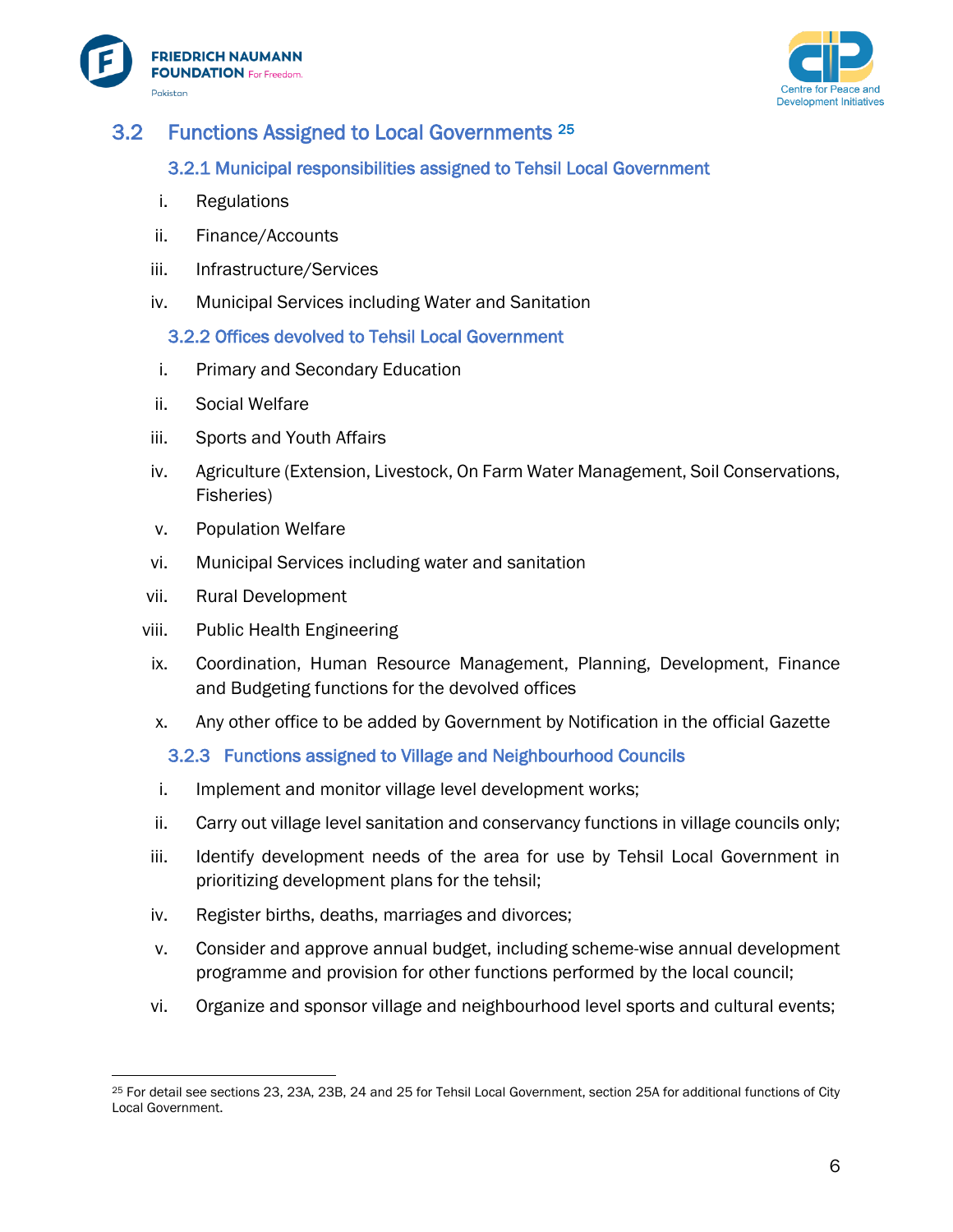



- vii. Organize village level cattle fair and shows in its area;
- viii. Elect an Accounts Committee and review its recommendations on the annual statement of accounts and audit reports;
- ix. Monitor the performance of service providers including education, health, agriculture, water and sanitation and revenue through a Monitoring Committee constituted by it. The Monitoring Committee shall send its report to the respective Chairman, Tehsil Local Government for consideration and action through the respective Assistant Director, Local Government and Rural Development;
- x. Organize watch and ward in the area including protection from stray animals and animal trespass;
- xi. Collect, prepare, maintain and update basic data on social indicators;
- xii. Facilitate Tehsil Local Government in performance of its functions; and
- xiii. Perform any other task assigned by Government or Tehsil Local Government.

A mediation council for out of court arbitration, reconciliation, mediation and amicable settlement of disputes of civil nature in each village and neighbourhood council level and in the merged such as mediation council shall be established at the sub-division level.

#### <span id="page-9-0"></span>3.3 Extension of Local Government System to the Areas of Former FATA

In KP, the extension of the local government system to the areas of former FATA led to the establishment of additional 25 Tehsil Local Governments and 711 Village and Neighborhood Councils. These local governments shall be headed by the directly elected Chairmen/Mayors. Mediation councils shall be constituted at sub-divisional level in these areas, to facilitate speedy and affordable justice for out of court arbitration, reconciliation, mediation and amicable settlement of disputes of civil nature.

#### <span id="page-9-1"></span>3.4 Relation with Government

Provincial Government may provide guidelines and render advice for achieving the ends of the government policy and for promoting the economic, social and environmental security of the province through the district administration<sup>26</sup>. The district administration shall coordinate between government departments and local governments, and among local governments in cases where more than one local government in a district are involved. It shall carry out periodic inspections to ensure that the non-devolved offices perform their functions efficiently and effectively. It will review and report on the budget expenditure and utilization of the annual development

<sup>26</sup> District administration is headed by the Deputy Commissioner and includes district heads of provincial departments.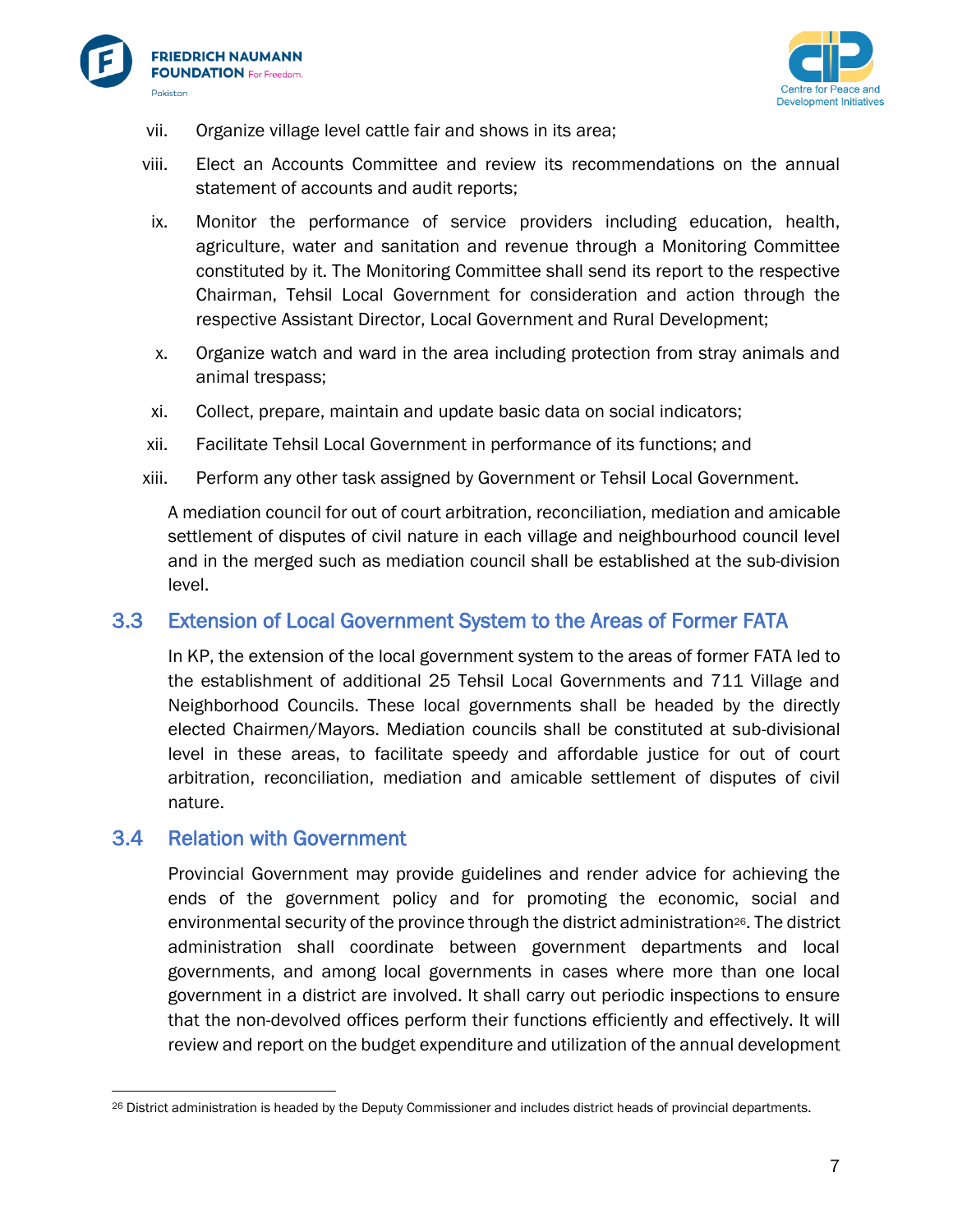



programme of local governments, if required by the Government. It shall resolve disputes among Tehsil/City Local Governments in the district and help the Government in improving service delivery and shall perform any other task assigned by the Government for improved service delivery.

### <span id="page-10-0"></span>3.5 System of Local Elections

Under the new system, direct local elections will be held at the V&NC level and for the office of Chairman Tehsil Local Government and Mayor City Local Government.

Each V&NC shall be a multi-member ward for direct election of members ( general + reserved seats) to be held on a non-party basis through adult franchise and the joint electorate $27$ . The candidates securing the highest and second highest number of votes in the election to the general seats of V&NC shall respectively be the Chairman and Convenor of V&NC.

Elections of Chairman Tehsil Local Government<sup>28</sup> shall be held on a party basis. Each tehsil shall be a single ward for the election of Chairman Tehsil Local Government. Members elected from amongst the categories of women, youth, peasants/ workers and minorities in V&NCs in a Tehsil obtaining the highest number of votes in the percentage of their respective category of reserved seats, shall be the ex-officio councillors of the respective Tehsil Council. A Number of such members shall, however be determined by the Government<sup>29.</sup>

The Election shall be conducted by the Election Commission of Pakistan (ECP). The Government has however, the option to request the ECP to hold elections separately for V&NCs and for the Chairmen, Tehsil Council Governments in two phases and the ECP shall hold the elections accordingly.

<sup>&</sup>lt;sup>27</sup> Recent elections of V&NCs have been held on party basis due to the Supreme Court order dated November 30, 2021. Formal amendment to this effect is yet to be made by the KP Assembly.

<sup>&</sup>lt;sup>28</sup> Areas with urban characteristics shall have City Local Government headed by the mayor.

<sup>29</sup> See foot note 22 *supra*.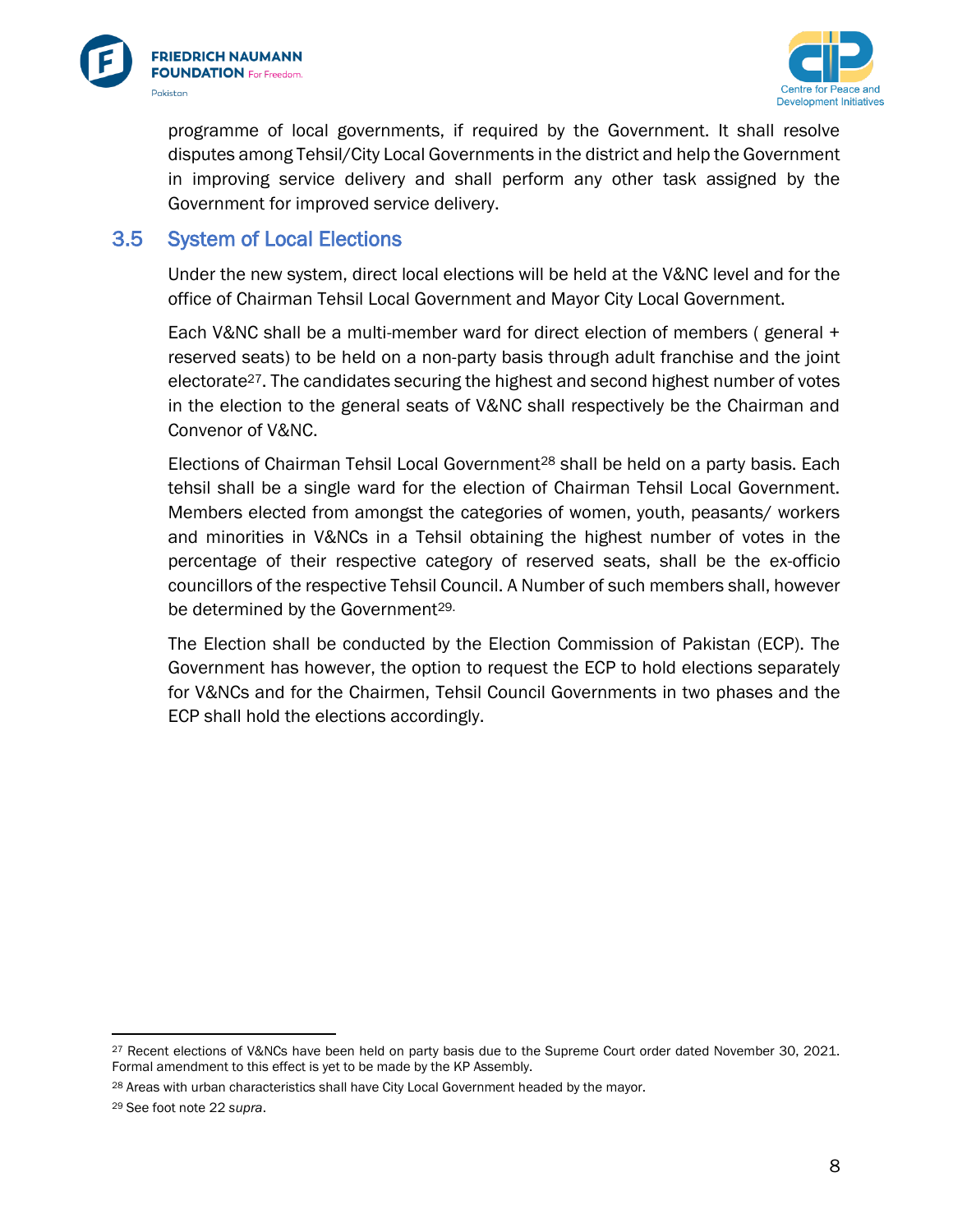



## <span id="page-11-0"></span>4. Conclusion and Recommendations

The first ever direct election of Chairman of Tehsil Local Government and Mayor of City Local Government is indeed a bold step towards effective representation. It shall give direly needed strength to the office of Chairman/Mayor to perform its functions in an effective manner. This will also improve the local governance. Mediation councils for out of court arbitration, reconciliation, mediation and amicable settlement of disputes of civil nature at each village and neighbourhood level will facilitate the public to resolve their petty issues at their door step with the help of their locally elected representatives. The amendments in KPLGA, 2013 have brought a significant change in the institutional arrangements for the delivery of public services by devolving the responsibility of service delivery from the district level down to the tehsil level. It might be a good idea to bring the delivery of public services closest to the citizens but will be quite challenging. This would require a new mechanism for coordination, processes, vertical and horizontal linkages and oversight.

Nevertheless, removal of district tier, oversight of locally elected representatives through district bureaucracy, taking back primary health care, inadequate powers in human resource management, less representation of women in the council, no coordination mechanism among tehsil local governments within a district and their relation with provincial offices and authorities at the district level, less intuitional capacity and inadequate infrastructure at Tehsil<sup>30</sup> level, the overriding authority of the Government, delay in subordinate legislation<sup>31</sup> would have a significant impact on the functionality of local governments under the present system.

The extension of the local government system to the areas of former FATA is indeed a significant step forward. It will facilitate the integration of merged areas with other settled areas of the province. Merger will bring positive change in all sectors of these areas. Recently elected local representatives from merged districts have joined their offices for the first time and shall have the opportunity to perform the functions assigned to them under the law. The extension of local governments will obviously strengthen democratic processes and institutions at the grassroots level and enable them to be responsive and accountable to citizens for effective and equitable service delivery. Local governments will also contribute to the much-desired urban planning in merged areas. The real impact will however, be visible once the local governments start working. Even though, a comprehensive strategy would essentially be required for building the institutional capacity of local governments in this area.

From the perspective of devolution of power, the KPLGA 2013 in its present shape, rather restricts the local autonomy and space essentially required for a smooth functioning of local governments32. The overarching supremacy of the Government over the local governments

<sup>30</sup> Tehsil structures are weak, understaff and less experienced in working independently as compared to district level.

<sup>&</sup>lt;sup>31</sup> After amendments, most of the rules are yet to be revised and notified by the Government.

<sup>32</sup> The factor of overriding powers of the provincial governments in the local government system is relatively obvious in all provincial local government laws and KP is not an exception.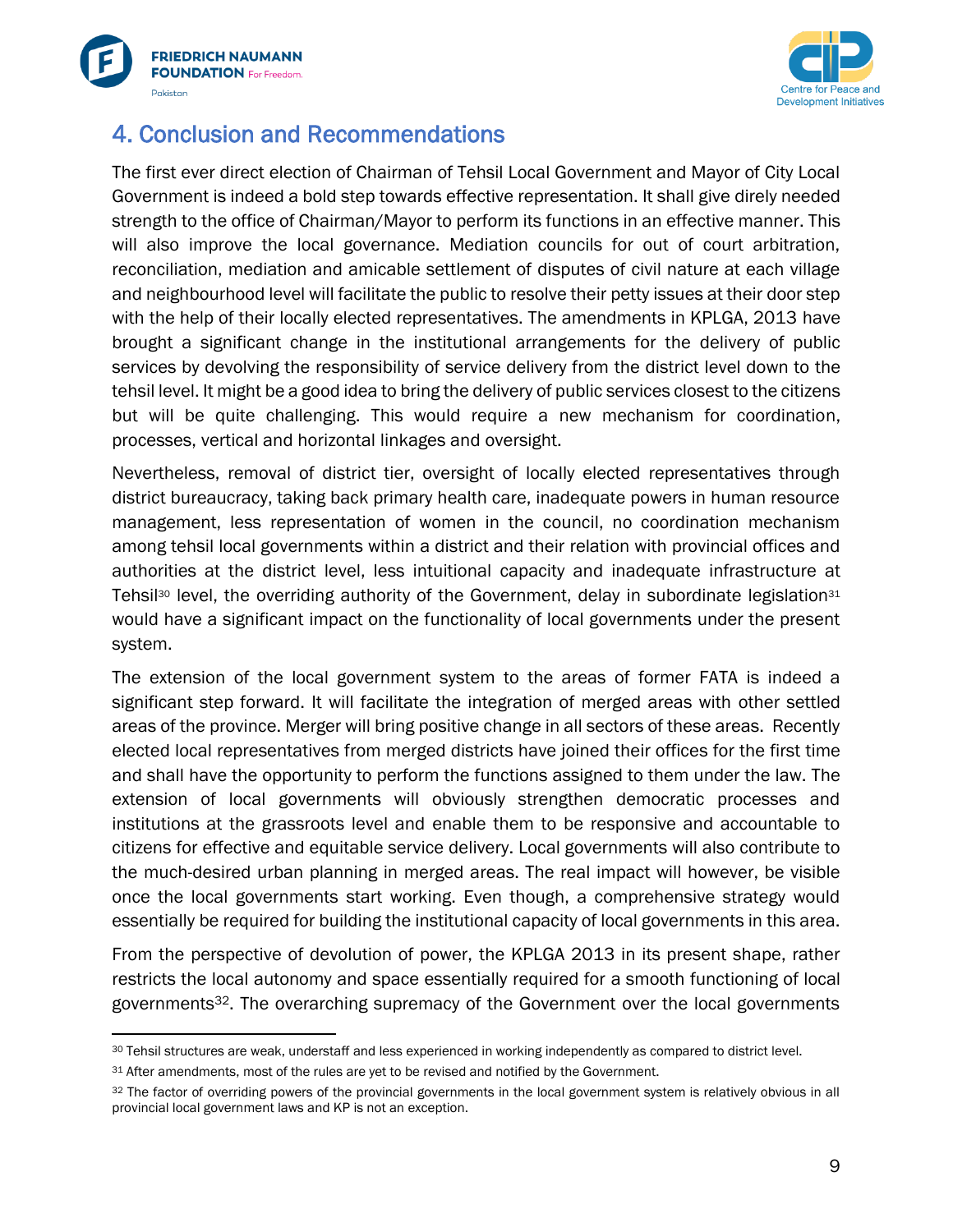



undermines the spirit of Article 140A of the Constitution. In its present form, the local governments could be termed as an extended arm of the provincial government rather than the third tier of Government. Law provides that Government may: issue a directive to the head of a local government, initiate and conduct an inquiry against a local government, suspend certain resolutions, frame model tax schedules, exclude any of the functions assigned to local government and outsource such functions to any authority, suspend or remove the directly elected head and member of a local government, and dissolve a local government and appoint an administrator.

Law devolves few offices to Tehsil Local Government as compared to the previous system. The responsibility of providing health services in the district, has been taken back and assigned to the regional and district health authorities under the KP Regional and District Health Authorities Act, 2019. Even the function of building control, land use and master planning, which historically belonged to local governments has been encroached upon by enacting the KP Land use and Building Control Act, 2021. The matter of identifying functions to be entrusted under the offices devolved to Tehsil Local Government is again left to the discretion of the executive.

It is generally believed that Article 140A of the Constitution provided the direly needed protections to elected local governments. However, at the same time this provision ostensibly, left to the provinces, to decide on the essential design and extent of devolving political, administrative and financial authority to the elected representatives of local governments. Due to the absence of defined parameters and core design elements in Article 140A, each province has devolved powers and authority to local governments as per its own understanding of Article 140A and the political landscape. Hence, significant differences are visible in the structure & role and mandate of local governments, local government election system, reserved seats for marginalized segments of the society, functional and fiscal assignment, oversight etc. among the provinces. Those who are in favour of empowered and inclusive local governments, generally think that the present arrangement is not in line with the universally established principles of decentralization and lacks effective representation. Removal of the district tier of local government in KP has not been taken well in view of the fact that all other provinces have retained this tier due to its importance. The Local Councils Association KP resisted the abolition of the district tier<sup>33.</sup> It had rather challenged the abolition of this tier in Peshawar High Court and the matter is pending for adjudication. Evidence of the impact of abolishing the district tier on the life of the ordinary citizens and service delivery will be more visible, once the local governments start working under the new arrangement.

There is now a growing realization that Article 140A does not give requisite guidance on the core design elements of local governments. There is as such no consensus among the political parties on the overall structure and role of local governments. Similar views were witnessed

<sup>33</sup> <https://www.lcakp.org.pk/lca-kp-vows-to-resist-abolition-of-district-council-the-news/>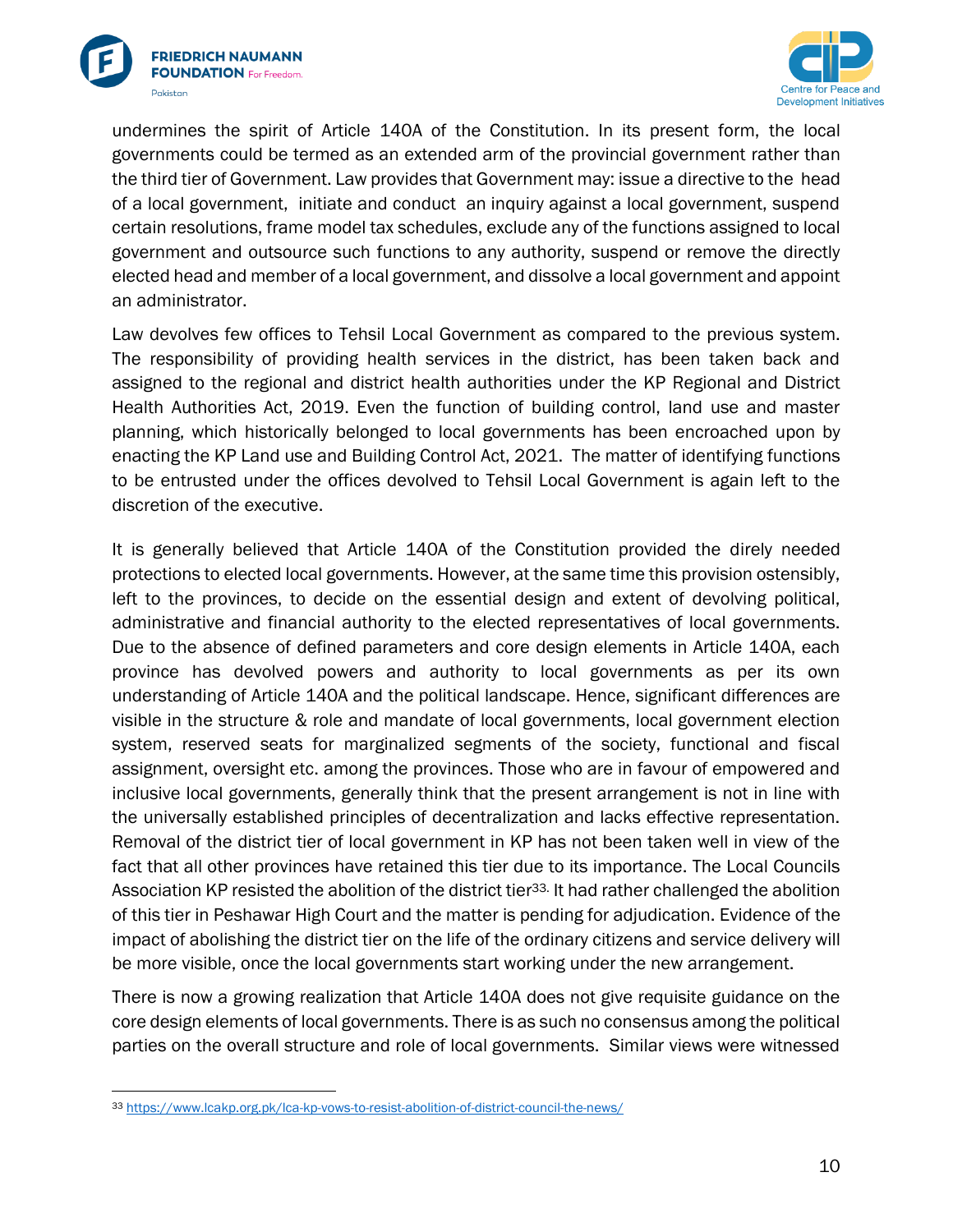



during a panel discussion on "Building Minimum Consensus on the Architecture of Local Government System in Pakistan" at Sustainable Development Policy Institute's Twenty-fourth Sustainable Development Conference<sup>34</sup> held on 7 December 2021 in Islamabad. In another one-day seminar on the Punjab Local Government Ordinance, 2021 organized by the Centre for Peace and Development Initiatives (CPDI) on 29 December, 2021 in Lahore, many participants pointed out that the existing constitutional stipulation for local governments under Article140A is inadequate, as it has failed to ensure uninterrupted existence of local governments across Pakistan. They suggested the insertion of a new chapter instead of one Article in the Constitution to provide certain minimum requirements for the local governments in Pakistan<sup>35.</sup> The consensus emerged at a Consultative Forum organized by the Pakistan Institute of Legislative Development and Transparency (PILDAT) on the subject of "Effective Local Governments" on 22 March, 2022 in Quetta also reflects that Constitution should be amended to define role, terms and responsibilities of the third tier of local governments like that of the role, domain and duration of national and provincial governments36. In a stakeholder's dialogue on the Punjab Local Government Ordinance, 2021 organized by CPDI with the support of Friedrich Naumann Foundation (FNF) in Lahore on 29 March, 2022 the participants while recommending improvements in the Ordinance concluded that Article 140A of the Constitution does not provide sufficient advice on the essential design and implementation aspects of local bodies and issues related to the system.

More elaborate constitutional provision in place of Article 140A, outlining essential core design elements agreed upon by all the major political players, will be a step in the right direction to address the present weak arrangement and will stop the frequent revisiting of the framework for local governments by successive governments. The Council of Common Interest (CCI) can help to forge at least a minimum consensus among the federating units on the core design elements of a local government system.While framing a normative framework for local governments in Pakistan guidance may be sought from the judgment of the Honourable Supreme Court on Constitution Petition No. 24 of 2017 of Muttahida Qaumi Movement-Pakistan (MQMP) against the Sindh Local Government Act, 2013 recently announced on the 1st February, 2022.

Detailed analysis and comments on different provisions of the KPLGA, 2013 as amended from time to time is provided in **Annexure-I**.

\*\*\*

<sup>34</sup> [https://www.sdpi.org/sdpiweb/contents/files/Quick%20Glance%20Agenda%20SDC2021%20-%203%20Dec%202021-](https://www.sdpi.org/sdpiweb/contents/files/Quick%20Glance%20Agenda%20SDC2021%20-%203%20Dec%202021-%20Titles%20Only-WEB.pdf) [%20Titles%20Only-WEB.pdf](https://www.sdpi.org/sdpiweb/contents/files/Quick%20Glance%20Agenda%20SDC2021%20-%203%20Dec%202021-%20Titles%20Only-WEB.pdf) ( See Concurrent Session A-1 on 7th December, 2021.

<sup>35</sup> See details on<https://www.cpdi-pakistan.org/publications>

<sup>36</sup> See details o[n https://e.thenews.com.pk/detail?id=69530](https://e.thenews.com.pk/detail?id=69530)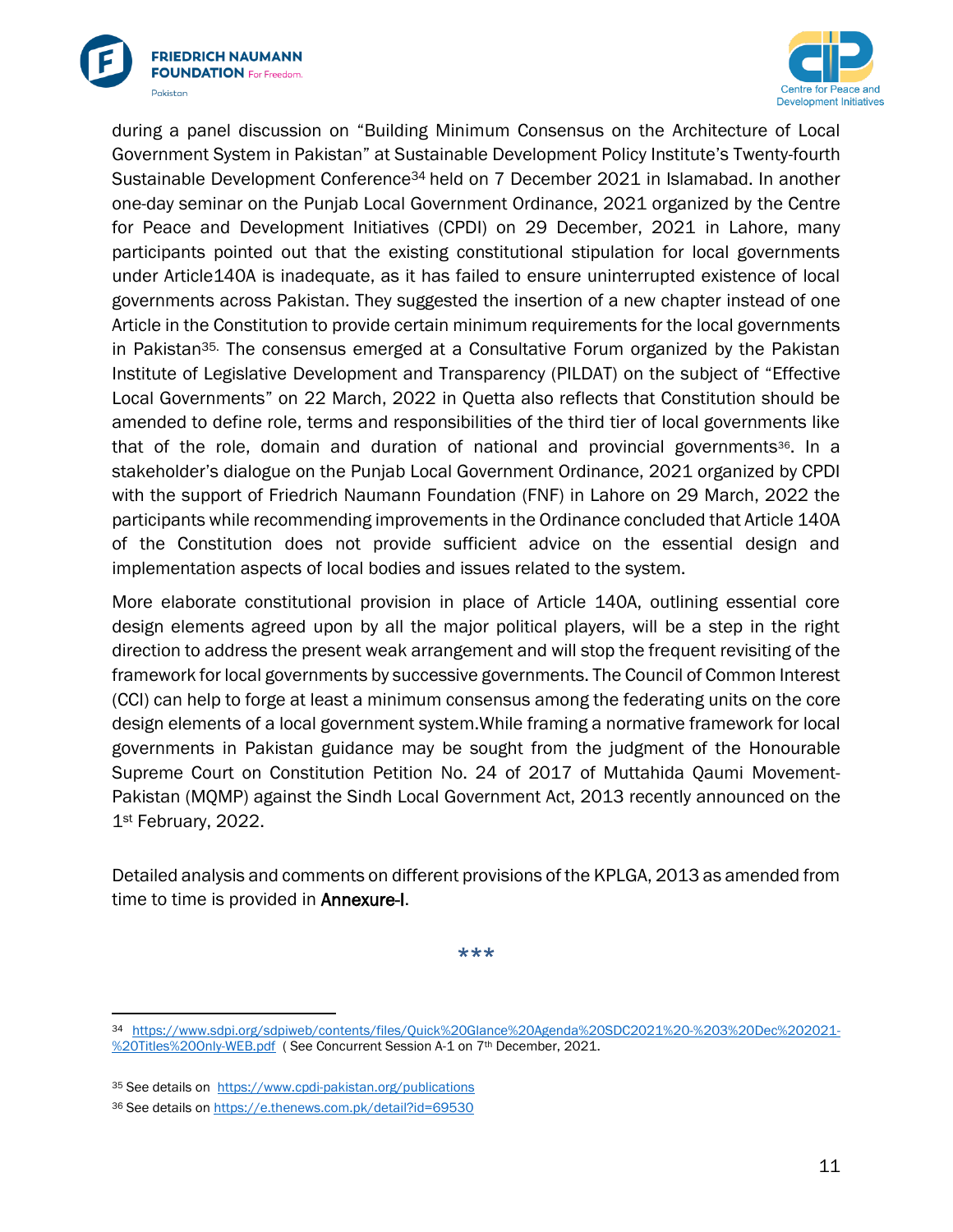



# Annex I: Comments and Suggestions on Key Amendments made in KP Local Government Act, 2013 in May 2019

<span id="page-14-0"></span>

| No. of Section | <b>Contents of Section</b>                                                                                                                                                                                                                                                                                                                           |                                                                                                                                         | <b>Comments/Suggestions</b>                                                                                                                                                                                                                                                            |
|----------------|------------------------------------------------------------------------------------------------------------------------------------------------------------------------------------------------------------------------------------------------------------------------------------------------------------------------------------------------------|-----------------------------------------------------------------------------------------------------------------------------------------|----------------------------------------------------------------------------------------------------------------------------------------------------------------------------------------------------------------------------------------------------------------------------------------|
| Sec. 3         | 3. Local governments to work within the provincial framework.                                                                                                                                                                                                                                                                                        |                                                                                                                                         |                                                                                                                                                                                                                                                                                        |
|                | federal and provincial laws.                                                                                                                                                                                                                                                                                                                         | (1) The local governments established under this Act shall function<br>within the provincial framework and shall faithfully observe the | The Insertion of subsection 3 in this section has further<br>curtailed the autonomy of local governments. Article 140A<br>stipulates<br>meaningful<br>devolution<br>political,<br>of<br>administrative and financial responsibility and authority to                                   |
|                | (2) In the performance of their functions, the local governments shall<br>not impede or prejudice the exercise of the executive authority of<br>Government.<br>(3) For the purposes of uniformity, Government shall give policy<br>framework for devolved functions and each local government shall<br>act in accordance with such policy framework. |                                                                                                                                         | the elected representatives of the local governments.<br>Once a function is devolved to local governments then<br>they must have enough autonomy to perform that                                                                                                                       |
|                |                                                                                                                                                                                                                                                                                                                                                      |                                                                                                                                         | function in accordance with their local conditions,<br>requirements as well as resources. The powers conferred<br>by the provincial legislature cannot be steered through<br>policy instruments given by the executive.                                                                |
| Sec. 5         | 5. Constitution of local governments.                                                                                                                                                                                                                                                                                                                |                                                                                                                                         |                                                                                                                                                                                                                                                                                        |
|                |                                                                                                                                                                                                                                                                                                                                                      | (1) Subject to other provisions of this Act, local governments<br>constituted under this Act shall be:                                  | The District tier of local government is abolished. Out of<br>24 devolved offices <sup>37</sup> to district tier, 15 have been<br>recentralized and taken back by the Government from the                                                                                              |
|                | (a)                                                                                                                                                                                                                                                                                                                                                  | a City Local Government;                                                                                                                | elected<br>oversight/<br>management<br>of<br>locally                                                                                                                                                                                                                                   |
|                | (b)                                                                                                                                                                                                                                                                                                                                                  | a Tehsil Local Government for a Tehsil;                                                                                                 | representatives.                                                                                                                                                                                                                                                                       |
|                | (c)                                                                                                                                                                                                                                                                                                                                                  | a Village Council for a village in the rural areas; and                                                                                 | The District is considered as a basic administrative unit in                                                                                                                                                                                                                           |
|                | (e)                                                                                                                                                                                                                                                                                                                                                  | a Neighbourhood Council for a Neighbourhood in<br>areas with urban characteristics.                                                     | Pakistan. In other provinces this is the highest tier of local<br>governments for rural areas. The concept of an<br>empowered local government system cannot be<br>meaningful without the district tier. More resources and<br>infrastructure would be required at the Tehsil level as |

<sup>37</sup> See First Schedule of KPLGA, 2013 notified on 7 November, 2013 for District Government and the amended First Schedule notified on 3 May, 2019 for Tehsil Local Government.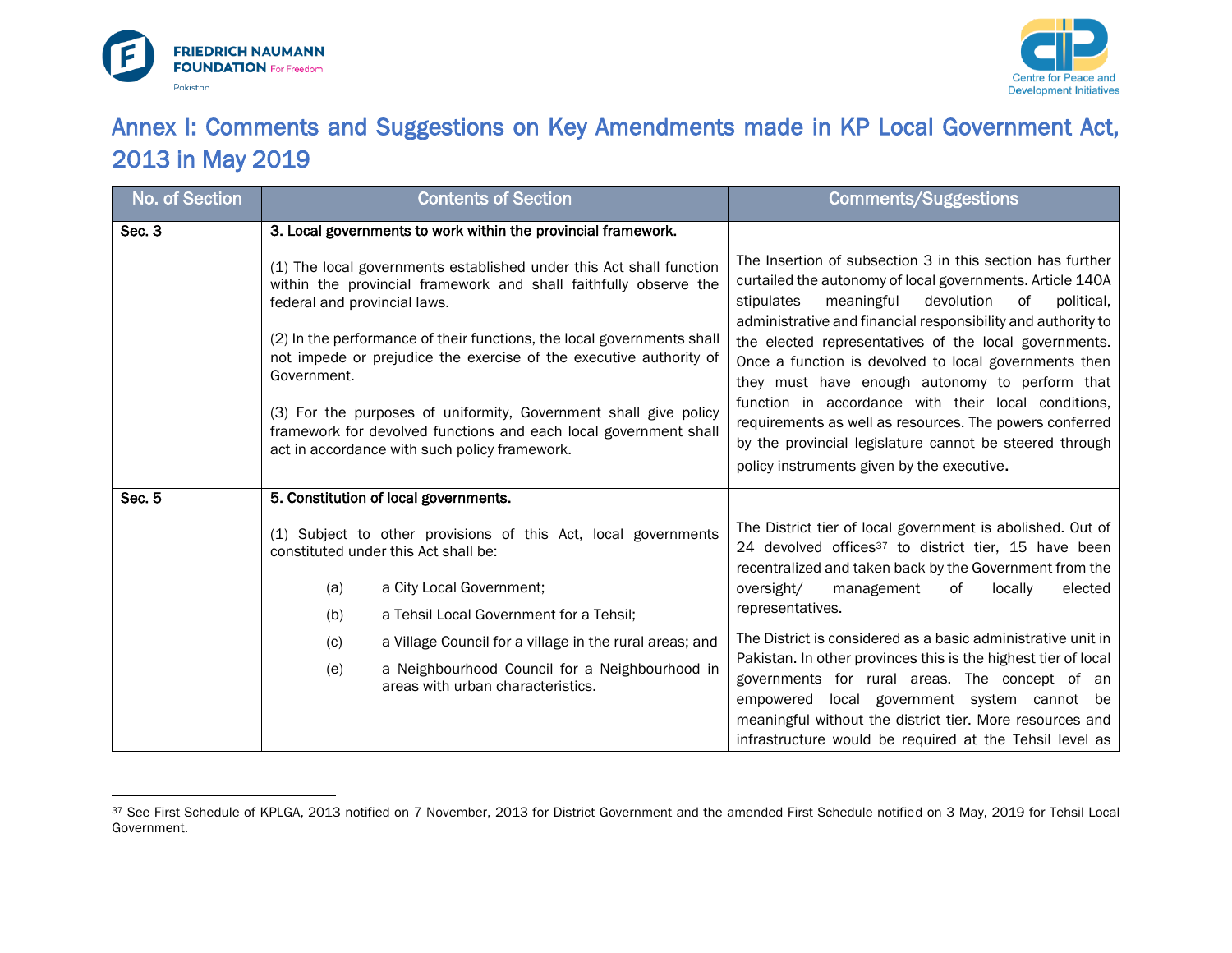



| No. of Section | <b>Contents of Section</b>                                                                                                                                                                                                                                                                                                                                                                                                                                                                                                                                                                                                                                                                                                                                                                                                                                                                                                                                                                                                                                                                                                                                         | <b>Comments/Suggestions</b>                                                                                                                                                                                                                                                                                                                                                                                                                                                                                                                                                                                                                                                                                                                                                                                                                                                                                                                          |
|----------------|--------------------------------------------------------------------------------------------------------------------------------------------------------------------------------------------------------------------------------------------------------------------------------------------------------------------------------------------------------------------------------------------------------------------------------------------------------------------------------------------------------------------------------------------------------------------------------------------------------------------------------------------------------------------------------------------------------------------------------------------------------------------------------------------------------------------------------------------------------------------------------------------------------------------------------------------------------------------------------------------------------------------------------------------------------------------------------------------------------------------------------------------------------------------|------------------------------------------------------------------------------------------------------------------------------------------------------------------------------------------------------------------------------------------------------------------------------------------------------------------------------------------------------------------------------------------------------------------------------------------------------------------------------------------------------------------------------------------------------------------------------------------------------------------------------------------------------------------------------------------------------------------------------------------------------------------------------------------------------------------------------------------------------------------------------------------------------------------------------------------------------|
|                |                                                                                                                                                                                                                                                                                                                                                                                                                                                                                                                                                                                                                                                                                                                                                                                                                                                                                                                                                                                                                                                                                                                                                                    | compared to the district level. Restoration of district tier<br>may be reconsidered.                                                                                                                                                                                                                                                                                                                                                                                                                                                                                                                                                                                                                                                                                                                                                                                                                                                                 |
| Sec. 6         | 6. Number of village and neighbourhood councils, Delimitation and<br>Principles of Delimitation.<br>(5) Village and neighbourhood Councils shall, as far as practicable,<br>be delimited having regard to the distribution of population in<br>geographically compact areas, existing boundaries of administrative<br>units, facilities of communication and public convenience and other<br>cognate factors to ensure homogeneity in the creation of village and<br>neighbourhood councils:<br>Provided that, as far as may be,<br>(a)<br>the population of village and neighbourhood<br>(e)<br>council, within a district, shall range between 5,000<br>to 15,000, calculated on the basis of last preceding<br>population census, officially published and if the<br>results of national population census are not<br>officially published then the village council and<br>neighbourhood council shall be delimited in<br>accordance with the provisional results of national<br>population census, 2017:<br>Provided that in specific cases, the Election Commission of<br>Pakistan may, for reasons to be recorded, waive any of the<br>aforesaid conditions. | The variation in sizes of population among V&NCs<br>damages 'equality of the vote'. Clause (e) of section 6(5)<br>allows the population range between 5,000 and 15,000<br>for V&NCs. There can thus be substantial variation in the<br>size of population among V&NCs in a district. Article 25 of<br>the International Covenant for Civil and Political Rights<br>requires "equal suffrage" for citizens. The Venice<br>Commission's Code of Good Practice in Electoral Matters<br>while emphasizing equal voting power provides that the<br>permissible departure from the norm should not be more<br>than 10%, and should certainly not exceed 15% except in<br>special circumstances (protection of a concentrated<br>minority, sparsely populated administrative entity). The<br>Population of V&NCs as far as possible should be uniform<br>and variation in exceptional cases may not exceed 10%.<br>This clause may therefore, be revisited. |
| Sec. 22        | 22. Devolution and grouping of offices.<br>(1) On commencement of the Khyber Pakhtunkhwa Local<br>Government (Amendment) Act, 2019, the administrative and the<br>financial authority for the management of the offices of Government,<br>specified in the First Schedule in a tehsil shall stand devolved to the                                                                                                                                                                                                                                                                                                                                                                                                                                                                                                                                                                                                                                                                                                                                                                                                                                                  | Since primary and secondary education has been<br>devolved to Tehsil Local Government therefore, the<br>Vocational Education, Special Education and Adult<br>Education and Literacy being interrelated, may also be                                                                                                                                                                                                                                                                                                                                                                                                                                                                                                                                                                                                                                                                                                                                  |
|                | Tehsil Local Government of that tehsil.                                                                                                                                                                                                                                                                                                                                                                                                                                                                                                                                                                                                                                                                                                                                                                                                                                                                                                                                                                                                                                                                                                                            | devolved to Tehsil Local Government. Community                                                                                                                                                                                                                                                                                                                                                                                                                                                                                                                                                                                                                                                                                                                                                                                                                                                                                                       |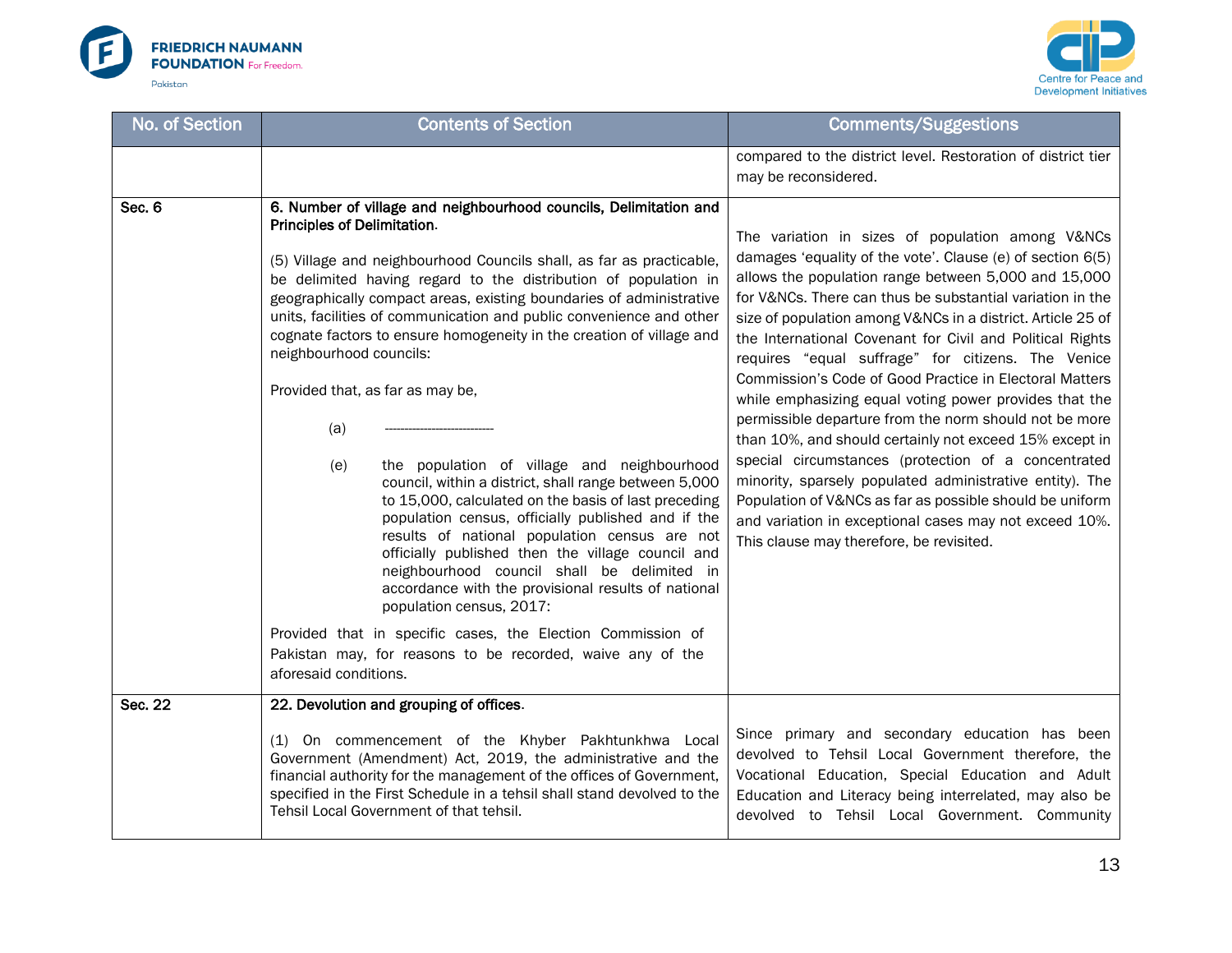



| No. of Section  | <b>Contents of Section</b>                                                                                                                                                    | <b>Comments/Suggestions</b>                                                                                                                                                                                                                                                                                                                                                                                                                                                                                                                                                                                                                                                                                                                                                                                                                                                                                                                                                                                                                                                                                                                                                                                                                                                                         |
|-----------------|-------------------------------------------------------------------------------------------------------------------------------------------------------------------------------|-----------------------------------------------------------------------------------------------------------------------------------------------------------------------------------------------------------------------------------------------------------------------------------------------------------------------------------------------------------------------------------------------------------------------------------------------------------------------------------------------------------------------------------------------------------------------------------------------------------------------------------------------------------------------------------------------------------------------------------------------------------------------------------------------------------------------------------------------------------------------------------------------------------------------------------------------------------------------------------------------------------------------------------------------------------------------------------------------------------------------------------------------------------------------------------------------------------------------------------------------------------------------------------------------------|
|                 |                                                                                                                                                                               | Development is another sector where Tehsil Local<br>Government could be a better choice as most of its<br>functions are to be dealt at the community level,<br>therefore, this function may also be assigned to it.<br>Reviewing the development of an integrated system of<br>water reservoirs, water sources, treatment plants,<br>drainage, liquid and solid waste disposal, sanitation and<br>other municipal services is one of the main functions of<br>City Local Government under KPLGA, 2013 (As amended),<br>therefore, Public Health & Public Health Engineering may<br>be devolved to City Local Government level. Moreover,<br>Water and Sanitation Service Companies (WSSCs) need<br>to be brought under the control of the respective elected<br>Mayor of the City's Local Government. Their funds may<br>also be routed through the respective City Local<br>Government.<br>The function of all public health facilities comes under the<br>purview of Regional and District Authorities by virtue of the<br>Regional and District Authorities Act, 2019. All the elected<br>Chairmen of Tehsil Local Governments in the district<br>should be given representation in the District Health<br>Authority. This will make such authorities more inclusive<br>and representative body. |
| <b>Sec. 23A</b> | 23A. Functions and Powers of the Chairman, Tehsil Local<br>Government.<br>(1) The functions and powers of the Chairman, Tehsil Local<br>Government shall be to-<br>(a)<br>(b) | Clause (f) of section 23A (1) has been deleted by the KP<br>Land Use and Building Control Act, 2021. It is one of the<br>traditional functions of local governments. There is a need<br>to harmonize both the laws, keeping in view the<br>stipulation of Article 140A of the Constitution as well as<br>the judgment of the Honourable Supreme Court on<br>Constitution Petition 24 of 2017 of MQM(P) announced<br>on 1st February, 2022.                                                                                                                                                                                                                                                                                                                                                                                                                                                                                                                                                                                                                                                                                                                                                                                                                                                          |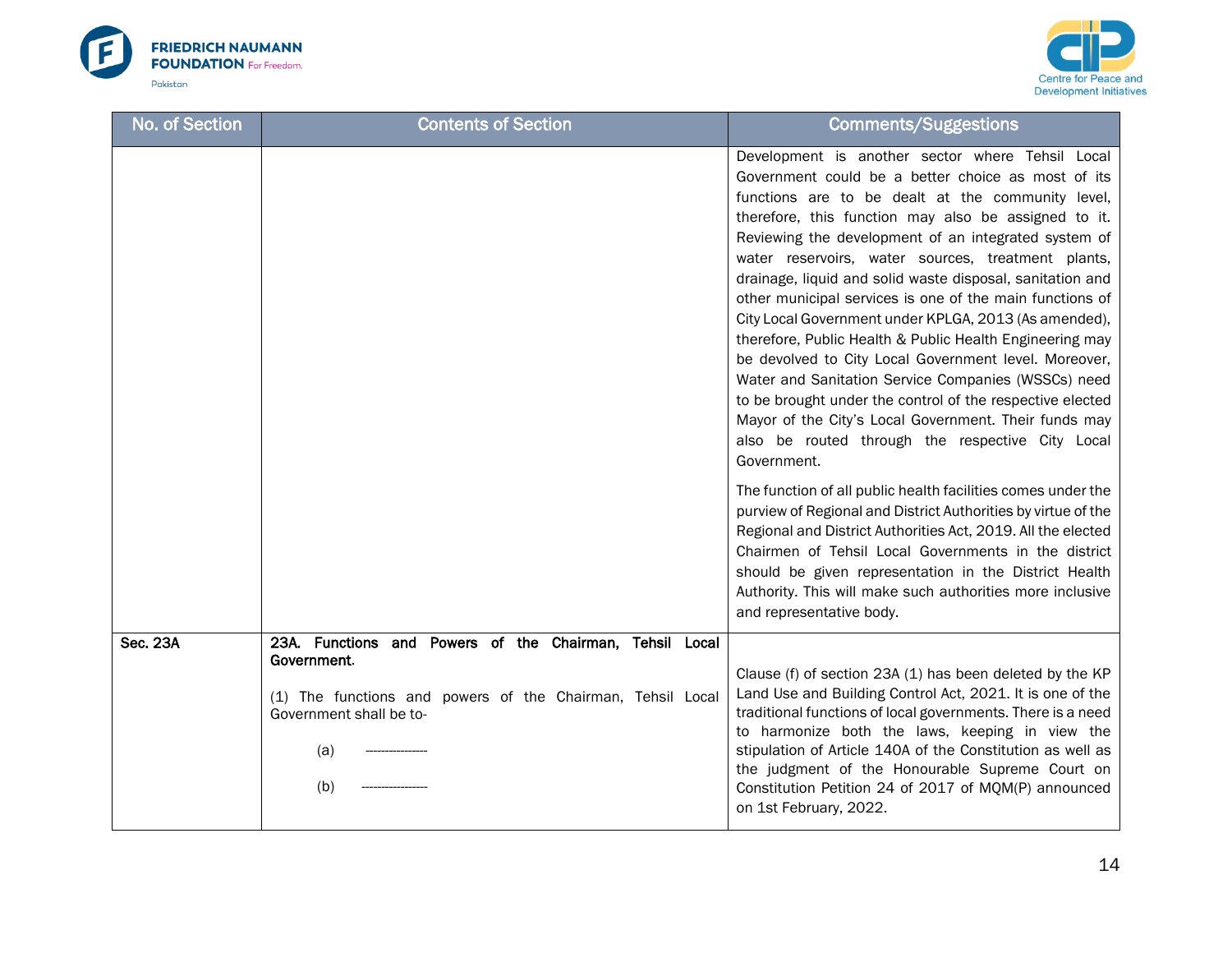



| No. of Section | <b>Contents of Section</b>                                                                                                                    | <b>Comments/Suggestions</b>                                                                                                                                                                                                                                                                                        |
|----------------|-----------------------------------------------------------------------------------------------------------------------------------------------|--------------------------------------------------------------------------------------------------------------------------------------------------------------------------------------------------------------------------------------------------------------------------------------------------------------------|
|                | prepare spatial plans for the tehsil including plans<br>38[(f)<br>for land use and zoning and disseminate these<br>plans for public enquiry;} | Clause(p)<br>of section 23A (1) stipulates<br>that<br>Chairmen/Mayor have to perform any other function<br>assigned by the Government and the Local Government<br>Department. It subordinates the directly elected head of a                                                                                       |
|                | perform any other function assigned by the<br>(p)<br>Government and the Department.                                                           | local government to the provincial bureaucracy which is<br>against the spirit of Article 140A of the Constitution. This<br>provision may be revisited. Only mutually agreed<br>additional functions may be performed by a Tehsil Local<br>Government and that too subject to provision of additional<br>resources. |
|                |                                                                                                                                               | Following clauses may be added to authorize the<br>Chairman of Tehsil Council to:                                                                                                                                                                                                                                  |
|                |                                                                                                                                               | (a) hold public meetings and hearings (Khuli Kacheris) or<br>make use of digital platform to solicit feedback from<br>general public of the area on service delivery being<br>provided by the Tehsil Local Government and take<br>measures to improve the delivery of services; and                                |
|                |                                                                                                                                               | (b) constitute citizen advisory boards to solicit advice to<br>improve any services being delivered by the Tehsil Local<br>Government. These boards may comprise of citizens of<br>diverse background, including women and socially<br>excluded groups, and those having relevant expertise.                       |
|                |                                                                                                                                               | Law does not stipulate the functions and powers of the<br>Convenor of the Council. A Convenor inter alia shall:                                                                                                                                                                                                    |
|                |                                                                                                                                               | (a) convene meetings of the council as required under this<br>Act, rules and bye-laws framed thereunder;                                                                                                                                                                                                           |
|                |                                                                                                                                               | (b) preside over, and ensure orderly conduct of meetings<br>of the council;                                                                                                                                                                                                                                        |

<sup>38</sup> Deleted by KP Land Use and Building Control Act, 2021.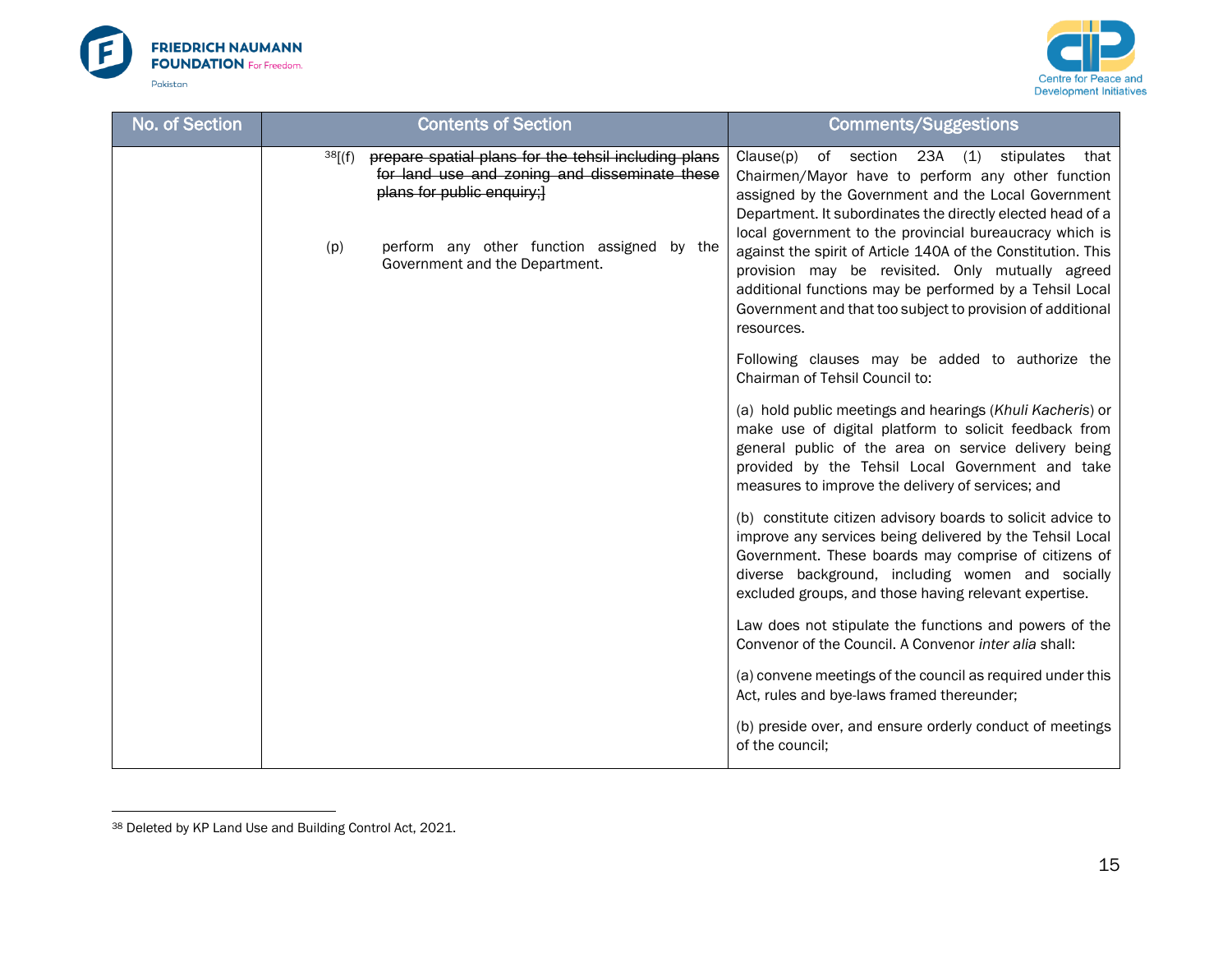



| <b>Contents of Section</b>                                                                                                                                                                                                                                                                                                                                                                                                                                                                                                                                                                                                                                                                                                                                                                                                                                                                                           | <b>Comments/Suggestions</b>                                                                                                                                                                                                                                                                                                                                                                                                                                                                                                                                                         |
|----------------------------------------------------------------------------------------------------------------------------------------------------------------------------------------------------------------------------------------------------------------------------------------------------------------------------------------------------------------------------------------------------------------------------------------------------------------------------------------------------------------------------------------------------------------------------------------------------------------------------------------------------------------------------------------------------------------------------------------------------------------------------------------------------------------------------------------------------------------------------------------------------------------------|-------------------------------------------------------------------------------------------------------------------------------------------------------------------------------------------------------------------------------------------------------------------------------------------------------------------------------------------------------------------------------------------------------------------------------------------------------------------------------------------------------------------------------------------------------------------------------------|
|                                                                                                                                                                                                                                                                                                                                                                                                                                                                                                                                                                                                                                                                                                                                                                                                                                                                                                                      | (c) maintain record of meetings of the council; (e) conduct<br>the election of the committees of the Council and monitor<br>their performance; and                                                                                                                                                                                                                                                                                                                                                                                                                                  |
|                                                                                                                                                                                                                                                                                                                                                                                                                                                                                                                                                                                                                                                                                                                                                                                                                                                                                                                      | (d) direct a member to abstain from or withdraw<br>immediately from a meeting where in his opinion the<br>conduct of such councillor during the meeting is<br>obstructing the proceedings of the Council.                                                                                                                                                                                                                                                                                                                                                                           |
|                                                                                                                                                                                                                                                                                                                                                                                                                                                                                                                                                                                                                                                                                                                                                                                                                                                                                                                      | Within three months of its first meeting every Council shall<br>frame bye-laws with regard to conduct its proceedings.<br>The Government may frame model bye-laws for Tehsil<br>Councils for the sake of uniformity.                                                                                                                                                                                                                                                                                                                                                                |
|                                                                                                                                                                                                                                                                                                                                                                                                                                                                                                                                                                                                                                                                                                                                                                                                                                                                                                                      | Rules of Business for each tier may be notified for the<br>smooth functioning. Role and function of each office and<br>powers of functionaries may clearly be defined in these<br>rules.                                                                                                                                                                                                                                                                                                                                                                                            |
| 23B. Approval of private housing schemes.                                                                                                                                                                                                                                                                                                                                                                                                                                                                                                                                                                                                                                                                                                                                                                                                                                                                            |                                                                                                                                                                                                                                                                                                                                                                                                                                                                                                                                                                                     |
| (14) In case the proposed site of the private housing scheme to be<br>applied for, simultaneously falls within territorial limits and<br>jurisdiction of any Development Authority, notwithstanding anything<br>contained in any law governing such Development Authority and the<br>rules or regulations made there under, the application for grant of<br>approval of such scheme shall be governed under this section:<br>Provided that in case the proposed site of the private housing scheme<br>falls within the territorial limits of a Development Authority, the<br>powers of the Chairman, Tehsil Local Government, shall be exercised<br>by the Director General or the Chief Executive of such Development<br>Authority by whatever name described and the powers of Tehsil<br>Council shall be exercised by the board or the governing authority, as<br>the case may be, of such Development Authority. | Sub-section: (14) may be revisited in view of the judgment<br>of the Honourable Supreme Court on Constitution Petition<br>24 of 2017 of MQM(P) announced on 1 <sup>st</sup> February, 2022.<br>The power to approve a private housing scheme should<br>be exercise by the elected representatives of Tehsil/City<br>Councils. Moreover, in view of above-mentioned<br>judgement of the Hon'ble Supreme Court, Urban<br>Development Authorities established under the KP Urban<br>Areas Development Authorities Act, 2020 may brought<br>under the respective City Local Government. |
|                                                                                                                                                                                                                                                                                                                                                                                                                                                                                                                                                                                                                                                                                                                                                                                                                                                                                                                      |                                                                                                                                                                                                                                                                                                                                                                                                                                                                                                                                                                                     |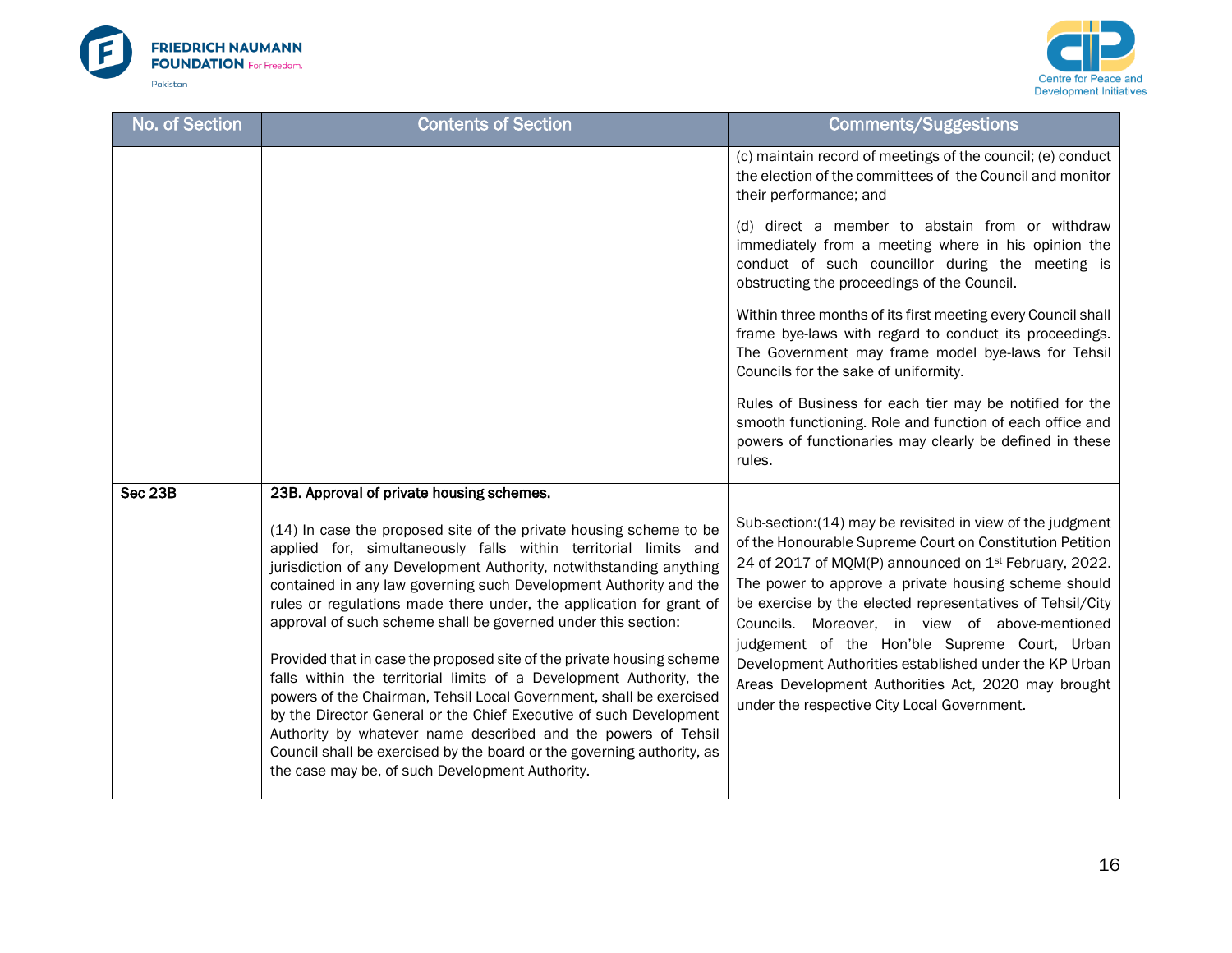



| No. of Section | <b>Contents of Section</b>                 | <b>Comments/Suggestions</b>                                                                                                                                                                                                                                                                                                                                                                                  |
|----------------|--------------------------------------------|--------------------------------------------------------------------------------------------------------------------------------------------------------------------------------------------------------------------------------------------------------------------------------------------------------------------------------------------------------------------------------------------------------------|
|                | <b>CHAPTER -V: TEHSIL LOCAL GOVERNMENT</b> | After section 23B, insertion of following provisions in<br>Chapter-V may be considered for efficient delivery of<br>service:                                                                                                                                                                                                                                                                                 |
|                |                                            | 23C.Public-Private Partnership                                                                                                                                                                                                                                                                                                                                                                               |
|                |                                            | A Tehsil Local Government may in the prescribed manner,<br>enter into Public-Private Partnership with any private<br>party, for the provision of one or more of such public<br>services which relate to a function assigned to it under<br>this Act. (Though the Seventh Schedule of the Act,<br>provides framing of rules on PPP, yet an enabling<br>provision to this effect is also required in the law). |
|                |                                            | 23D. Establishment of joint authorities.                                                                                                                                                                                                                                                                                                                                                                     |
|                |                                            | (1) Two or more adjoining Tehsil Local Governments may,<br>in the prescribed manner, establish a joint authority for<br>the provision of one or more of such public services which<br>relate to a function assigned to them under this Act.                                                                                                                                                                  |
|                |                                            | (2) The concerned Tehsil Local Governments may<br>constitute a Joint Committee to oversee the functions of<br>the joint authority.                                                                                                                                                                                                                                                                           |
|                |                                            | 23E. Quality and accessibility of public services.                                                                                                                                                                                                                                                                                                                                                           |
|                |                                            | (1) All public services provided by a Tehsil Local<br>Government shall meet the quality standards fixed under<br>the or expected by the Local Government Commission.                                                                                                                                                                                                                                         |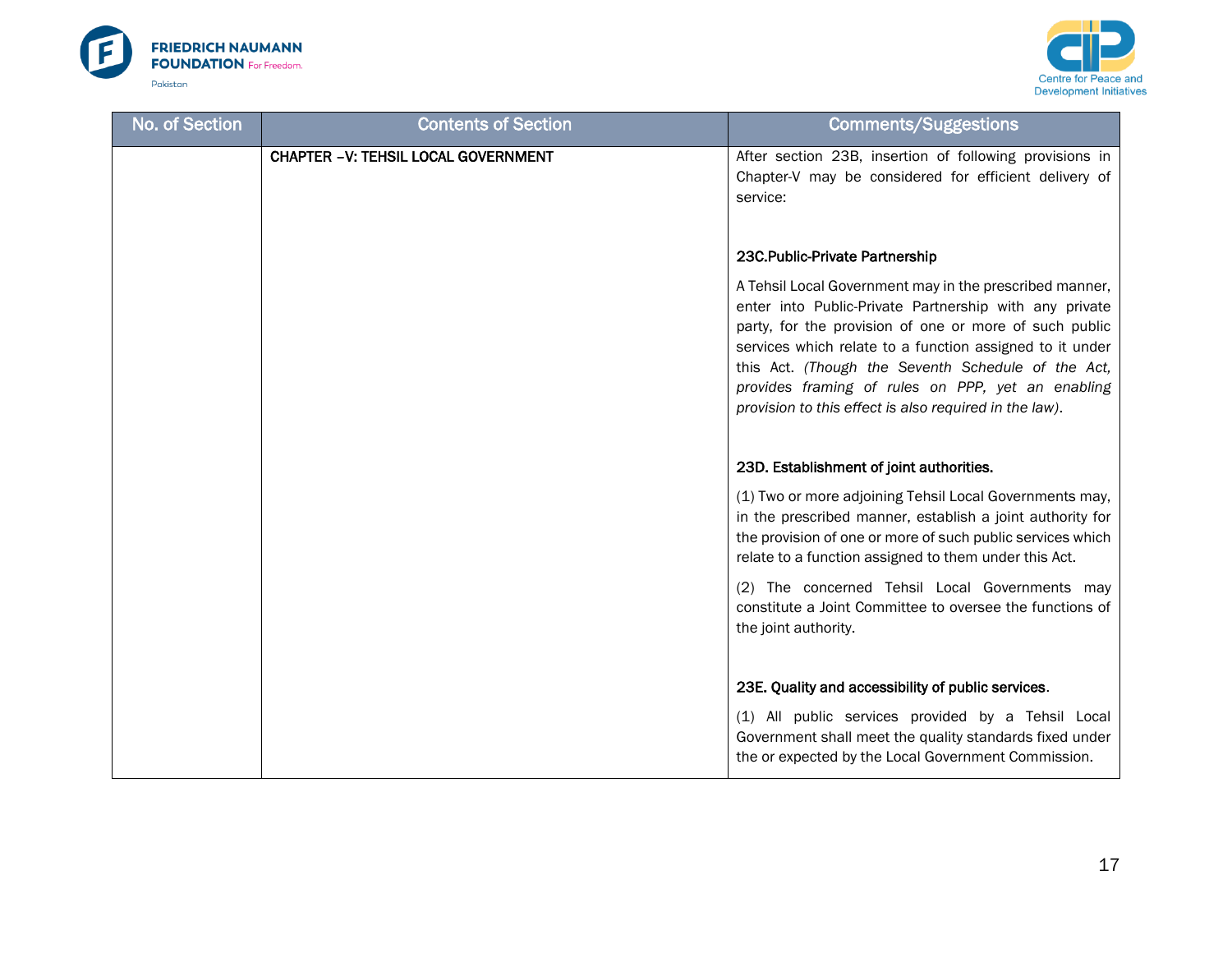



| No. of Section | <b>Contents of Section</b>                                         |                                                                                                                                                                                                                                                                                                                                                                                                                                                                                                                                                                                                                                                                                         | <b>Comments/Suggestions</b>                                                                                                                                                                                                                                                                                                                                                                                                                                                                                                                                                                                                                                                                                                                                                                                                                                                                                                                          |
|----------------|--------------------------------------------------------------------|-----------------------------------------------------------------------------------------------------------------------------------------------------------------------------------------------------------------------------------------------------------------------------------------------------------------------------------------------------------------------------------------------------------------------------------------------------------------------------------------------------------------------------------------------------------------------------------------------------------------------------------------------------------------------------------------|------------------------------------------------------------------------------------------------------------------------------------------------------------------------------------------------------------------------------------------------------------------------------------------------------------------------------------------------------------------------------------------------------------------------------------------------------------------------------------------------------------------------------------------------------------------------------------------------------------------------------------------------------------------------------------------------------------------------------------------------------------------------------------------------------------------------------------------------------------------------------------------------------------------------------------------------------|
|                |                                                                    |                                                                                                                                                                                                                                                                                                                                                                                                                                                                                                                                                                                                                                                                                         | (2) Each public service provided by a Tehsil Local<br>Government shall be accessible to all such persons for<br>whom that service is intended.                                                                                                                                                                                                                                                                                                                                                                                                                                                                                                                                                                                                                                                                                                                                                                                                       |
| <b>Sec.25A</b> | Council.<br>functions, namely:<br>39[(a)]<br>(b)<br>40[(c)]<br>(d) | 25A. Functions of Mayor, City Local Government and City Local<br>(1) In addition to the functions specified in sections 23(A) and 25(A)],<br>the Mayor, City Local Government shall perform the following<br>review implementation of laws, rules and<br>regulations governing land use, housing, markets,<br>zoning, roads, traffic, tax, infrastructure and public<br>utilities;]<br>approve proposals for public transport and mass<br>transit systems, construction of express ways, fly-<br>overs, bridges, roads, under passes, and inter-town<br>streets:<br>perform the functions of approval of such macro<br>municipal plans as may be notified by City Local<br>Government;} | With a view to averting any conflict between Mayor and<br>City Council, section 25A may be revisited and functions<br>& powers of Mayor City Local Government and City Council<br>may be bifurcated as has been done in the case of<br>functions and powers of Chairman Tehsil Local<br>Government vide section 23A and functions and powers<br>of Tehsil Council vide section 25.<br>Clause (c) of section 25A (1) and entry 2 (Zoning, master<br>planning, and buildings) in the Seventh Schedule Part II<br>to frame bye-laws, have been deleted by the KP Land<br>Use and Building Control Act, 2021. Historically this<br>function belongs to local governments and should<br>remain with them. This clause may be revisited in view<br>of the judgment of the Honourable Supreme Court on<br>Constitution Petition 24 of 2017 of MQM(P) announced<br>on 1 <sup>st</sup> February, 2022.<br>Clause(a) of subsection (2) of section 25A has been |
|                | (e)                                                                | (2) In addition to section specified in section 25, the City Local<br>Council shall perform the following additional functions, namely:                                                                                                                                                                                                                                                                                                                                                                                                                                                                                                                                                 | deleted under KP Land Use and Building Control Act,<br>2021.<br>There is obvious overlapping between the functions of<br>Building Control Authority and Tehsil/City Local<br>Government. Both laws have the provision of overriding<br>other laws. Legislation later in time shall prevail in case<br>of conflict of provisions in two laws. Therefore, both the<br>laws need to be harmonized, keeping in view the<br>stipulation of Article 140A of the Constitution as well as                                                                                                                                                                                                                                                                                                                                                                                                                                                                    |

<sup>39</sup> Substituted by KP Land Use and Building Control Act, 2021.

<sup>40</sup> Deleted vide *ibid*.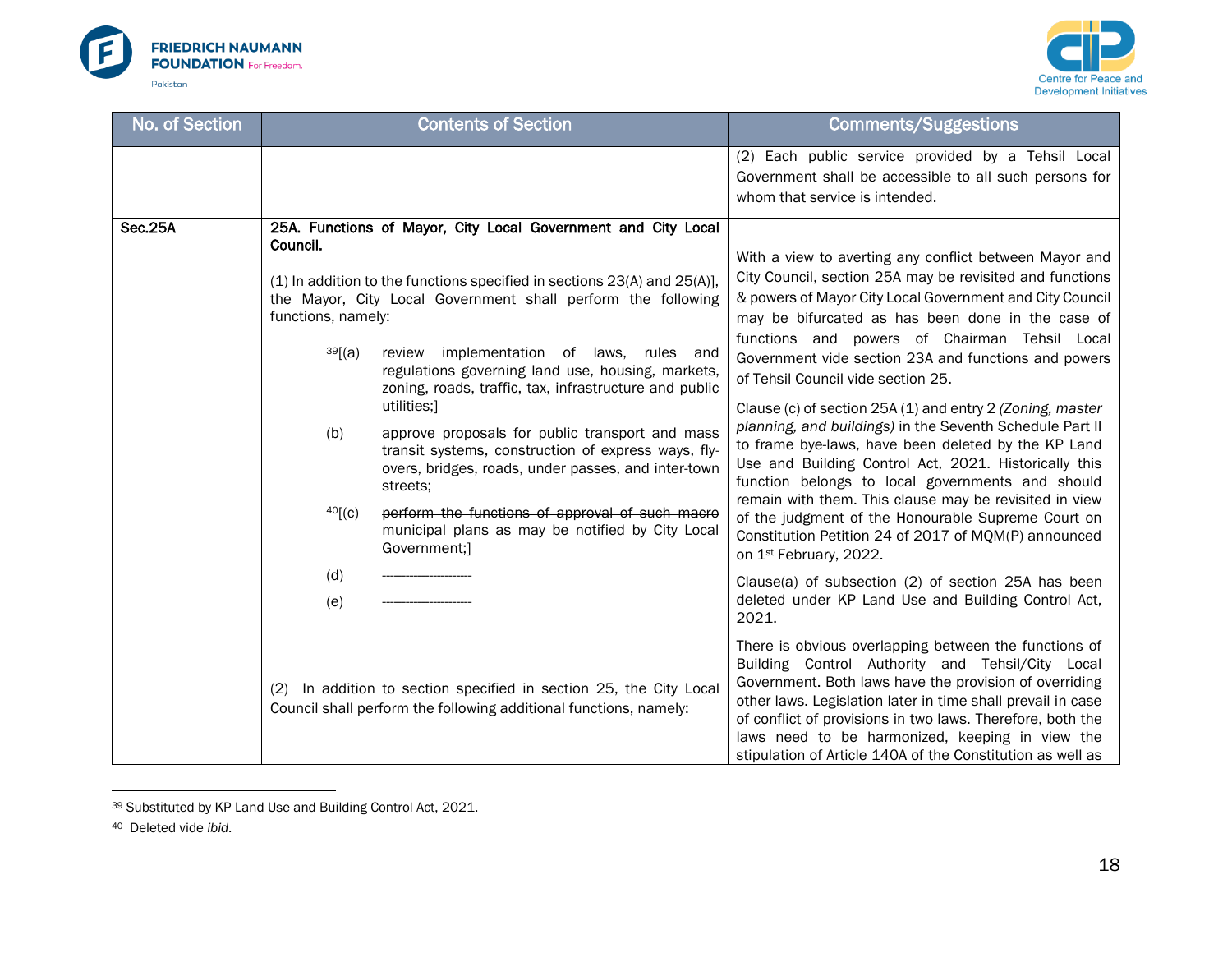



| No. of Section | <b>Contents of Section</b>                                                                                                                                                                                                                                                                               | <b>Comments/Suggestions</b>                                                                                                       |
|----------------|----------------------------------------------------------------------------------------------------------------------------------------------------------------------------------------------------------------------------------------------------------------------------------------------------------|-----------------------------------------------------------------------------------------------------------------------------------|
|                | 41[(a)]<br>approve or return any application for grant of No<br>Objective Certificate for establishment and development of any<br>private housing scheme, within their respective territorial jurisdiction,<br>in the manner so applicable to the Tehsil Council mutatis mutandis<br>under this section; | the judgment of the Honourable Supreme Court on<br>Constitution Petition 24 of 2017 of MQM(P) announced<br>on 1st February, 2022. |
|                | $^{42}$ [(a-i)] approve master plans, zoning, land use plans, including<br>classification and reclassification of land, environment control, urban<br>design, urban renewal and ecological balances;                                                                                                     |                                                                                                                                   |
|                | (b) approve development schemes for beautification of areas<br>along rivers, canals, streams; and                                                                                                                                                                                                        |                                                                                                                                   |
|                | (c) review development of integrated system of water reservoirs,<br>water sources, treatment plants, drainage, liquid and solid waste<br>disposal, sanitation and other municipal services                                                                                                               |                                                                                                                                   |

<sup>41</sup> Deleted by KP Land Use and Building Control Act, 2021.

<sup>42</sup> Renumbered by KP Local Government (Second Amendment) Act, 2020.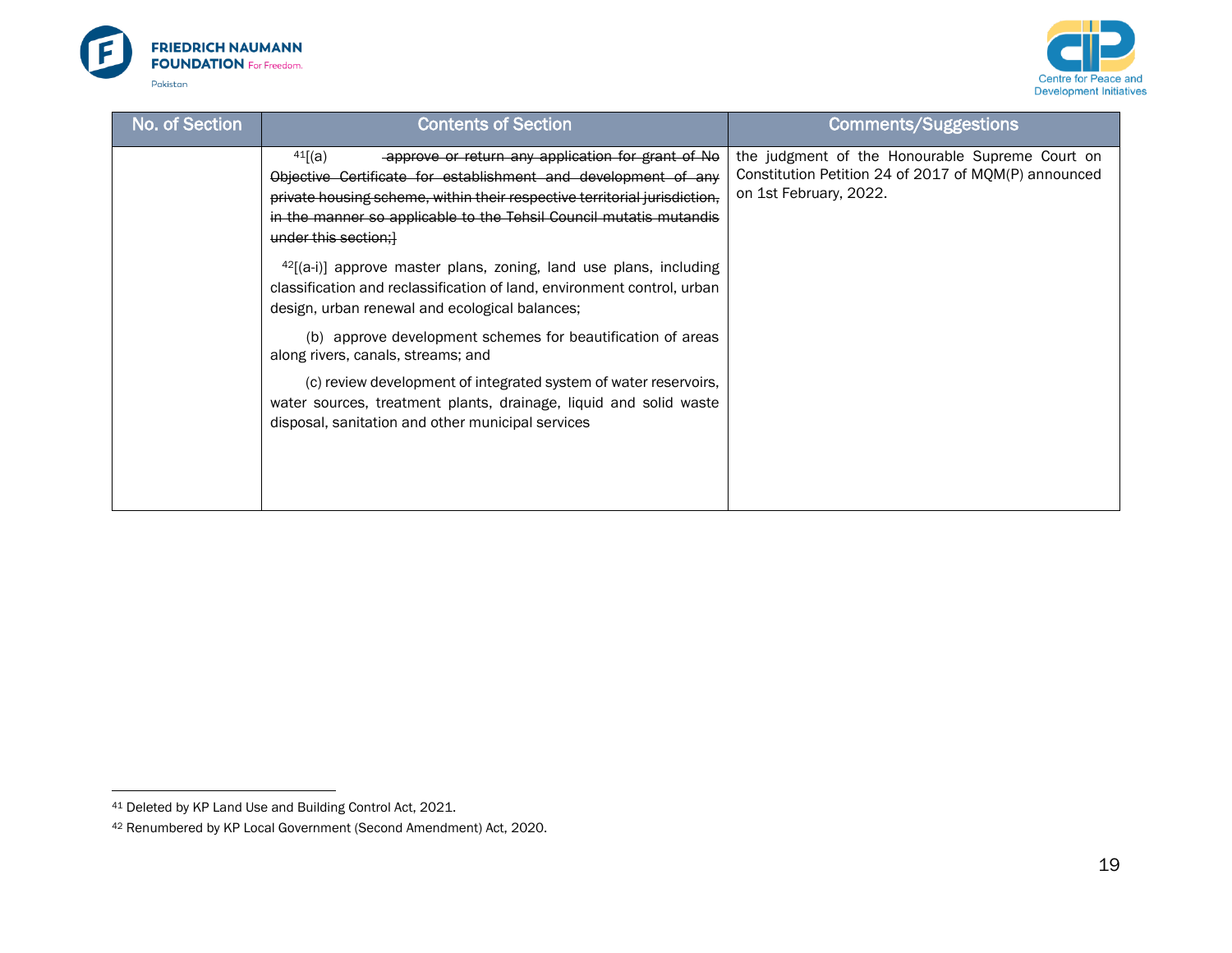



| No. of Section                                                                                                                                        | <b>Contents of Section</b>                                     |                                                                                    | <b>Comments/Suggestions</b>                                                                                                                                                                                                                                                                                                                                                                                                                                                                                                      |
|-------------------------------------------------------------------------------------------------------------------------------------------------------|----------------------------------------------------------------|------------------------------------------------------------------------------------|----------------------------------------------------------------------------------------------------------------------------------------------------------------------------------------------------------------------------------------------------------------------------------------------------------------------------------------------------------------------------------------------------------------------------------------------------------------------------------------------------------------------------------|
| Sec, 27                                                                                                                                               | 27. Composition of Village Council and Neighbourhood Council.  |                                                                                    |                                                                                                                                                                                                                                                                                                                                                                                                                                                                                                                                  |
| (1) Every village council and neighbourhood council, shall comprise<br>of members as provided in Part-II of Eleventh Schedule to this Act.<br>Part-II |                                                                |                                                                                    | One-size-fits-all approach has been adopted instead of<br>determining general seats on the basis of population. Prior<br>to amendments made in 2019, every V&NC, was<br>supposed to have ten to fifteen following members: -                                                                                                                                                                                                                                                                                                     |
|                                                                                                                                                       | (Village and neighbourhood Council)                            |                                                                                    | (a) five to ten members, determined on the basis of<br>population, elected to general seats.                                                                                                                                                                                                                                                                                                                                                                                                                                     |
|                                                                                                                                                       | Member                                                         | No.                                                                                | (b) two members elected to seats reserved for women.<br>(c) one member elected to seat reserved for peasants and                                                                                                                                                                                                                                                                                                                                                                                                                 |
|                                                                                                                                                       | General                                                        | 3                                                                                  | workers.                                                                                                                                                                                                                                                                                                                                                                                                                                                                                                                         |
|                                                                                                                                                       | Woman                                                          | $\mathbf 1$                                                                        | (d) one member elected to seat reserved for youth.<br>(e) one member elected to seat reserved for non-Muslims.                                                                                                                                                                                                                                                                                                                                                                                                                   |
|                                                                                                                                                       | Youth                                                          | $\mathbf 1$                                                                        | Number of general seats ought to be determined on the<br>basis of population to give fair representation. The                                                                                                                                                                                                                                                                                                                                                                                                                    |
|                                                                                                                                                       | Peasant or Worker                                              | $\mathbf{1}$                                                                       | present composition of V&NC may be revisited.<br>Article 34 of the Constitution reflects the state's                                                                                                                                                                                                                                                                                                                                                                                                                             |
|                                                                                                                                                       | Minority                                                       | $\mathbf{1}$                                                                       | commitment to ensure full participation of women in all<br>spheres of national life. Population of women in KP is                                                                                                                                                                                                                                                                                                                                                                                                                |
|                                                                                                                                                       | Total                                                          | $\overline{7}$                                                                     | 49.37 % as per Population Census 2017. Ideally                                                                                                                                                                                                                                                                                                                                                                                                                                                                                   |
|                                                                                                                                                       |                                                                |                                                                                    | representation of women in local governments should be<br>keeping in view ratio of their population in the province. At<br>least there should be 2 seats for women in V&NC and<br>where the religious minority doesn't exit, the seat may go<br>to a woman worker or a woman peasant. In case if number<br>of seats for general members is determined on the basis<br>of population, then women may be given at least thirty<br>three percent of total number of general members in<br>every V&NC, subject to minimum two seats. |
| Sec. 29                                                                                                                                               | 29. Functions of the Village Council or Neighbourhood Council. |                                                                                    |                                                                                                                                                                                                                                                                                                                                                                                                                                                                                                                                  |
| (1) Functions of the village council and neighbourhood Council, as the                                                                                |                                                                | Following functions may be considered to make the role<br>of V&NC more meaningful: |                                                                                                                                                                                                                                                                                                                                                                                                                                                                                                                                  |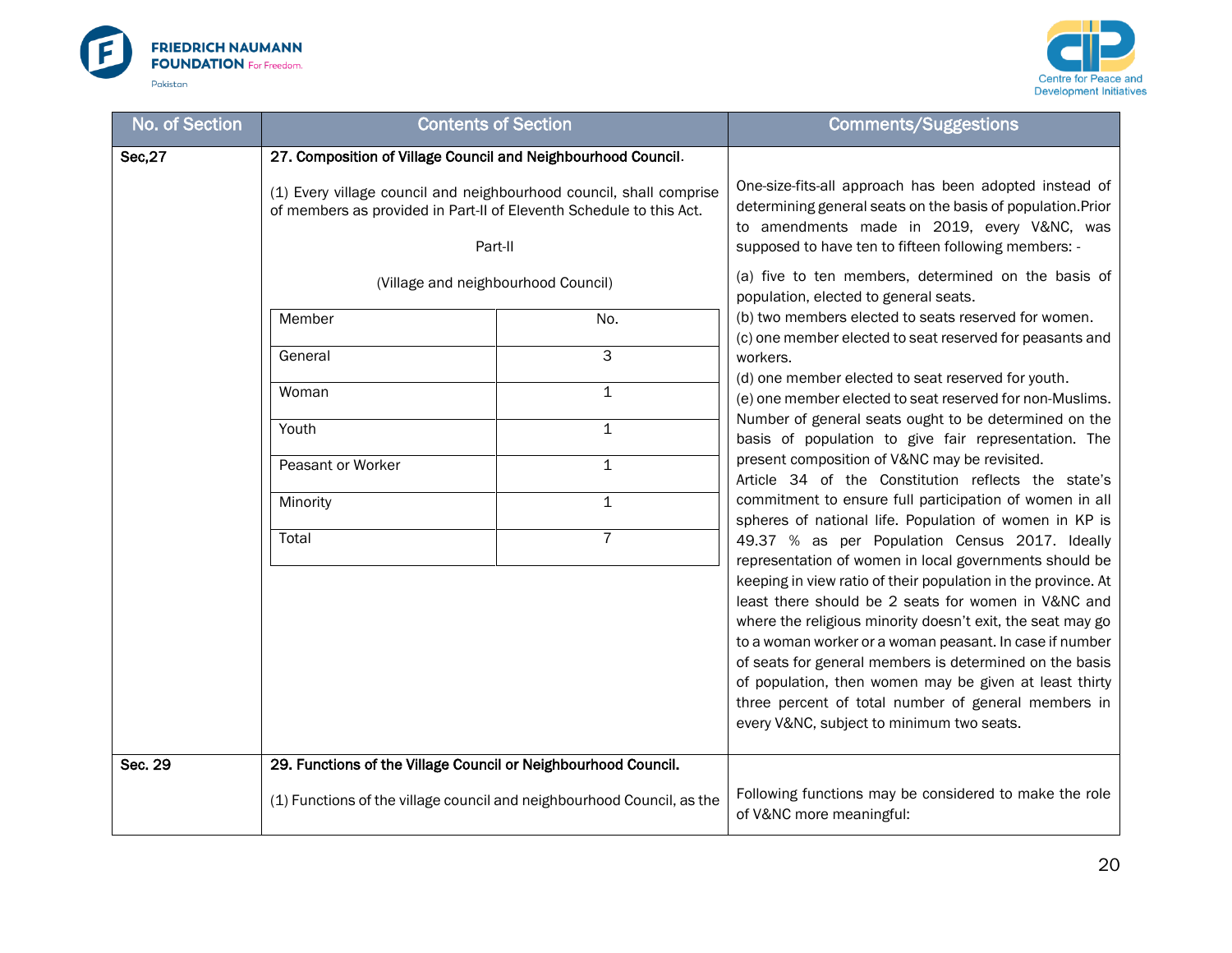



|                                                                                                                                                                                                                                                                                                                                                                                                                                                                                                                                                                                                                                                                                                                                                                                                                                                                                                                                                                                                                                                                                                                                                                                                                                                                                                                                                                                                                                                                                                    | <b>Comments/Suggestions</b>                                                                                                                                                                                                                                                                                                                                                                                                                                                                                                                                                                                                                                                                                                                                                                                                                                                               |
|----------------------------------------------------------------------------------------------------------------------------------------------------------------------------------------------------------------------------------------------------------------------------------------------------------------------------------------------------------------------------------------------------------------------------------------------------------------------------------------------------------------------------------------------------------------------------------------------------------------------------------------------------------------------------------------------------------------------------------------------------------------------------------------------------------------------------------------------------------------------------------------------------------------------------------------------------------------------------------------------------------------------------------------------------------------------------------------------------------------------------------------------------------------------------------------------------------------------------------------------------------------------------------------------------------------------------------------------------------------------------------------------------------------------------------------------------------------------------------------------------|-------------------------------------------------------------------------------------------------------------------------------------------------------------------------------------------------------------------------------------------------------------------------------------------------------------------------------------------------------------------------------------------------------------------------------------------------------------------------------------------------------------------------------------------------------------------------------------------------------------------------------------------------------------------------------------------------------------------------------------------------------------------------------------------------------------------------------------------------------------------------------------------|
| case may be, shall be to, -<br>(i)<br>implement and monitor village level<br>development works;<br>(ii)<br>carry out village level sanitation and<br>conservancy functions in village councils<br>only;<br>identify development needs of the area for<br>(iii)<br>use by Tehsil Local Government in<br>prioritizing development plans for the<br>tehsil;<br>(iv)<br>register births, deaths, marriages and<br>divorces;<br>consider and approve annual budget,<br>(v)<br>including<br>scheme-wise<br>annual<br>development programme and provision for<br>other functions performed by the local<br>council;<br>(vi)<br>organize and sponsor village<br>and<br>neighbourhood level sports and cultural<br>events;<br>(vii)<br>organize village level cattle fair and shows<br>in its area;<br>elect an Accounts Committee and review its<br>(viii)<br>recommendations on the annual statement<br>of accounts and audit reports;<br>(ix)<br>monitor the performance of service<br>providers including education, health,<br>agriculture, water and sanitation and<br>revenue through a Monitoring Committee<br>constituted<br>by it. The<br>Monitoring<br>Committee shall send its report to the<br>Chairman,<br>Tehsil<br>respective<br>Local<br>Government for consideration and action<br>through the respective Assistant Director,<br>Local Government and Rural Development;<br>organize watch and ward in the area<br>(x)<br>including protection from stray animals and<br>animal trespass; | prevent and report encroachments on public<br>ı.<br>ways, public streets and public places etc.;<br>Ш.<br>mobilize voluntary resources, including physical<br>labour and manpower, property and cash<br>contributions for municipal and welfare activities<br>in the local area including provision of education<br>and arrangement of marriages of deserving poor<br>and needy residents;<br>III.<br>mobilise the community involvement in<br>maintenance of public streets, play grounds,<br>parks, public places etc.;<br>IV.<br>promote plantation of trees and environment<br>protection;<br>report instances of domestic violence and crime<br>V.<br>against children and women to concerned<br>authorities;<br>VI.<br>report outbreak of diseases in local area to<br>concerned authorities; and<br>VII.<br>launch public awareness campaigns on any<br>matter of public interest. |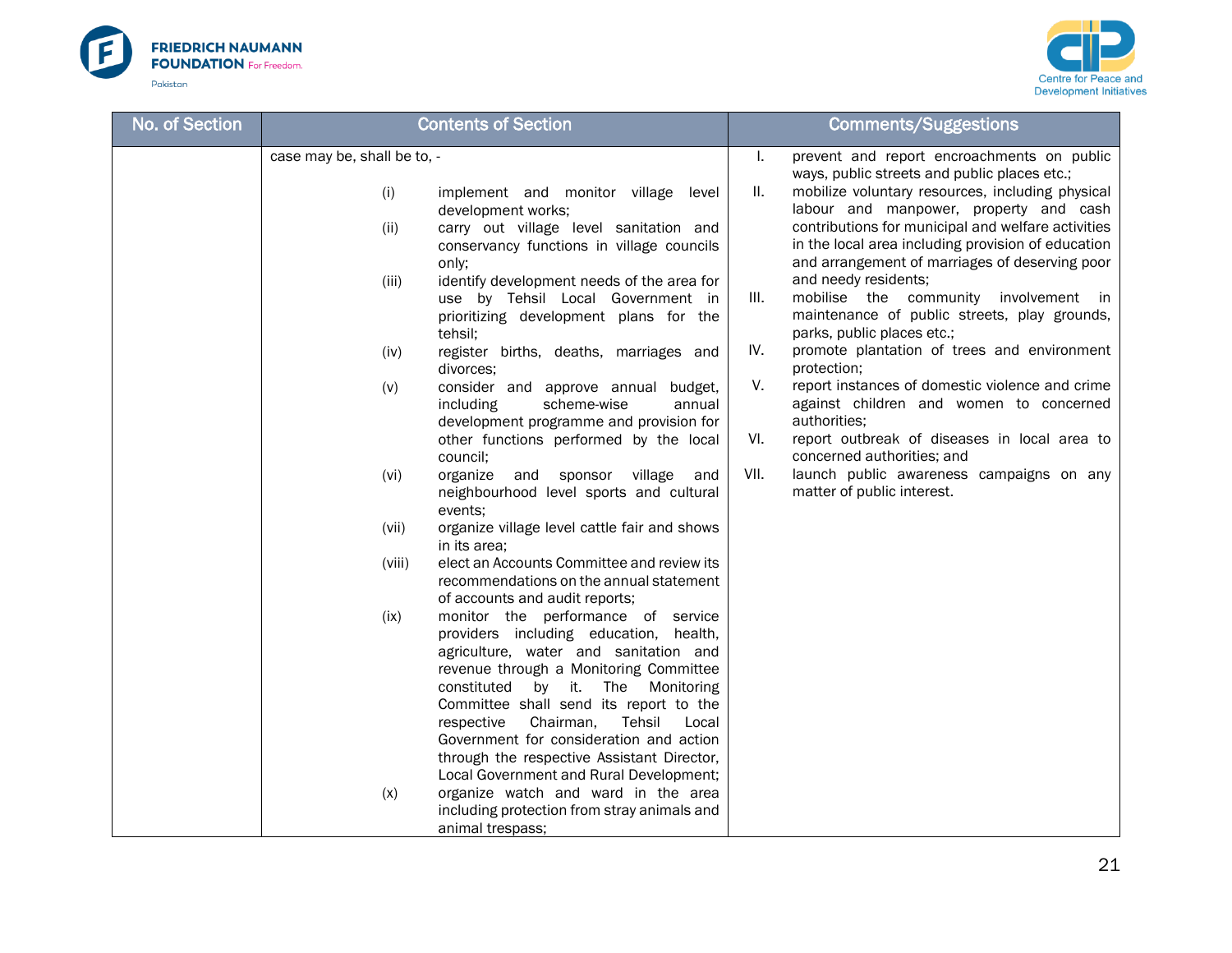



| No. of Section | <b>Contents of Section</b>                                                                                                                                                                                                                                                                                                                            | <b>Comments/Suggestions</b>                                                                                                                                                                                                                                                                                                                                                                                                                                                                                                                                                                                       |
|----------------|-------------------------------------------------------------------------------------------------------------------------------------------------------------------------------------------------------------------------------------------------------------------------------------------------------------------------------------------------------|-------------------------------------------------------------------------------------------------------------------------------------------------------------------------------------------------------------------------------------------------------------------------------------------------------------------------------------------------------------------------------------------------------------------------------------------------------------------------------------------------------------------------------------------------------------------------------------------------------------------|
|                | collect, prepare, maintain and update basic<br>(x <sub>i</sub> )<br>data on social indicators;<br>facilitate Tehsil Local Government in<br>(xii)<br>performance of its functions; and<br>perform any other task assigned by<br>(xiii)<br>Government or Tehsil Local Government                                                                        |                                                                                                                                                                                                                                                                                                                                                                                                                                                                                                                                                                                                                   |
| Sec. 30        | 30. Establishment of Local Funds and Public Accounts.                                                                                                                                                                                                                                                                                                 |                                                                                                                                                                                                                                                                                                                                                                                                                                                                                                                                                                                                                   |
|                | (1) There shall be established a district fund, a tehsil fund, village<br>fund and Neighbourhood fund, as the case may be, for each<br>respective local government.                                                                                                                                                                                   | The KP LGA, 2013 after amendment does not recognize<br>the District Tier of local government but this section<br>stipulates the establishment of district fund. This anomaly<br>needs to be addressed if the district tier is not restored.                                                                                                                                                                                                                                                                                                                                                                       |
| Sec. 32        | 32. Charged expenditure.                                                                                                                                                                                                                                                                                                                              |                                                                                                                                                                                                                                                                                                                                                                                                                                                                                                                                                                                                                   |
|                | (1) The following expenditure shall be charged on the Fund of local<br>government, that is to say:<br>(a)<br>(d) annual contribution for human resource development at<br>the rate of two percent of the development grant.                                                                                                                           | Clause (d) of section 32 declares annual contribution for<br>human resource development as charged expenditure on<br>the fund of local government. With a view of ensuring<br>transparency, it must be incumbent upon the KP Local<br>Governance School to publish an annual report on the<br>human resource development of local governments in the<br>province, clearly reflecting the details of utilization of<br>contribution by local governments. Such annual report<br>must be placed on the website of the Local Governance<br>School besides, sharing with all local governments for<br>their feedback. |
| Sec. 35        | 35. Presentation of budget, approval and effect of refusal by the local<br>council.<br>(1) Within thirty days of the commencement of a financial year, each<br>Chairman shall, present the budget of that year for consideration and<br>approval of the respective local council.<br>(2) The budget of a local government shall be approved by simple | The Annual budget for the next financial year must be<br>approved by the respective council before the<br>commencement of the next financial year and in case it is<br>not approved by the council before the commencement of<br>the financial year to which it relates, the local government<br>may spend money under various objects, on pro-rata                                                                                                                                                                                                                                                               |
|                | majority of the members of the respective local council present and<br>voting. Provided that in case of tie, the Chairman shall have a casting                                                                                                                                                                                                        | basis in accordance with the budgetary provisions of the                                                                                                                                                                                                                                                                                                                                                                                                                                                                                                                                                          |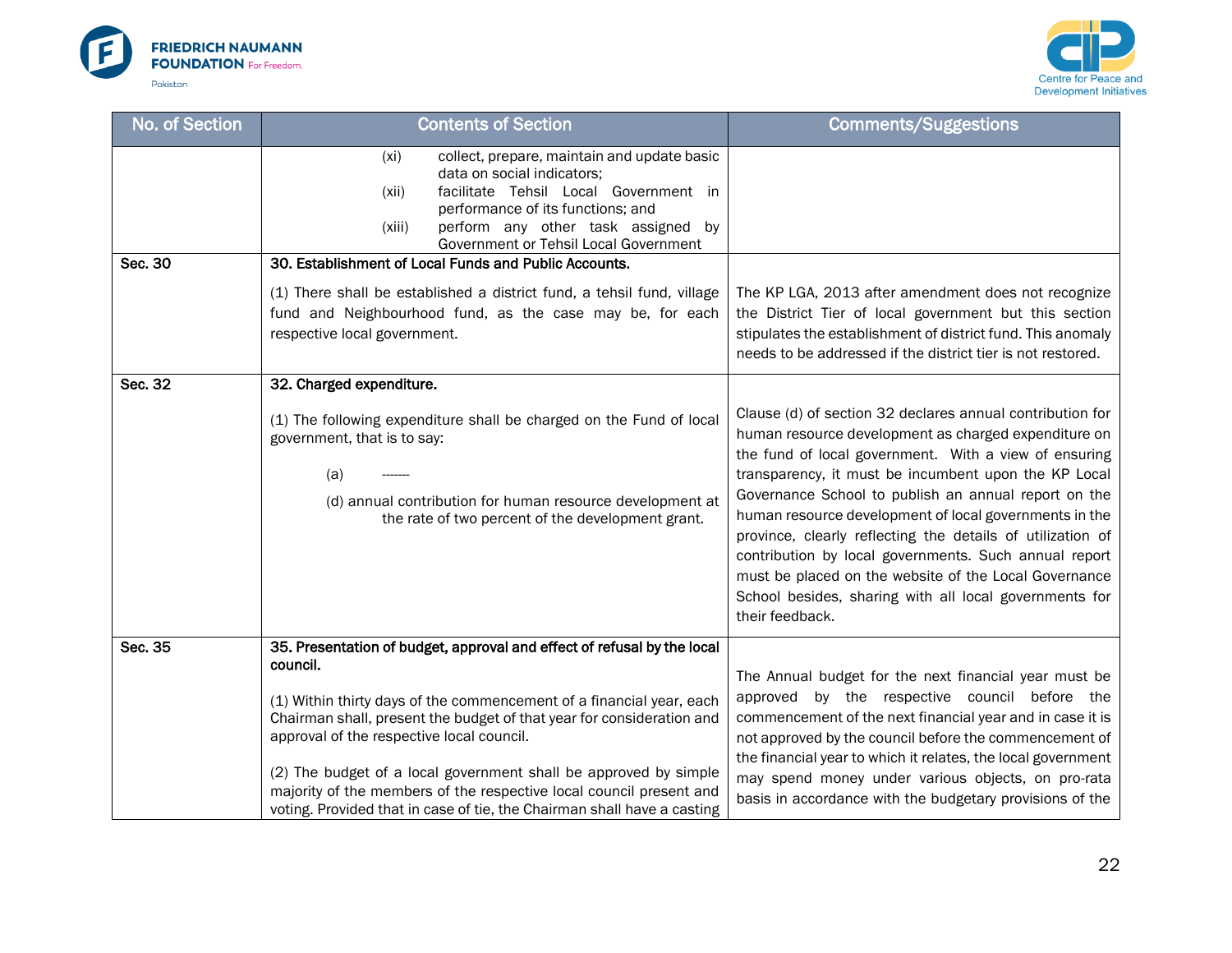



| No. of Section | <b>Contents of Section</b>                                                                                                                                                                                                                                                                                                                                                                                                                                                                                                                                                                                                                                                                                                                                                                                                                                                                                                                                                                                                                                                 | <b>Comments/Suggestions</b>                                                                                                                                                                                                                                                                                                                                                                                                                                                                                                                                                                                                                                                                                                                                                                                                                                                                                      |
|----------------|----------------------------------------------------------------------------------------------------------------------------------------------------------------------------------------------------------------------------------------------------------------------------------------------------------------------------------------------------------------------------------------------------------------------------------------------------------------------------------------------------------------------------------------------------------------------------------------------------------------------------------------------------------------------------------------------------------------------------------------------------------------------------------------------------------------------------------------------------------------------------------------------------------------------------------------------------------------------------------------------------------------------------------------------------------------------------|------------------------------------------------------------------------------------------------------------------------------------------------------------------------------------------------------------------------------------------------------------------------------------------------------------------------------------------------------------------------------------------------------------------------------------------------------------------------------------------------------------------------------------------------------------------------------------------------------------------------------------------------------------------------------------------------------------------------------------------------------------------------------------------------------------------------------------------------------------------------------------------------------------------|
|                | vote.<br>(3) The Chairman shall authenticate by his signature a schedule<br>specifying the:                                                                                                                                                                                                                                                                                                                                                                                                                                                                                                                                                                                                                                                                                                                                                                                                                                                                                                                                                                                | preceding financial year till the time it is approved but this<br>period may not exceed thirty days.<br>A local government may grant to the Community Based<br>Organization (CBO) in its local areas, up to eighty percent                                                                                                                                                                                                                                                                                                                                                                                                                                                                                                                                                                                                                                                                                       |
|                | grants made or deemed to have been made by the<br>(a)<br>local council; and<br>the several sums required to meet the expenditure<br>(b)<br>charged upon the Fund of the local government.                                                                                                                                                                                                                                                                                                                                                                                                                                                                                                                                                                                                                                                                                                                                                                                                                                                                                  | of the budgeted amount of an approved community based<br>development scheme against twenty percent contribution<br>by the CBO, in the manner prescribed. An enabling<br>provision for community participation and ownership<br>incentive system by every local government may,                                                                                                                                                                                                                                                                                                                                                                                                                                                                                                                                                                                                                                   |
|                | (4) The schedule so authenticated shall be laid before the local<br>council, but shall not be open to discussion or vote thereon.<br>(5) The schedule so authenticated shall be communicated to the<br>respective local government officials, accounts officials and<br>Government.                                                                                                                                                                                                                                                                                                                                                                                                                                                                                                                                                                                                                                                                                                                                                                                        | therefore, be inserted in the Act.<br>Though Seventh Schedule of the Act, provides framing of<br>rules on remuneration and allowances of elected officials,<br>yet an enabling provision to this effect is required in the<br>law.                                                                                                                                                                                                                                                                                                                                                                                                                                                                                                                                                                                                                                                                               |
|                | (6) At any time before the expiry of the financial year to which budget<br>relates, a revised budget for the year may, if necessary, be prepared<br>and sanctioned and such revised budget shall be subject to the<br>provisions of this section.<br>(7) In case a budget is not approved by the local council, in terms of<br>sub-section (2), within ten (10) days of its presentation or the council<br>rejects the budget with a simple majority of its total membership, the<br>Chairman shall submit the budget to the Local Government<br>Commission through the Department for consideration and the Local<br>Government Commission shall convey the approval within thirty days.<br>The decision of the Local Government Commission shall be final.<br>(8) The Local Government Commission or, as the case may be, the<br>committee notified for the purpose by it shall review and approve,<br>with or without amendments, a budget for the local government and<br>the budget so approved shall be considered a budget approved in<br>terms of sub-section (2). | The draft budget, soon after its presentation to the<br>Council, shall be forwarded to a special committee of the<br>Council, which shall examine the budget with the<br>assistance of co-opted expert(s) and also consult<br>stakeholders through a public hearing or digital platform<br>and submit its report to the Convenor within seven days.<br>The Convenor shall place this report before the Council in<br>the special meeting called to approve the budget. The<br>Council must debate the budget for at least 2 days, giving<br>all members adequate opportunity to participate in the<br>debate, and then it may be voted upon and approved.<br>Budget Rules may also be notified containing budget<br>calendar and spelling steps required in framing the<br>annual and revised budget. Ideally the process of framing<br>budget may start in March and finalize by mid-June of<br>financial year, |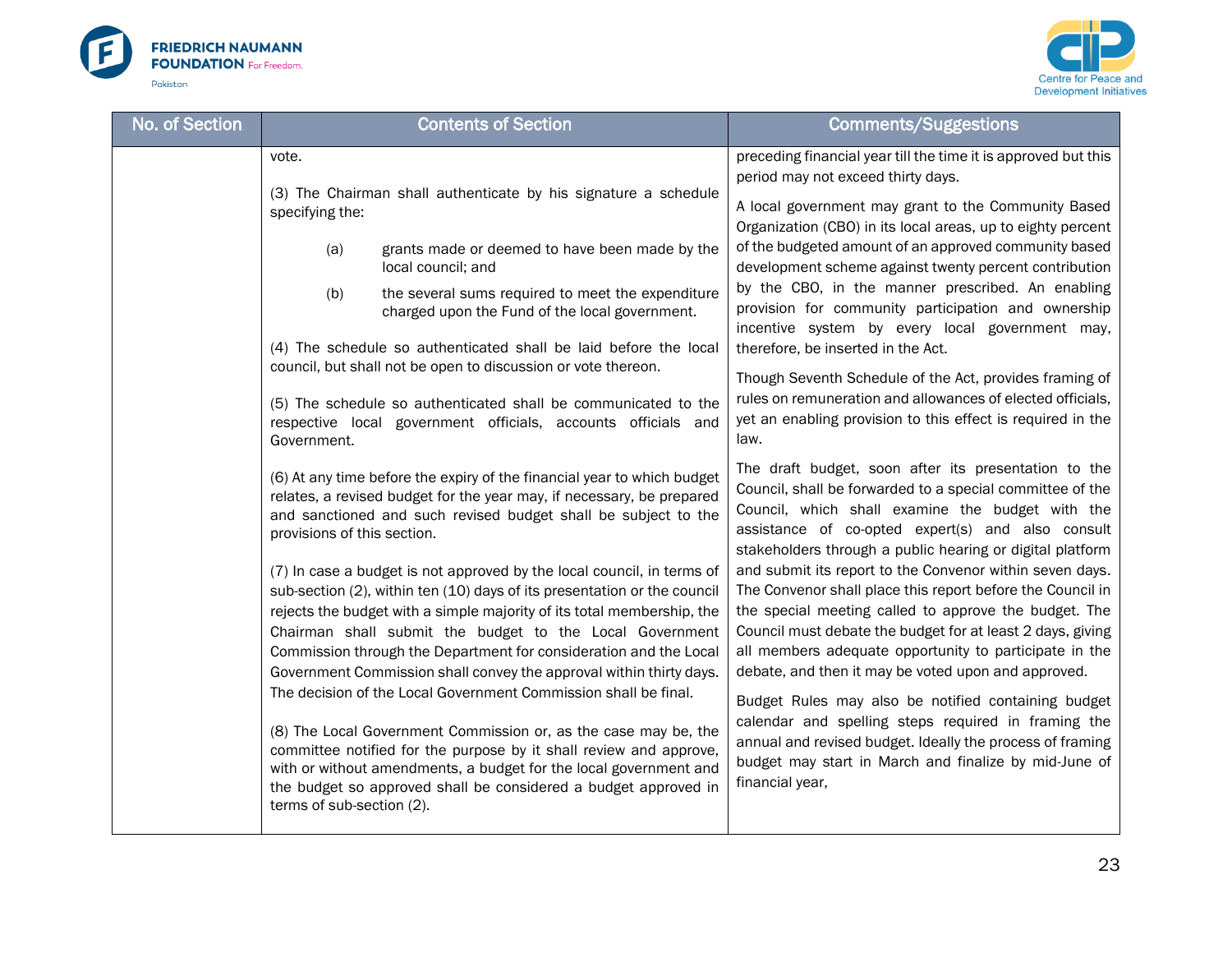



| No. of Section | <b>Contents of Section</b>                                                                                                                                                                                                                                                      | <b>Comments/Suggestions</b>                                                                                                                                                                                  |
|----------------|---------------------------------------------------------------------------------------------------------------------------------------------------------------------------------------------------------------------------------------------------------------------------------|--------------------------------------------------------------------------------------------------------------------------------------------------------------------------------------------------------------|
|                | (9) The budget proposed by the Chairman shall be deemed duly<br>approved, if the Local Government Commission fails to respond in<br>terms of sub-section (8).                                                                                                                   |                                                                                                                                                                                                              |
|                | (10) No other business shall be taken up by a local council during the<br>budget session.                                                                                                                                                                                       |                                                                                                                                                                                                              |
|                | (11) A local council shall not be empowered to approve a budget if<br>the sums required to meet estimated expenditures exceed the<br>estimated receipts.                                                                                                                        |                                                                                                                                                                                                              |
|                | <b>Explanation:</b> For the purposes of this section, the term "estimated<br>expenditure" includes previous liabilities and commitments.                                                                                                                                        |                                                                                                                                                                                                              |
|                | (12) In the absence of local council, whatsoever the reason may be,<br>the respective principal accounting officer shall prepare the budget<br>and submit it to the Local Government Commission, through the<br>Department, for consideration of approval.                      |                                                                                                                                                                                                              |
| Sec. 36        | 36. Accounts.                                                                                                                                                                                                                                                                   |                                                                                                                                                                                                              |
|                | (1) The accounts of receipts and expenditure of local governments<br>shall be kept in such form and in accordance with such principles and<br>methods as the Auditor - General of Pakistan may prescribe.                                                                       | See comments against section 30 above.<br>Subsection: (3) may be revisited to ensure transparency.<br>A provision therefore, be incorporated for preparation of                                              |
|                | (2) The district account officer shall maintain the accounts of local<br>governments within the districts and pre audit all payments from the<br>funds mentioned in sub-section (1) of section 30 before approving<br>disbursement of monies.                                   | quarterly accounts.<br>Subsection: (4) envisages publication of annual accounts<br>for public information. It is suggested that a provision may<br>be inserted to prepare statement of accounts on quarterly |
|                | (3) The district account officer shall, monthly and annually<br>consolidate the accounts of local governments in the districts<br>separately for receipts from the Government and local resources and<br>send the copy to Government, Accountant General and the<br>Department. | basis as well and all such report may be published and<br>disseminated for general information and public feedback<br>through digital platform as well.                                                      |
|                | <b>Explanation:</b> The financial and accounting system before the                                                                                                                                                                                                              |                                                                                                                                                                                                              |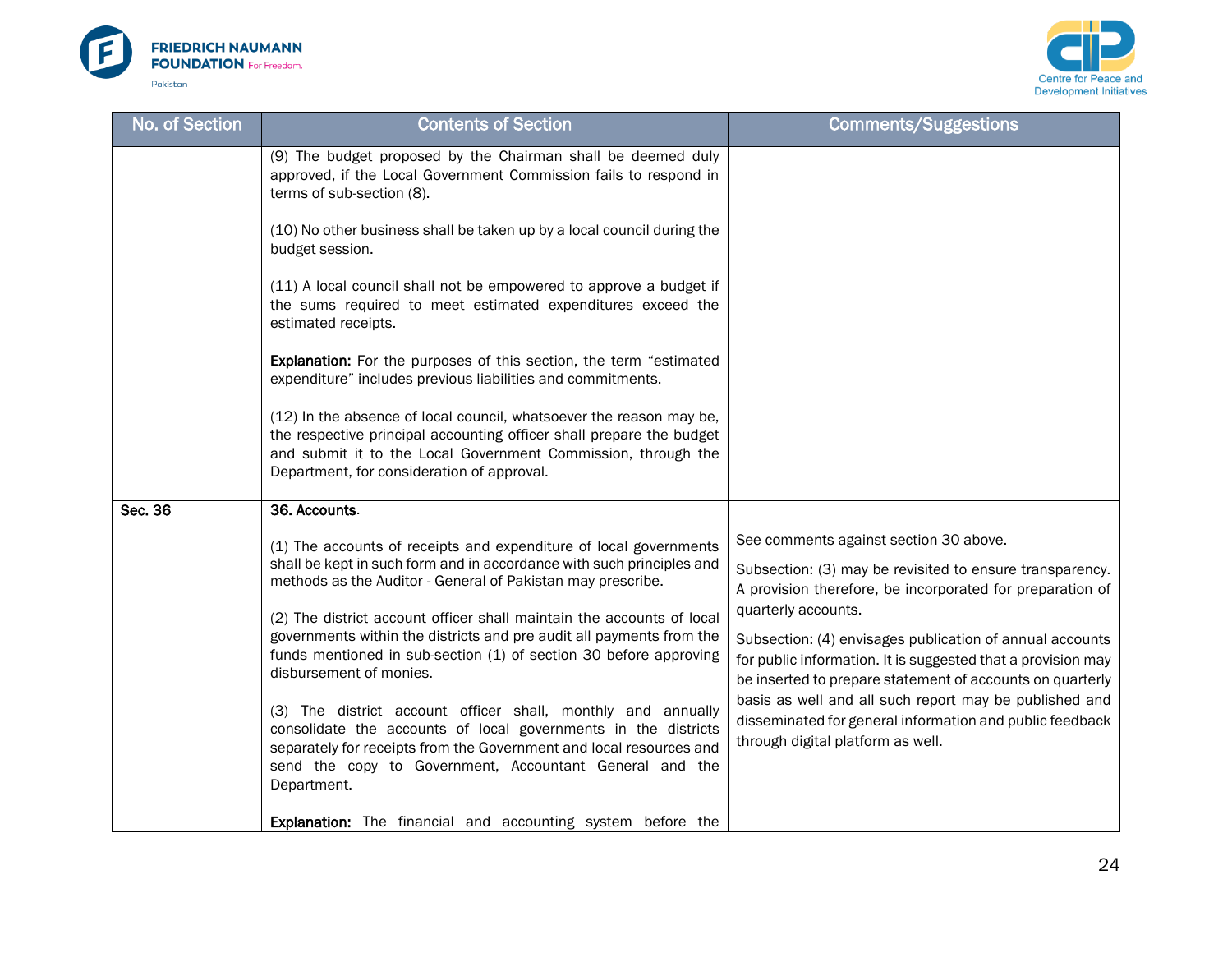



| No. of Section | <b>Contents of Section</b>                                                                                                                                                                                                                                                                                                                                                      | <b>Comments/Suggestions</b>                                                                                                                                                                                                                                                                                                                                                                                                                                                                                 |
|----------------|---------------------------------------------------------------------------------------------------------------------------------------------------------------------------------------------------------------------------------------------------------------------------------------------------------------------------------------------------------------------------------|-------------------------------------------------------------------------------------------------------------------------------------------------------------------------------------------------------------------------------------------------------------------------------------------------------------------------------------------------------------------------------------------------------------------------------------------------------------------------------------------------------------|
|                | commencement of the Khyber Pakhtunkhwa Local Government<br>(Amendment) Act, 2019, shall remain in practice till the<br>establishment of a new financial and accounting system for the<br>purpose of section 36 and 37 under the Khyber Pakhtunkhwa Local<br>Government (Amendment) Act, 2019.<br>(4) Local governments shall publish annual accounts for public<br>information. |                                                                                                                                                                                                                                                                                                                                                                                                                                                                                                             |
|                | <b>CHAPTER</b><br>IX<br><b>LOCAL GOVERNMENT PROPERTY</b>                                                                                                                                                                                                                                                                                                                        | A provision may be added in this chapter authorizing local<br>governments to ensure their property whether movable or<br>immovable in which they have an insurable interest,<br>against any contingency which may result in the<br>imposition of any liability or loss to the local government.<br>A provision may be added to allow a local government to<br>dispose of its immovable properties in exceptional<br>circumstances in a prescribed manner, after the previous<br>sanction of the Government. |
| Sec. 43        | 43. Model Tax Schedule.                                                                                                                                                                                                                                                                                                                                                         |                                                                                                                                                                                                                                                                                                                                                                                                                                                                                                             |
|                | Government may frame Model Tax Schedules and when such<br>schedules have been framed a local government shall be guided by                                                                                                                                                                                                                                                      | Such provisions encroach upon the fiscal autonomy of<br>local governments and may therefore, be omitted.                                                                                                                                                                                                                                                                                                                                                                                                    |
|                | them in levying a tax.                                                                                                                                                                                                                                                                                                                                                          | Local governments may be authorized to write off their<br>irrecoverable taxes etc. in the prescribed manner.                                                                                                                                                                                                                                                                                                                                                                                                |
| Sec. 44        | 44. Rating Areas and Property Tax.                                                                                                                                                                                                                                                                                                                                              |                                                                                                                                                                                                                                                                                                                                                                                                                                                                                                             |
|                | (1) On commencement of this Act, every tehsil shall be rating area<br>within the meaning of the Khyber Pakhtunkhwa Urban Immovable<br>Property Tax Act, 1958 (W.P. Act V of 1958).                                                                                                                                                                                              | As per the Third Schedule of KPLGA, 2013 it is a local tax<br>and falls within the domain of local governments.<br>Therefore, powers of determining, extending and<br>curtailing rating area, power of assessment of tax,                                                                                                                                                                                                                                                                                   |
|                | (2) The rate of property tax in an area within a tehsil shall be subject<br>to approval of respective Tehsil Council:                                                                                                                                                                                                                                                           | determining the rate of tax and its recovery needs to be<br>brought under the domain of local governments.<br>Application of two laws at the same time one by the                                                                                                                                                                                                                                                                                                                                           |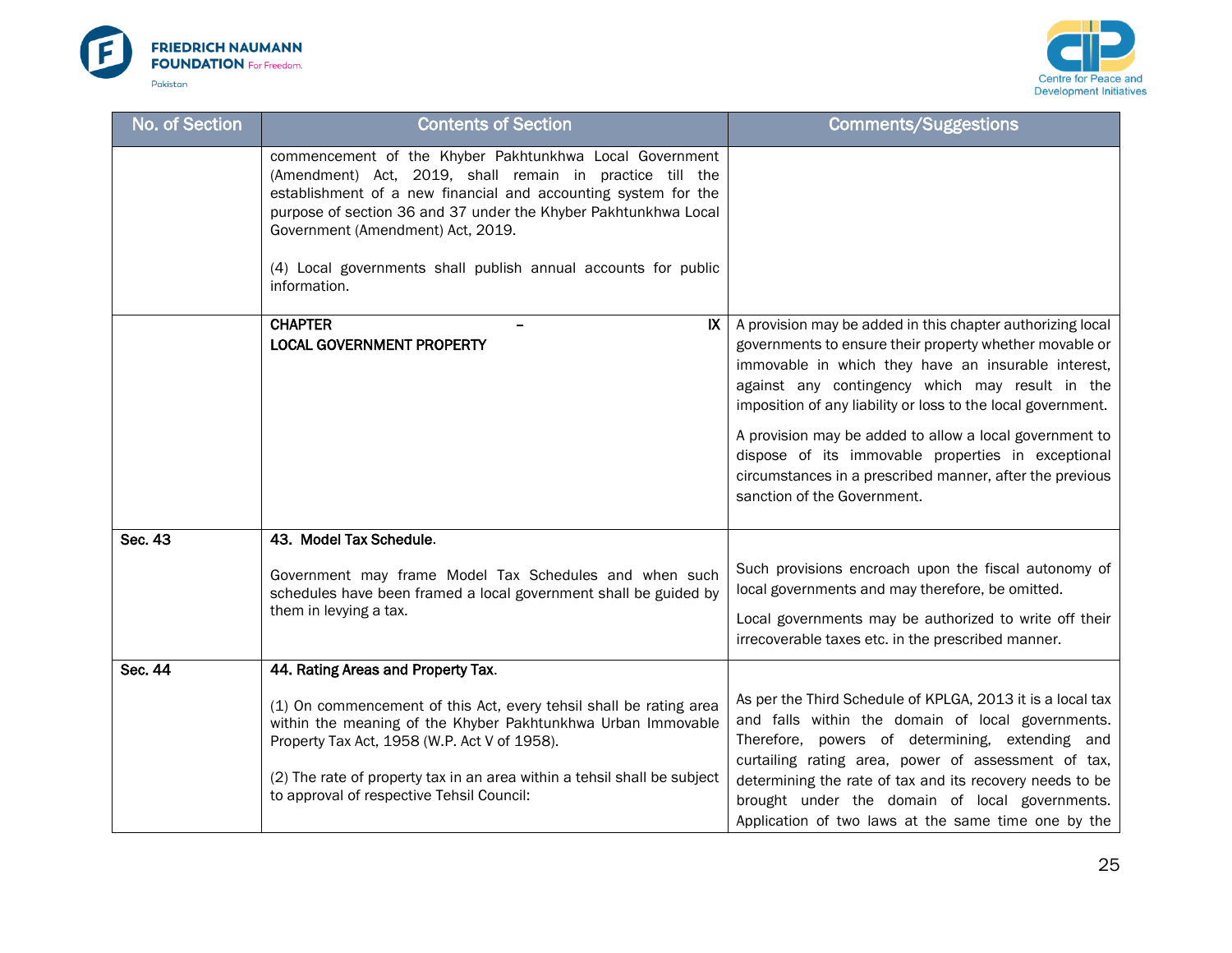



| No. of Section |     | <b>Contents of Section</b>                                                                                                                                                          | <b>Comments/Suggestions</b>                                                                                                                                                                                                                                                                   |
|----------------|-----|-------------------------------------------------------------------------------------------------------------------------------------------------------------------------------------|-----------------------------------------------------------------------------------------------------------------------------------------------------------------------------------------------------------------------------------------------------------------------------------------------|
|                |     | Provided that in the areas within a tehsil where rate has not been<br>determined, the areas shall be deemed to be exempted from property<br>tax till determination of the rate.     | Government and the other by local governments is a<br>hurdle in the way of reaping the full potential of this tax.<br>The Present arrangement lacks revenue-service linkage.<br>This dichotomy needs to be addressed. Across the world                                                        |
|                |     | (3) Unless varied under sub-section (2) above, the existing rates in<br>the areas within a tehsil shall remain in force.                                                            | it is considered a local tax and local governments are fully<br>empowered to manage this tax on their end. Till the time                                                                                                                                                                      |
|                |     | Explanation: For the purpose of this section the "rate" shall mean the<br>tax leviable under the Khyber Pakhtunkhwa Urban Immovable<br>Property Tax Act, 1958 (W.P. Act V of 1958). | it is done, the collection agency should, at least share the<br>details of the target and recovery of this tax with the<br>respective local government on a quarterly basis. The<br>local government should reconcile such details with the<br>amount received through KP Finance Department. |
| Sec.52         |     | 52. Composition of the Finance Commission.                                                                                                                                          |                                                                                                                                                                                                                                                                                               |
|                |     | (1) The Finance Commission shall consist of the following members:                                                                                                                  | Two eminently qualified and experienced technocrats in<br>local government finance including a woman may be                                                                                                                                                                                   |
|                | (a) | Minister for Finance Department, who shall be the<br>Chairman of the Finance Commission;                                                                                            | included in the composition of the Finance Commission.<br>Criteria of eligibility for the appointment of technocrat                                                                                                                                                                           |
|                | (b) | Minister for Local Government, Elections and Rural<br>Development Department who shall be the Co-<br>Chairman of the Finance Commission];                                           | members and their premature removal may be defined in<br>the law. It must be an independent and non-partisan<br>process to appoint and remove members.                                                                                                                                        |
|                | (c) | two members of the Provincial Assembly of Khyber<br>Pakhtunkhwa, one each nominated by the Chief<br>Minister and Leader of Opposition in the said<br>Assembly;                      | The Composition of the Commission is dominated by the<br>officers and representatives of the Government. Either<br>decisions of the Commission are to be taken with<br>consensus to avoid a partisan approach or the number of                                                                |
|                | (d) | Secretary to Government, Finance Department;                                                                                                                                        | independent and opposition members is increased to                                                                                                                                                                                                                                            |
|                | (e) | Government,<br>Secretary<br>to<br>Planning<br>and<br>Development Department;                                                                                                        | have a more balanced composition.                                                                                                                                                                                                                                                             |
|                | (f) | Secretary to Government, Local Government,<br>Elections and Rural Development Department;                                                                                           |                                                                                                                                                                                                                                                                                               |
|                | (i) | Secretary to Government, Law, Parliamentary Affairs<br>and Human Rights Department; and                                                                                             |                                                                                                                                                                                                                                                                                               |
|                | (j) | *****                                                                                                                                                                               |                                                                                                                                                                                                                                                                                               |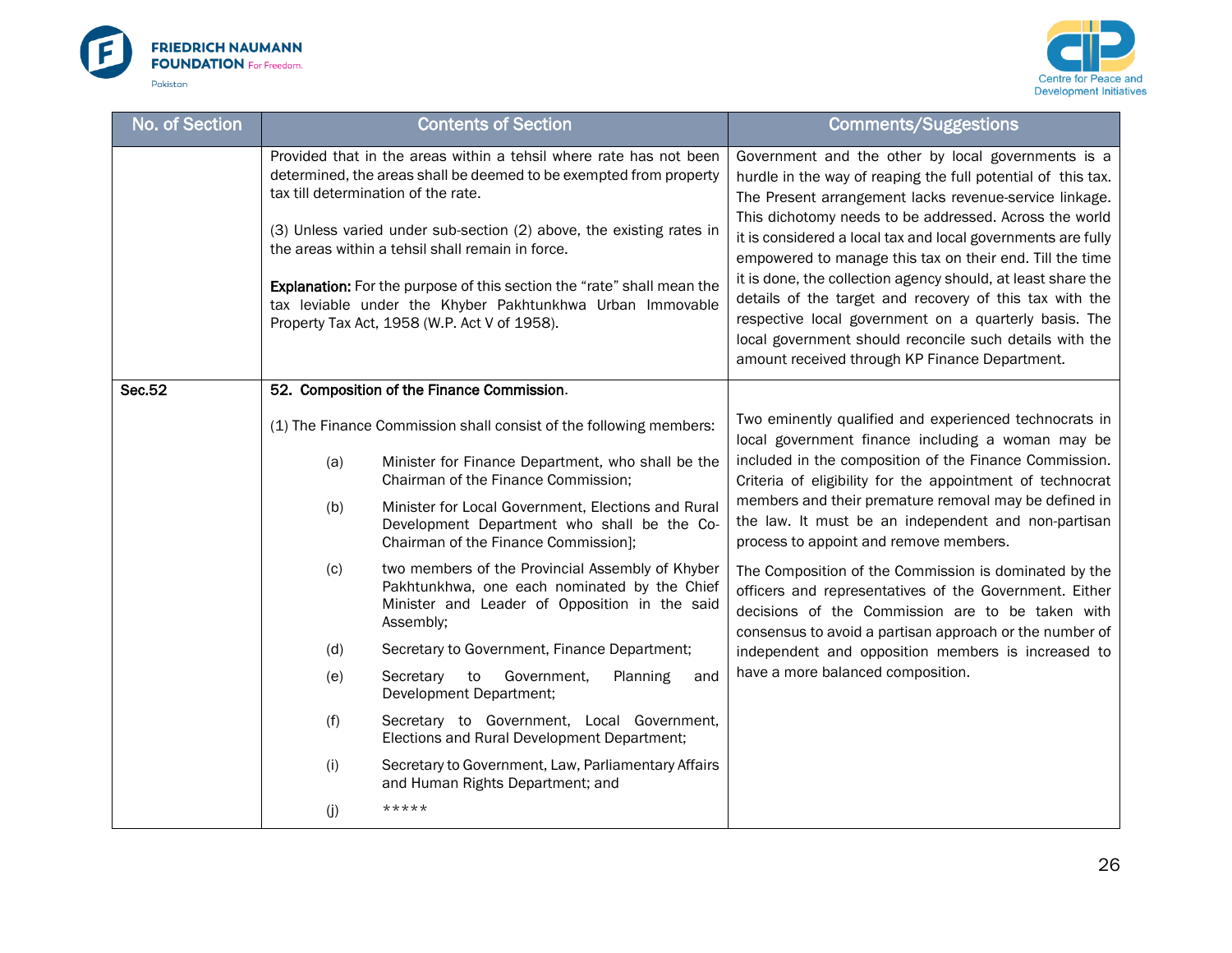



| No. of Section |                   | <b>Contents of Section</b>                                                                                                                                                                                                                                                   | <b>Comments/Suggestions</b>                                                                                                                                                                                                                      |
|----------------|-------------------|------------------------------------------------------------------------------------------------------------------------------------------------------------------------------------------------------------------------------------------------------------------------------|--------------------------------------------------------------------------------------------------------------------------------------------------------------------------------------------------------------------------------------------------|
|                | (k)               | five Chairmen, Tehsil Local Government one each<br>representing a Zone as detailed in Twelfth Schedule,<br>elected by Chairmen, Tehsil Local Government in<br>the respective Zone:                                                                                           |                                                                                                                                                                                                                                                  |
| Sec. 53        |                   | 53. Functions of the Finance Commission.                                                                                                                                                                                                                                     |                                                                                                                                                                                                                                                  |
|                | Government on:    | (1) The Finance Commission shall make recommendations to the                                                                                                                                                                                                                 | The provincial allocable amount may constitute not less<br>than thirty (30) per centum of the general revenue                                                                                                                                    |
|                |                   | (a) the amount of grant for local governments out of the proceeds of<br>Provincial Consolidated Fund in a financial year in addition to the<br>grant in lieu of Octroi and Zilla Tax:                                                                                        | receipts of the province in the relevant financial year and<br>grants in lieu of Octroi and Zilla Tax may be included in it.<br>Such clear stipulations will give more certainty and<br>predictability in fiscal transfers to local governments. |
|                |                   | Provided that in addition to the establishment charges<br>budgeted for the devolved functions and transfers in lieu of Octroi and<br>Zilla Taxes, the development grant for local governments shall be so<br>determined that it is not less than thirty percent of the total | There may be preferably single line transfer to local<br>governments. I will enable them to decide how to<br>apportion it as per their needs and priority?                                                                                       |
|                |                   | development budget of the province in the respective year:                                                                                                                                                                                                                   | The Second provison may be omitted as it is in violation of                                                                                                                                                                                      |
|                |                   | Provided further that Government may allocate certain amount from<br>the thirty per cent (30%) grant to a public interest fund to be                                                                                                                                         | Article 140A which envisages financial devolution.                                                                                                                                                                                               |
|                |                   | administered by Government and to be used by public functionaries                                                                                                                                                                                                            |                                                                                                                                                                                                                                                  |
|                |                   | for the development of local government;                                                                                                                                                                                                                                     |                                                                                                                                                                                                                                                  |
| <b>Sec.54</b>  |                   | 54. Local Government Commission.                                                                                                                                                                                                                                             |                                                                                                                                                                                                                                                  |
|                | shall consist of- | (1) Government shall appoint a Local Government Commission, which                                                                                                                                                                                                            | The Criteria of eligibility for the appointment of technocrat<br>members and their premature removal may be defined in<br>the law. It must be an independent and non-partisan                                                                    |
|                | (a)               | Minister for Local Government, Elections and Rural<br>Development Department, who shall be the<br>Chairman of the Local Government Commission;                                                                                                                               | process to appoint and remove members.<br>The Composition of the Commission is dominated by the                                                                                                                                                  |
|                | (b)               | two members of the Provincial Assembly, one each<br>nominated by the Chief Minister and Leader of<br>Opposition in the Provincial Assembly;                                                                                                                                  | officers and representatives of the Government. Either<br>decisions of the Commission are to be taken with<br>consensus to avoid a partisan approach or the number of<br>independent and opposition members is increased to                      |
|                | (c)               | qualified<br>eminently<br>experienced<br>two<br>and<br>technocrats including a woman<br>selected by                                                                                                                                                                          | have a more balanced composition.                                                                                                                                                                                                                |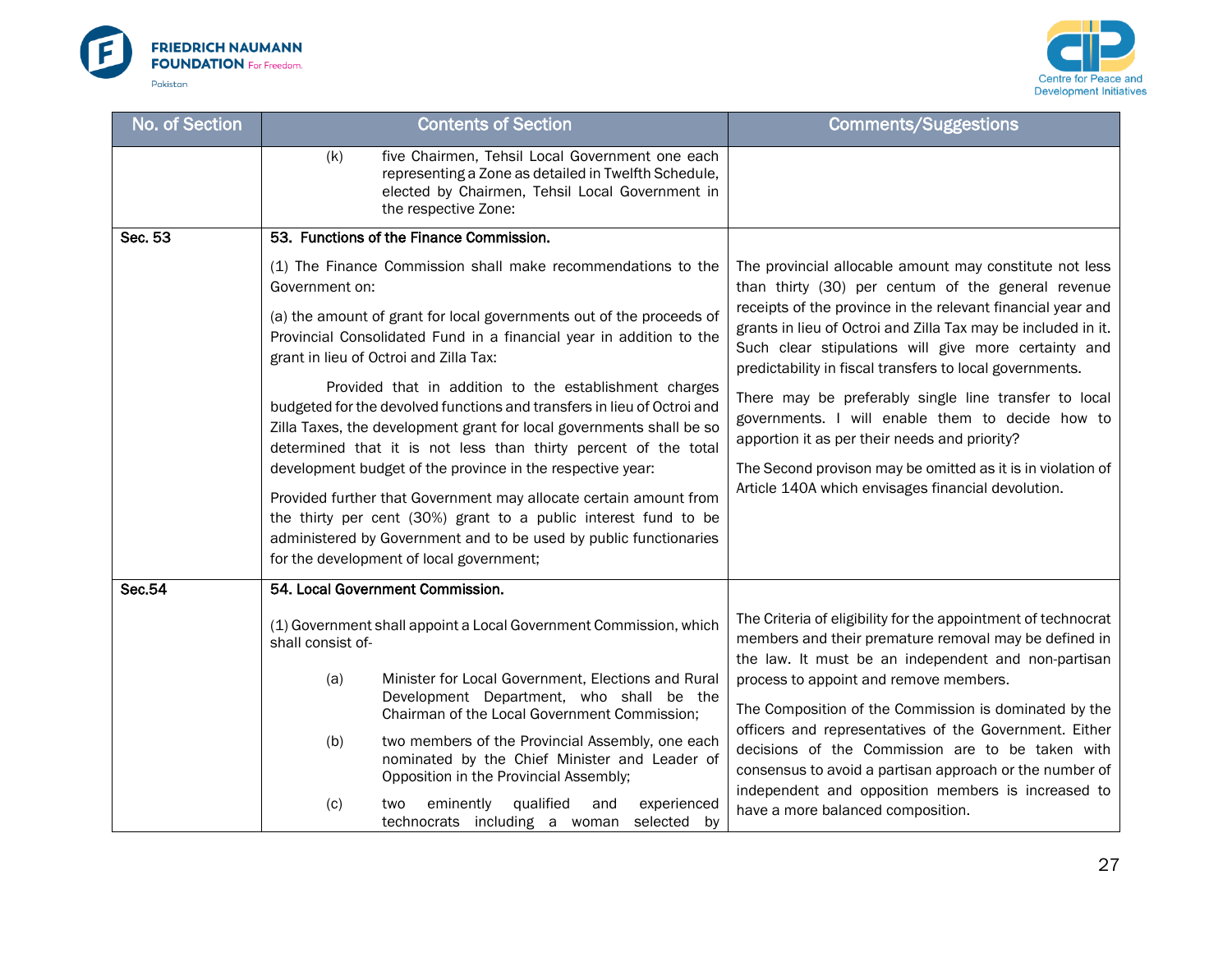



| No. of Section |     | <b>Contents of Section</b>                                                                                                                                                                                                                                            | <b>Comments/Suggestions</b>                                                                                                                                       |
|----------------|-----|-----------------------------------------------------------------------------------------------------------------------------------------------------------------------------------------------------------------------------------------------------------------------|-------------------------------------------------------------------------------------------------------------------------------------------------------------------|
|                |     | Government for a period of three years;                                                                                                                                                                                                                               |                                                                                                                                                                   |
|                | (d) | Secretary to Government, Law, Parliamentary Affairs<br>and Human Rights Department;                                                                                                                                                                                   |                                                                                                                                                                   |
|                | (e) | Secretary to Government, Local Government,<br>Elections and Rural Development Department; and                                                                                                                                                                         |                                                                                                                                                                   |
|                | (f) | a representative of the Finance Department for<br>matters relating to budget of Local Government.                                                                                                                                                                     |                                                                                                                                                                   |
| Sec.55         |     | 55. Functions of the Local Government Commission.                                                                                                                                                                                                                     |                                                                                                                                                                   |
|                |     | (1) Functions of the Local Government Commission shall be to:                                                                                                                                                                                                         | The following function may also be added:                                                                                                                         |
|                | (a) | conduct annual inspections of local governments<br>and submit reports to the Government;                                                                                                                                                                              | "Fix minimum standard of provision of public service by<br>the Tehsil Local Government;" See comments against<br>Chapter V above.                                 |
|                | (b) | commission a third-party performance and financial<br>audit of all or any local government where it feels it<br>necessary and in public interest;                                                                                                                     |                                                                                                                                                                   |
|                | (c) |                                                                                                                                                                                                                                                                       |                                                                                                                                                                   |
| Sec. 57        |     | 57. Relations of Government with Local Government.                                                                                                                                                                                                                    |                                                                                                                                                                   |
|                |     | (1) Local government] shall carry out its functions in accordance with<br>provisions of this Act and the rules made there under.                                                                                                                                      | This section gives enormous powers in the hands of the<br>Government and civil bureaucracy which undermines the<br>authority and desired autonomy meant for local |
|                |     | (2) Government may provide guidelines and render advice for<br>achieving the ends of the Government policy and for promoting<br>economic, social and environmental security of the province through<br>District Administration who shall act in the following manner: | governments. Hence, it needs to be revisited.                                                                                                                     |
|                | (a) | coordinate between Government departments and<br>local governments;                                                                                                                                                                                                   |                                                                                                                                                                   |
|                | (b) | coordinate among local governments in cases<br>where more than one local government in a district<br>are involved;                                                                                                                                                    |                                                                                                                                                                   |
|                | (c) | coordinate/ carryout periodic inspections to ensure                                                                                                                                                                                                                   |                                                                                                                                                                   |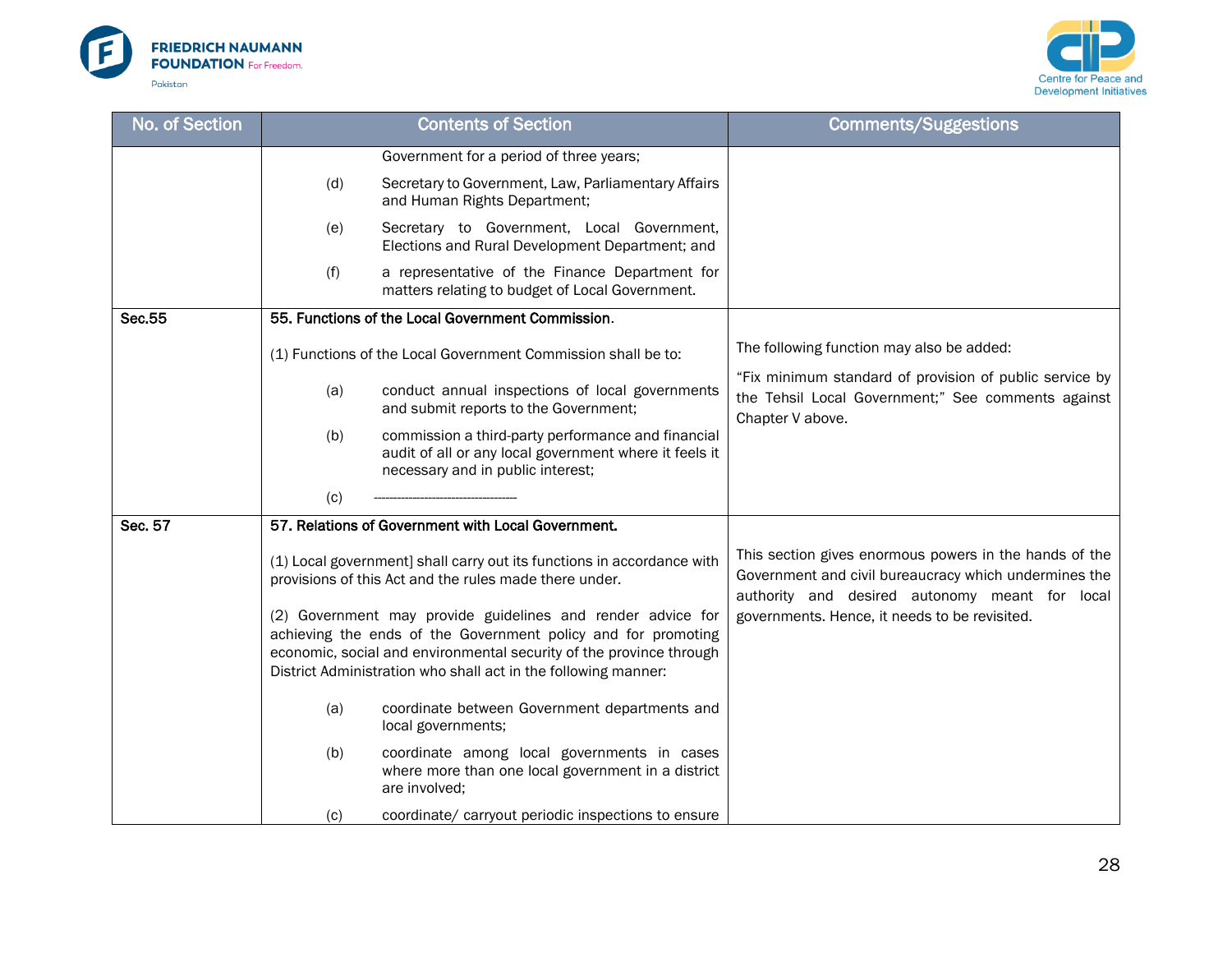



| No. of Section | <b>Contents of Section</b>                                                                                                                          |                                                                                                                                                                                                                                                                                | <b>Comments/Suggestions</b>                                                                                                                                                                                                        |
|----------------|-----------------------------------------------------------------------------------------------------------------------------------------------------|--------------------------------------------------------------------------------------------------------------------------------------------------------------------------------------------------------------------------------------------------------------------------------|------------------------------------------------------------------------------------------------------------------------------------------------------------------------------------------------------------------------------------|
|                |                                                                                                                                                     | that the non-devolved offices<br>perform their<br>functions efficiently and effectively;                                                                                                                                                                                       |                                                                                                                                                                                                                                    |
|                | (d)                                                                                                                                                 | resolution<br>dispute<br>Tehsil<br>among<br>Local<br>Governments within the districts;                                                                                                                                                                                         |                                                                                                                                                                                                                                    |
|                | (e)                                                                                                                                                 | where required to do so by the Government or a<br>Government<br>department,<br>report<br>on<br>the<br>performance of the devolved offices in the district;                                                                                                                     |                                                                                                                                                                                                                                    |
|                | (f)                                                                                                                                                 | where required to do so by the Government, or a<br>government department, report and review of<br>budget expenditure and Annual Development<br>Program utilization; and                                                                                                        |                                                                                                                                                                                                                                    |
|                | (g)                                                                                                                                                 | any other task assigned by the Government for<br>improved service delivery.                                                                                                                                                                                                    |                                                                                                                                                                                                                                    |
|                |                                                                                                                                                     | (3) The Chief Minister, may issue directives in public interest to a<br>chairman for implementation and if he fails to comply with the<br>directions, the Chief Minister may require the Department or a<br>Commissioner to take such action as the situation may necessitate. |                                                                                                                                                                                                                                    |
| <b>Sec.67</b>  |                                                                                                                                                     | 67. Appointment and control of Enforcement Officers etc.                                                                                                                                                                                                                       |                                                                                                                                                                                                                                    |
|                | (1) Government shall designate Enforcement Officers and their<br>Controlling Authority for the offences specified in Fourth and Fifth<br>Schedules. |                                                                                                                                                                                                                                                                                | This provision is against the principle of subsidiarity which<br>is one of the essential building blocks of decentralization.<br>It advocates those public responsibilities ought to be                                            |
|                | $(2)$ ------<br>$(3)$ -----                                                                                                                         |                                                                                                                                                                                                                                                                                | exercised by those elected public representatives, who<br>are closest to the citizens. Prior to this amendment<br>respective Council on the motion of the head of local<br>government was empowered to designate their officers as |
|                | Government.                                                                                                                                         | (4) Chairman, Tehsil Local Government may requisition a police<br>contingent for assistance in enforcement effort of Tehsil Local                                                                                                                                              | Enforcement Officers. This provision may therefore, be<br>revised accordingly.                                                                                                                                                     |
|                |                                                                                                                                                     |                                                                                                                                                                                                                                                                                |                                                                                                                                                                                                                                    |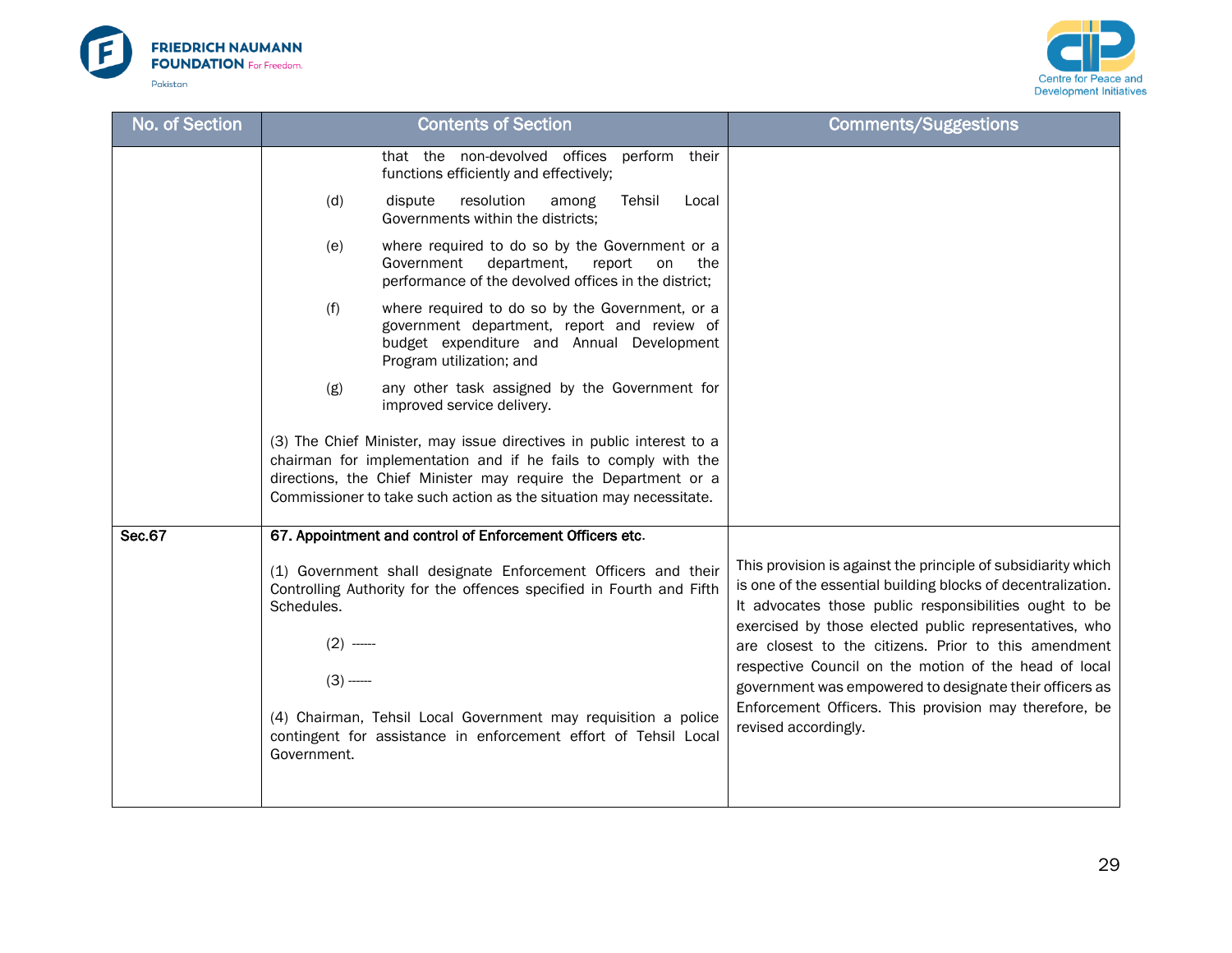



| No. of Section | <b>Contents of Section</b>                                                                                                                                                                                                                                                                                                 | <b>Comments/Suggestions</b>                                                                                                                                                                                                                                                                          |
|----------------|----------------------------------------------------------------------------------------------------------------------------------------------------------------------------------------------------------------------------------------------------------------------------------------------------------------------------|------------------------------------------------------------------------------------------------------------------------------------------------------------------------------------------------------------------------------------------------------------------------------------------------------|
| <b>Sec.70</b>  | 70. Municipal Wardens.                                                                                                                                                                                                                                                                                                     |                                                                                                                                                                                                                                                                                                      |
|                | (1) Government may establish and maintain municipal wardens.<br>(2) Government may, notwithstanding anything contained in the                                                                                                                                                                                              | Since local governments have to share the burden of<br>establishing and maintaining municipal wardens<br>therefore, such decisions should be taken by them as per                                                                                                                                    |
|                | Khyber Pakhtunkhwa Police Act, 2017 (Khyber Pakhtunkhwa Act. No<br>Il of 2017), or in any other law, specify the duties which the municipal<br>wardens may be required to perform.                                                                                                                                         | their needs and resources. Before this amendment in<br>section 70, Tehsil Municipal Administration was<br>authorized to establish and maintain municipal wardens<br>with the prior approval of the Government. This provision<br>may be revised accordingly.                                         |
|                |                                                                                                                                                                                                                                                                                                                            | The following provision may be inserted for an effective<br>enforcement system:                                                                                                                                                                                                                      |
|                |                                                                                                                                                                                                                                                                                                                            | "The Chairman may requisition and keep a Police<br>contingent on deputation or payment of charges."                                                                                                                                                                                                  |
| <b>Sec.71</b>  | 71. General Powers of Enforcement Officers.                                                                                                                                                                                                                                                                                |                                                                                                                                                                                                                                                                                                      |
|                | (1) In case of any serious threat to the public health, safety or welfare<br>or danger to life and property, or where violation of any rule or bye-<br>law is being committed, the Enforcement Officer may, in his area of<br>jurisdiction, in addition to imposition of fine or initiating prosecution<br>under this Act- | A provision may be added to ensure that a citizen or<br>resident of a local area shall have the right to bring a legal<br>suit or seek any other legal remedy against a local<br>government, its elected officials and functionaries for<br>violating his rights under any law for the time being in |
|                | (a)<br>suspend any work;                                                                                                                                                                                                                                                                                                   | force before a competent court of law and other<br>grievances addressing forums.                                                                                                                                                                                                                     |
|                | (b)<br>seize the goods;                                                                                                                                                                                                                                                                                                    |                                                                                                                                                                                                                                                                                                      |
|                | seal the premises;<br>(c)                                                                                                                                                                                                                                                                                                  |                                                                                                                                                                                                                                                                                                      |
|                | (d)<br>demolish or remove work; or                                                                                                                                                                                                                                                                                         |                                                                                                                                                                                                                                                                                                      |
|                | issue directions for taking corrective measures<br>(e)<br>within a specified time.                                                                                                                                                                                                                                         |                                                                                                                                                                                                                                                                                                      |
|                | (2) An Enforcement Officer shall not enter any dwelling unit without<br>permission of the occupier or search warrant from a court competent<br>jurisdiction.                                                                                                                                                               |                                                                                                                                                                                                                                                                                                      |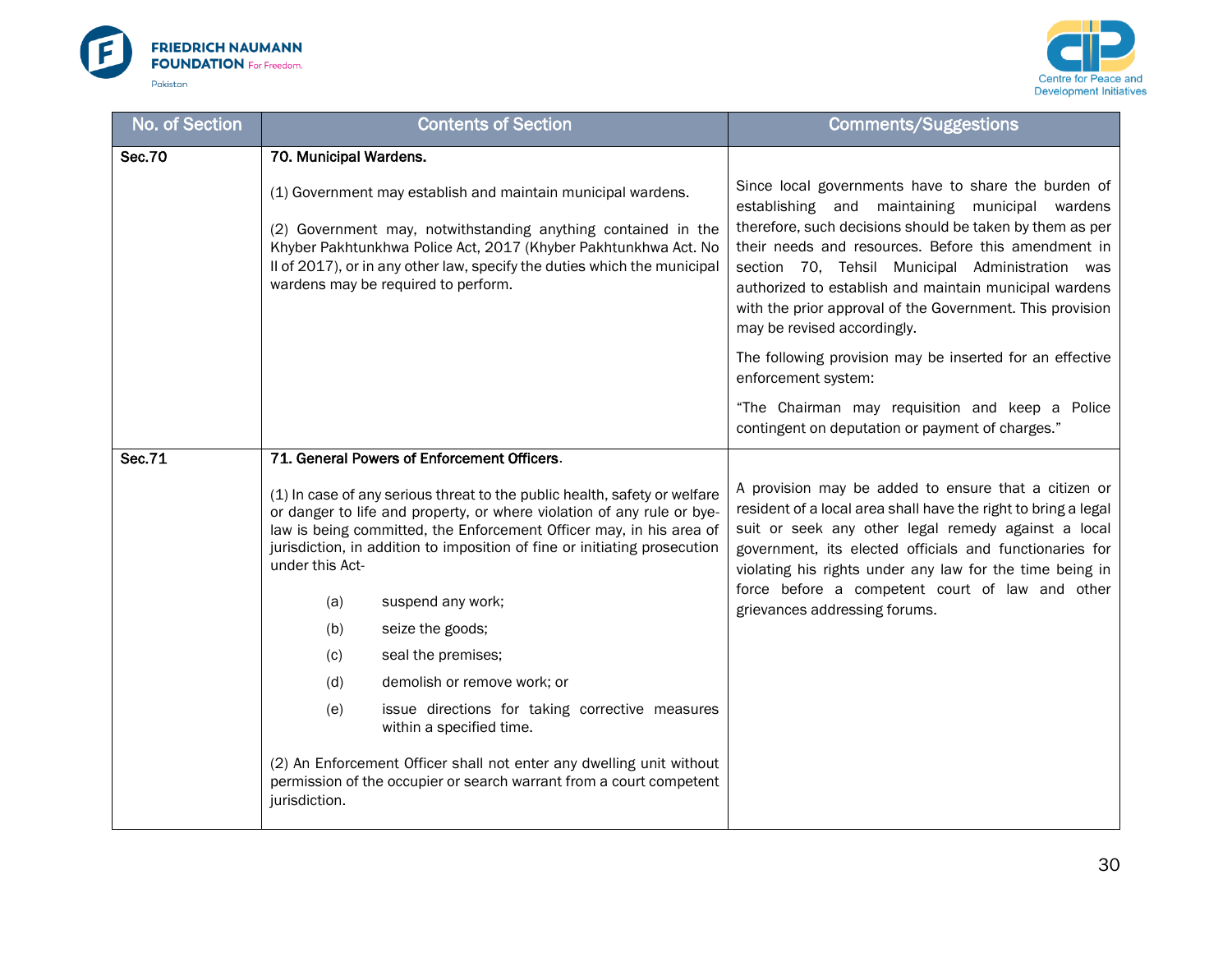



| No. of Section | <b>Contents of Section</b>                                                                                                                                                                                                                                                               | <b>Comments/Suggestions</b>                                                                                                                                                                                                                                                                                                                                                                                                                                                                                                            |
|----------------|------------------------------------------------------------------------------------------------------------------------------------------------------------------------------------------------------------------------------------------------------------------------------------------|----------------------------------------------------------------------------------------------------------------------------------------------------------------------------------------------------------------------------------------------------------------------------------------------------------------------------------------------------------------------------------------------------------------------------------------------------------------------------------------------------------------------------------------|
|                | <b>CHAPTER</b><br>XIV.<br><b>LOCAL COUNCIL ELECTIONS</b>                                                                                                                                                                                                                                 | Chapter - XIV on local council elections of KPLGA, 2013<br>needs to be harmonized with the Election Act, 2017 and<br>Election Rules, 2017.                                                                                                                                                                                                                                                                                                                                                                                             |
|                |                                                                                                                                                                                                                                                                                          | Under Article 140A of the Constitution, it is the mandate<br>of the Election Commission of Pakistan (ECP) to conduct<br>local government elections. Therefore, Chapter XIII<br>(Conduct of Election to Local Governments) of the Election<br>Act, 2017 exclusively deals with local governments.<br>Moreover, Chapter IV (Electoral Rolls), Chapter IX (Election<br>disputes), Chapter X (Offences, Penalties and<br>Procedures), Chapter XII (Allocation of Symbols) as far as<br>possible are applied on local government elections. |
|                |                                                                                                                                                                                                                                                                                          | Comments against sections 77,88,89,90,91 and 95 have<br>been jotted down keeping in view the above provisions of<br>the Election Act, 2017. The provisions of the Election Act,<br>2017 being federal legislation, would have precedence<br>over the similar provisions of KPLGA, 2013. It is therefore,<br>suggested that all such provisions in KPLGA, 2013 may<br>be omitted after careful scrutiny and in consultation with<br>ECP.                                                                                                |
| Sec. 77        | 77. Preparation of Electoral Rolls.                                                                                                                                                                                                                                                      |                                                                                                                                                                                                                                                                                                                                                                                                                                                                                                                                        |
|                | (1) A person shall be entitled to be enrolled as a voter if he-<br>(a) is a citizen of Pakistan;                                                                                                                                                                                         | Chapter IV of the Election Act, 2017 deals with Electoral<br>Rolls. Under section 23 ECP shall prepare the electoral<br>rolls for election to the National Assembly, Provincial                                                                                                                                                                                                                                                                                                                                                        |
|                | (b) is not less than eighteen years of age; and                                                                                                                                                                                                                                          | Assemblies as well as local governments and shall revise                                                                                                                                                                                                                                                                                                                                                                                                                                                                               |
|                | (c)fulfils such other conditions as the Election Commission may<br>specify.                                                                                                                                                                                                              | such rolls periodically in the prescribed manner. This<br>section may be omitted in view of section 23 of the<br>Election Act, 2017.                                                                                                                                                                                                                                                                                                                                                                                                   |
|                | (2) The electoral rolls for the local council elections shall be prepared<br>or adopted by the Election Commission in the manner it may deem<br>appropriate and the electoral rolls shall not be invalid by reason of<br>any erroneous description therein of any person listed or of an |                                                                                                                                                                                                                                                                                                                                                                                                                                                                                                                                        |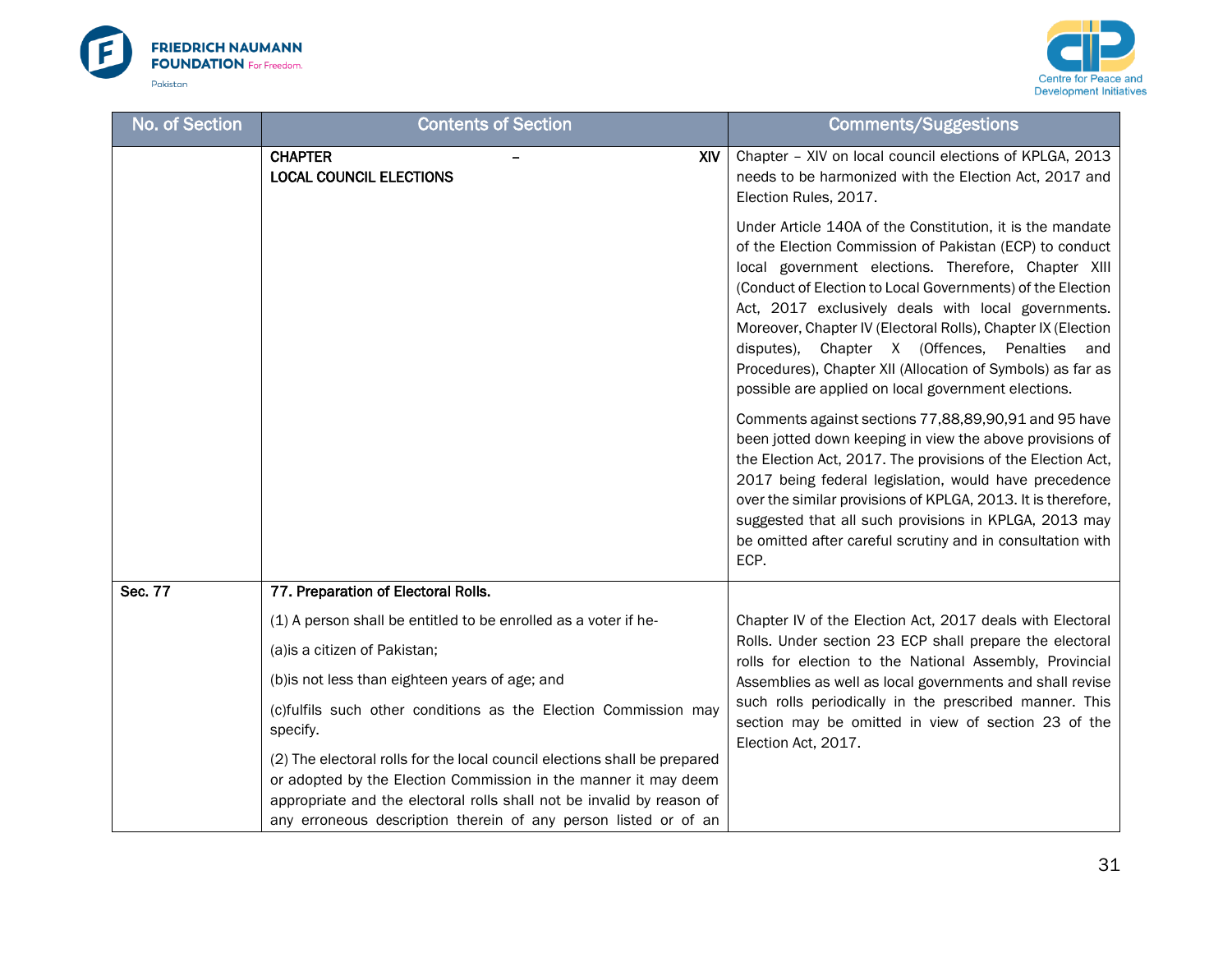



| <b>No. of Section</b> | <b>Contents of Section</b>                                                                                                                                                                                                                                                                                                                                                                                                                                                                                                                                                                                                                                                                                                                                                                                                                                                                                                                                                                                                                                                                                                                                                                                                                                                                                                       | <b>Comments/Suggestions</b>                                                                                                                                                                                                                                                                                                                                                                                                                                                                                                                                                                                                                                                                               |
|-----------------------|----------------------------------------------------------------------------------------------------------------------------------------------------------------------------------------------------------------------------------------------------------------------------------------------------------------------------------------------------------------------------------------------------------------------------------------------------------------------------------------------------------------------------------------------------------------------------------------------------------------------------------------------------------------------------------------------------------------------------------------------------------------------------------------------------------------------------------------------------------------------------------------------------------------------------------------------------------------------------------------------------------------------------------------------------------------------------------------------------------------------------------------------------------------------------------------------------------------------------------------------------------------------------------------------------------------------------------|-----------------------------------------------------------------------------------------------------------------------------------------------------------------------------------------------------------------------------------------------------------------------------------------------------------------------------------------------------------------------------------------------------------------------------------------------------------------------------------------------------------------------------------------------------------------------------------------------------------------------------------------------------------------------------------------------------------|
|                       | omission of the name of any person entitled to be enrolled or of<br>inclusion of the name of any person not so entitled.                                                                                                                                                                                                                                                                                                                                                                                                                                                                                                                                                                                                                                                                                                                                                                                                                                                                                                                                                                                                                                                                                                                                                                                                         |                                                                                                                                                                                                                                                                                                                                                                                                                                                                                                                                                                                                                                                                                                           |
|                       | (3) Every person whose name is entered in the electoral roll for a local<br>council, and no person whose name is not so entered, shall be<br>entitled to cast a vote at an election to the local council.                                                                                                                                                                                                                                                                                                                                                                                                                                                                                                                                                                                                                                                                                                                                                                                                                                                                                                                                                                                                                                                                                                                        |                                                                                                                                                                                                                                                                                                                                                                                                                                                                                                                                                                                                                                                                                                           |
| Sec. 79               | 79. Term of office, first meeting and conduct of business in Local<br>Council.<br>(1) The term of office of a local council shall be four years<br>commencing on the date on which it holds its first meeting:<br>Provided that the first meeting shall be held not later than fifteen days<br>from the day on which the names of its members are notified.<br>(1A) Notwithstanding anything contained in sub-section (1),<br>If Government decides that elections shall be held separately for<br>village council and neighbourhood council and for the Chairman,<br>Tehsil Council Government, it may request the Election Commission<br>of Pakistan to hold elections in two phases and the Election<br>Commission of Pakistan shall hold the elections accordingly.<br>(1B) If the elections of village council and neighbourhood council are<br>held in the first stance, under sub-section (1A), then the Tehsil Council<br>shall be constituted whenever election are held for Chairman, Tehsil<br>Local Government:<br>Provided that the tenure of such Chairman, Tehsil Local Government<br>shall be four years irrespective of the fact that members of Tehsil<br>Council have already completed their tenure of four years in capacity<br>of members of their respective village council or neighbourhood<br>council. | The Chairmen of V&NC and members on reserved seats<br>are ex-officio members of respective Tehsil/City Council.<br>Council is considered an integral part of local government<br>and performs certain important functions including<br>approval and revision of the budget. How can a Tehsil<br>Local Government function without its Council?<br>The ECP conducted the elections of V&NC and the head<br>of Tehsil/City Local Government on the same day. It rather<br>decided to conduct the election of 17 districts in the first<br>phase in 17 districts and the remaining 18 districts in 2 <sup>nd</sup><br>phase.<br>Subsections (1A) and (1B) may be revised in view of the<br>ground realities. |
|                       |                                                                                                                                                                                                                                                                                                                                                                                                                                                                                                                                                                                                                                                                                                                                                                                                                                                                                                                                                                                                                                                                                                                                                                                                                                                                                                                                  |                                                                                                                                                                                                                                                                                                                                                                                                                                                                                                                                                                                                                                                                                                           |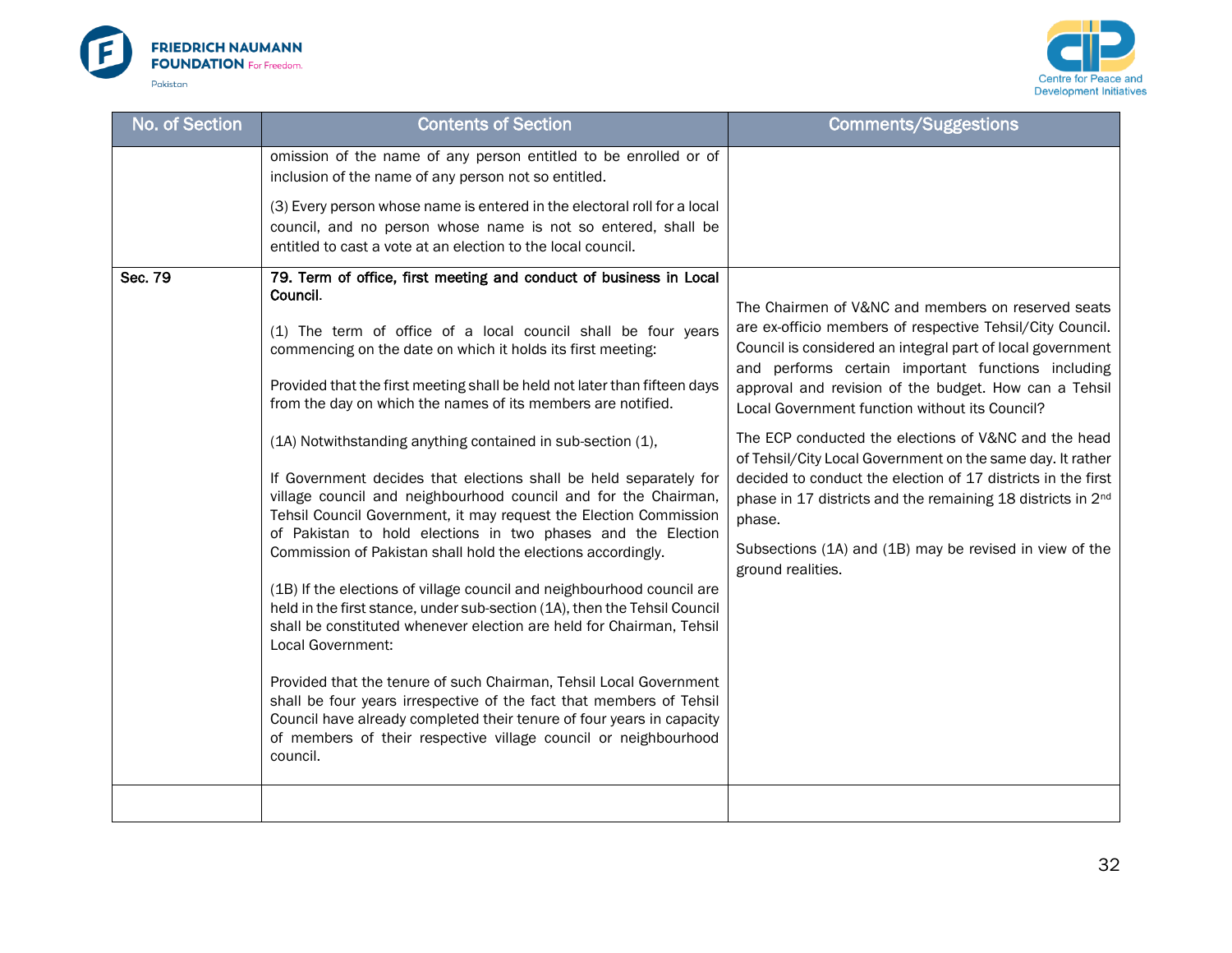



| No. of Section | <b>Contents of Section</b>                                                                                                                                                                                                                                                                                                                                                                                                                                                                                                                                                                     | <b>Comments/Suggestions</b>                                                                |
|----------------|------------------------------------------------------------------------------------------------------------------------------------------------------------------------------------------------------------------------------------------------------------------------------------------------------------------------------------------------------------------------------------------------------------------------------------------------------------------------------------------------------------------------------------------------------------------------------------------------|--------------------------------------------------------------------------------------------|
| <b>Sec.81</b>  | 81. Casual vacancy.                                                                                                                                                                                                                                                                                                                                                                                                                                                                                                                                                                            |                                                                                            |
|                | (1) If at any time, the office of a Chairman, Tehsil Local Government<br>falls vacant by reason of death, resignation, removal or any other<br>reason, the concerned Tehsil Council shall within ten (10) days, elect<br>one of its members as officiating Chairman, Tehsil Local Government<br>till appointment of new Chairman, Tehsil Local Government:                                                                                                                                                                                                                                     | Second proviso may be revisited in view of comments<br>against section 79.                 |
|                | Provided that the new Chairman, Tehsil Local Government shall be<br>elected in accordance with the provisions of this Act and the rules<br>made thereunder, within a period of ninety (90) days from the date<br>such vacancy is notified and the new Chairman, Tehsil Local<br>Government shall hold office for the residue of such term:                                                                                                                                                                                                                                                     |                                                                                            |
|                | Provided further that if, at any time, the office of Chairman, Tehsil<br>Local Government falls vacant by reason of completion of his tenure,<br>under section 79 of this Act, or by reason of his death, resignation, or<br>removal, or due to any other reason, the concerned Tehsil Council<br>does not exist to elect an officiating Chairman, Government shall<br>appoint an officer to perform the functions of the Chairman, Tehsil<br>Local Government till the election of new Chairman and<br>establishment of a new local government system in accordance with<br>this sub-section. |                                                                                            |
|                |                                                                                                                                                                                                                                                                                                                                                                                                                                                                                                                                                                                                |                                                                                            |
| Sec. 82        | 82. Resignation.                                                                                                                                                                                                                                                                                                                                                                                                                                                                                                                                                                               |                                                                                            |
|                | (1) A member of a local council may resign his office by tendering<br>resignation in writing to the respective Chairman.                                                                                                                                                                                                                                                                                                                                                                                                                                                                       | Subsection (4) of section 82 may be amended to bring LG<br>Department in the loop as well. |
|                | (2) A Chairman, Tehsil Local Government may resign his office by<br>tendering resignation in writing addressed to the Chief Minister.                                                                                                                                                                                                                                                                                                                                                                                                                                                          |                                                                                            |
|                | (3) The resignations so tendered shall deem to be accepted and<br>effective forthwith.                                                                                                                                                                                                                                                                                                                                                                                                                                                                                                         |                                                                                            |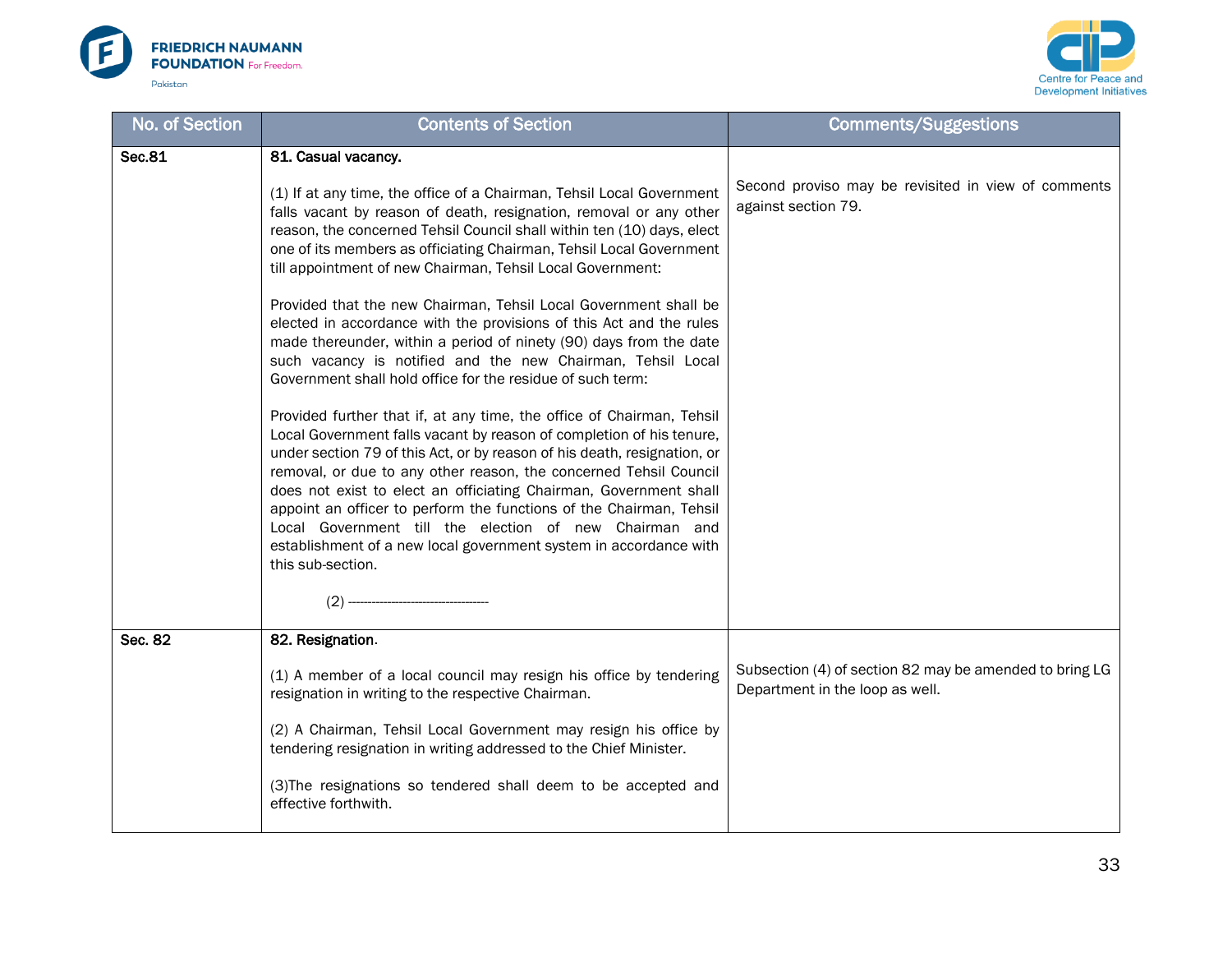



| No. of Section | <b>Contents of Section</b>                                                                                                                                                                                                                                            | <b>Comments/Suggestions</b>                                                                                                       |
|----------------|-----------------------------------------------------------------------------------------------------------------------------------------------------------------------------------------------------------------------------------------------------------------------|-----------------------------------------------------------------------------------------------------------------------------------|
|                | (4) Copies of all resignations shall be forwarded to the Election<br>Commission.                                                                                                                                                                                      |                                                                                                                                   |
| <b>Sec.88</b>  | 88. Corrupt practice.                                                                                                                                                                                                                                                 |                                                                                                                                   |
|                | A person guilty of bribery, personating, or undue influence shall be<br>punishable for an offence of corrupt practice with imprisonment for a<br>term which may extend to three years, or with fine which may extend<br>to one hundred thousand rupees, or with both. | Section 167 of the Election Act, 2017 provides how to<br>deal with corrupt practice. See suggestion against<br>Chapter XIV above. |
| Sec. 89        | 89. Bribery.                                                                                                                                                                                                                                                          |                                                                                                                                   |
|                | A person is guilty of bribery, if he, directly or indirectly, by himself or<br>by any other person on his behalf-                                                                                                                                                     | Section 168 of the Election Act, 2017 defines bribery. See<br>suggestion against Chapter XIV above.                               |
|                | (a)<br>receives, agrees or contracts for any gratification for<br>voting or refraining from voting or for being or<br>refraining from being a candidate at, or withdrawing<br>or retiring from, an election;                                                          |                                                                                                                                   |
|                | (b)                                                                                                                                                                                                                                                                   |                                                                                                                                   |
| Sec. 90        | 90. Personating.                                                                                                                                                                                                                                                      |                                                                                                                                   |
|                | A person is guilty of personating, if he votes or applies for a ballot<br>paper for voting as some other person whether that other person is<br>living or dead or fictitious.                                                                                         | Section 169 of the Election Act, 2017 deals with<br>personation during the election. See suggestion against<br>Chapter XIV above. |
| Sec. 91        | 91. Undue influence.                                                                                                                                                                                                                                                  |                                                                                                                                   |
|                | A person is guilty of undue influence, if he-                                                                                                                                                                                                                         | Section 170 of the Election Act, 2017 deals with undue<br>influence. See suggestion against Chapter XIV above.                    |
|                | in order to compel any person to vote, refrain from<br>(a)<br>voting, or to induce or compel any person to<br>withdraw his candidature at an election, directly or<br>indirectly, by himself or by any other person on his<br>behalf-                                 |                                                                                                                                   |
|                | (b)                                                                                                                                                                                                                                                                   |                                                                                                                                   |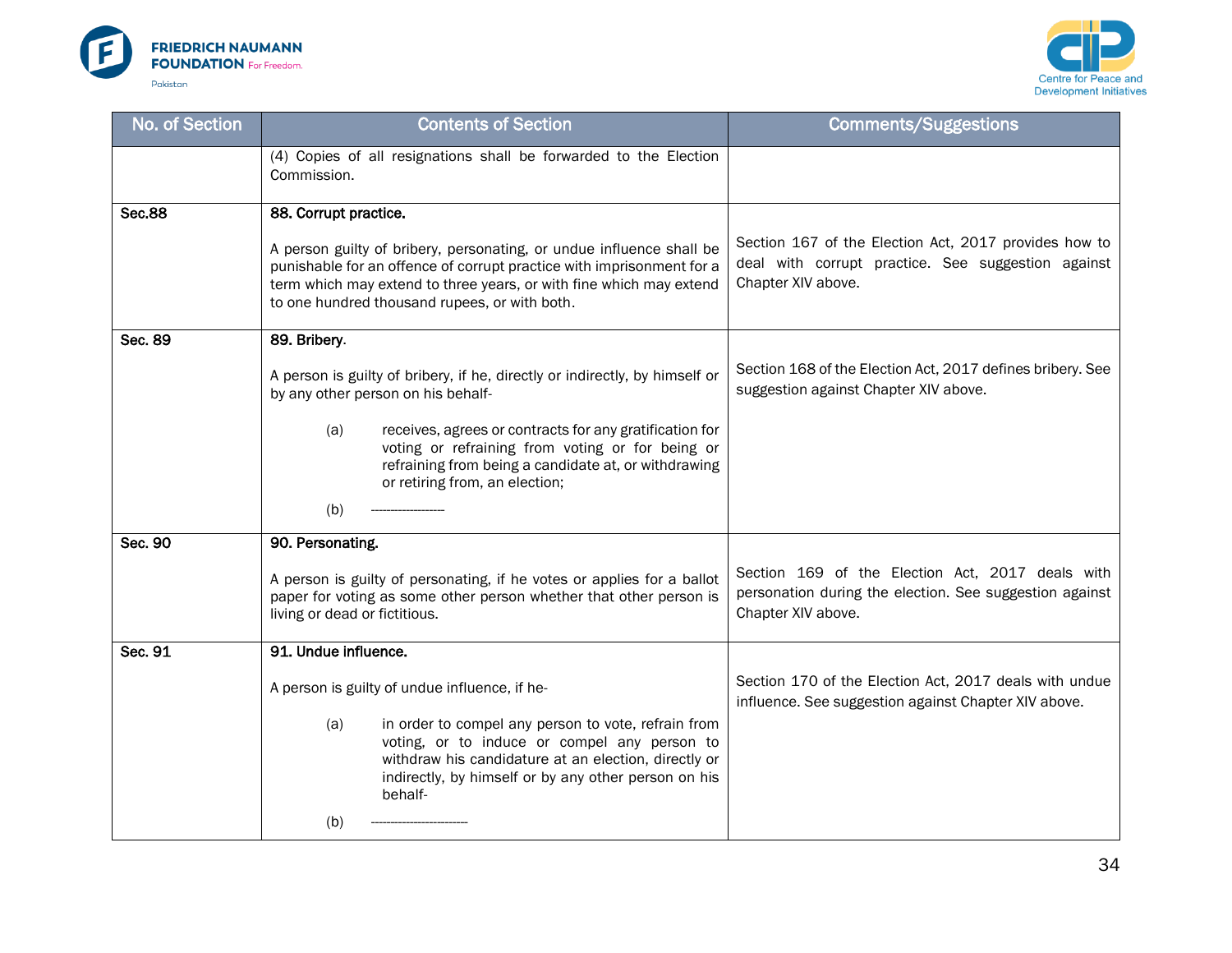



| No. of Section | <b>Contents of Section</b>                                                                                                                                                                                                                                                                                                                                                                                                                                                 | <b>Comments/Suggestions</b>                                                                                                                                                                                                                                                                                                                                                                                                                                                        |
|----------------|----------------------------------------------------------------------------------------------------------------------------------------------------------------------------------------------------------------------------------------------------------------------------------------------------------------------------------------------------------------------------------------------------------------------------------------------------------------------------|------------------------------------------------------------------------------------------------------------------------------------------------------------------------------------------------------------------------------------------------------------------------------------------------------------------------------------------------------------------------------------------------------------------------------------------------------------------------------------|
| Sec 95.        | 95. Tampering with papers.<br>A person is guilty of an offence punishable with imprisonment for a<br>term which may extend to six months, or with fine which may extend<br>to ten thousand rupees, or with both, if he:<br>(a)<br>fraudulently defaces or destroys any nomination<br>paper or ballot paper;<br>(b)                                                                                                                                                         | Section 172 of the Election Act, 2017 deals with the<br>offense of tampering with paper. See suggestion against<br>Chapter XIV above.                                                                                                                                                                                                                                                                                                                                              |
| Sec.109        | 109. Complaint Cell.<br>Every local government, village council and neighbourhood council<br>shall set up a complaint cell for redressal of grievances within the<br>ambit of their responsibilities under this Act.                                                                                                                                                                                                                                                       | V&NC is also a local government hence may not be<br>mentioned separately in this section. The provision of<br>using internet-based applications<br>by the local<br>governments for efficient management and redressal of<br>complaints may be inserted in this section.                                                                                                                                                                                                            |
| Sec.113        | 113. Bye-laws.<br>(1) A local council] may, in their ambit of responsibilities, make bye-<br>laws to carry out the purposes of this Act.<br>(2) In particular and without prejudice to the generality of the<br>foregoing power, such bye-laws may provide for all or any of the<br>matters specified in Part -II of the Seventh Schedule:<br>Provided that the Government may make model bye-laws on any,<br>some or all of relevant subjects for the sake of uniformity. | Subsection (1) may be substituted as under:<br>"(1) A Local Government may, subject to previous<br>publication and by notification in the Official Gazette,<br>make bye-laws, not inconsistent with this Act and the<br>rules, for carrying out the purposes of this Act."<br>After subsection (2) following subsection may be added:<br>"(3) The bye-laws made by a local government may come<br>into force from the date the bye-laws are published in the<br>Official Gazette." |
| Sec. 115A      | 115A. Outsourcing of functions.<br>Government may, by notification exclude any of the functions<br>assigned to the City Local Government or Tehsil Local Government,<br>as the case may be, and outsource these functions to any authority,                                                                                                                                                                                                                                | This provision infringes upon the autonomy of local<br>governments as enshrined under Article 140A. How a                                                                                                                                                                                                                                                                                                                                                                          |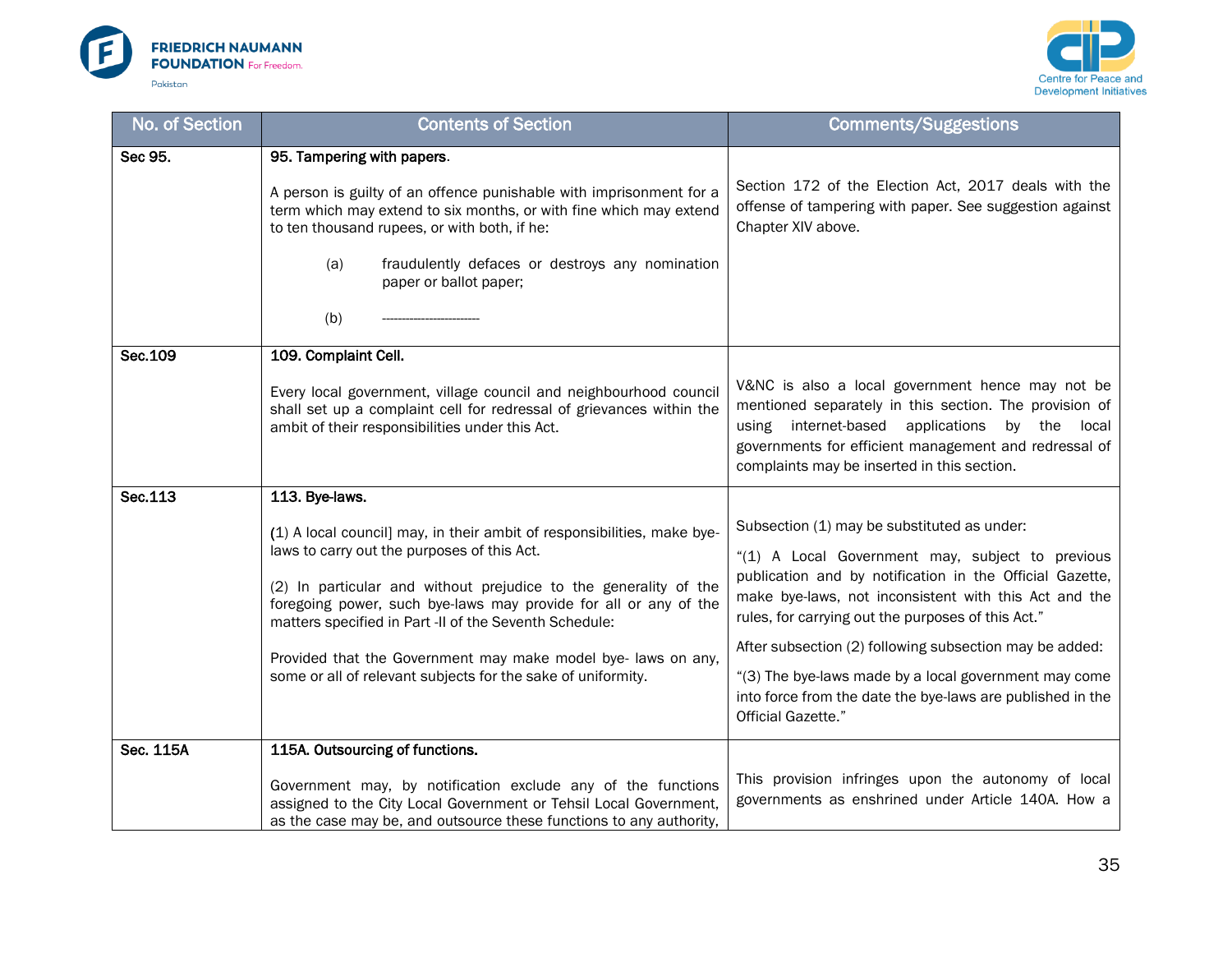



| No. of Section | <b>Contents of Section</b>                                                                                                                                                                                                                                                                                                                                                                                                                                                                                                                          | <b>Comments/Suggestions</b>                                                                                                                                                                                                                                                          |
|----------------|-----------------------------------------------------------------------------------------------------------------------------------------------------------------------------------------------------------------------------------------------------------------------------------------------------------------------------------------------------------------------------------------------------------------------------------------------------------------------------------------------------------------------------------------------------|--------------------------------------------------------------------------------------------------------------------------------------------------------------------------------------------------------------------------------------------------------------------------------------|
|                | firm or company on such terms and conditions as it may determine in<br>accordance with the existing laws or rules in force in the province.                                                                                                                                                                                                                                                                                                                                                                                                         | function assigned by the elected legislature through<br>enactment, could be excluded by the executive?                                                                                                                                                                               |
|                |                                                                                                                                                                                                                                                                                                                                                                                                                                                                                                                                                     | This provision may be revisited keeping in view the<br>judgment of the Honourable Supreme Court on<br>Constitution Petition No. 24 of 2017 of MQM(P) against<br>the Sindh Local Government Act, 2013 announced on 1st<br>February, 2022.                                             |
| Sec.117        | 117. General powers of local governments, etc.                                                                                                                                                                                                                                                                                                                                                                                                                                                                                                      |                                                                                                                                                                                                                                                                                      |
|                | (1) Every local government shall perform its functions conferred by or<br>under this Act.                                                                                                                                                                                                                                                                                                                                                                                                                                                           | General powers may be made the part of law.                                                                                                                                                                                                                                          |
|                |                                                                                                                                                                                                                                                                                                                                                                                                                                                                                                                                                     | Standard procedures could be notified in the form of rules                                                                                                                                                                                                                           |
|                | (2) Government shall specify general powers and standard<br>procedures to guide local governments in performance of their<br>functions.                                                                                                                                                                                                                                                                                                                                                                                                             | by the Government.                                                                                                                                                                                                                                                                   |
| Sec.118        | 118. Local Council Board.                                                                                                                                                                                                                                                                                                                                                                                                                                                                                                                           |                                                                                                                                                                                                                                                                                      |
|                | (1) The Local Council Board established, under the Khyber<br>Pakhtunkhwa Local Government Ordinance, 1979 shall continue to<br>perform the functions of the management, control and administration<br>of the Local Council Service and Servants of Local Councils.                                                                                                                                                                                                                                                                                  | The Composition of the Local Council Board may be<br>specified in the law and it should be inclusive in gender<br>terms. Elected heads of local governments may be given<br>appropriate representation in the Board. The Board may<br>conduct its business in the prescribed manner. |
|                | (2) For the purpose of this Act, the Local Council Board shall exercise<br>all the powers and functions in respect of field formations working<br>under its administrative control, including their service structure,<br>service rules, sanction for the creation and abolition of posts,<br>approval, consent, no objection certificates, vetting, advices,<br>guidelines, instructions, performance management, trainings, fund<br>investment, appointments, transfer, posting and disciplinary action<br>under the prescribed rules and policy. | Subsection (3) may be revisited to give due space to local<br>governments as administrative devolution under Article<br>140A authorizes the local governments to manage their<br>human resource.<br>Local governments may therefore, be allowed to                                   |
|                |                                                                                                                                                                                                                                                                                                                                                                                                                                                                                                                                                     | determine their own staff, in line with their local needs to                                                                                                                                                                                                                         |
|                | (3) The Local Council Board shall, shall provide for service structure<br>of the Local Council Service and the Servants of Local Councils<br>including specification of posts to be filled through Khyber                                                                                                                                                                                                                                                                                                                                           | ensure effective management. The Government may at<br>the best, prescribe common standards for qualification<br>and recruitment of human resource by local governments.<br>These standards should allow the recruitment and                                                          |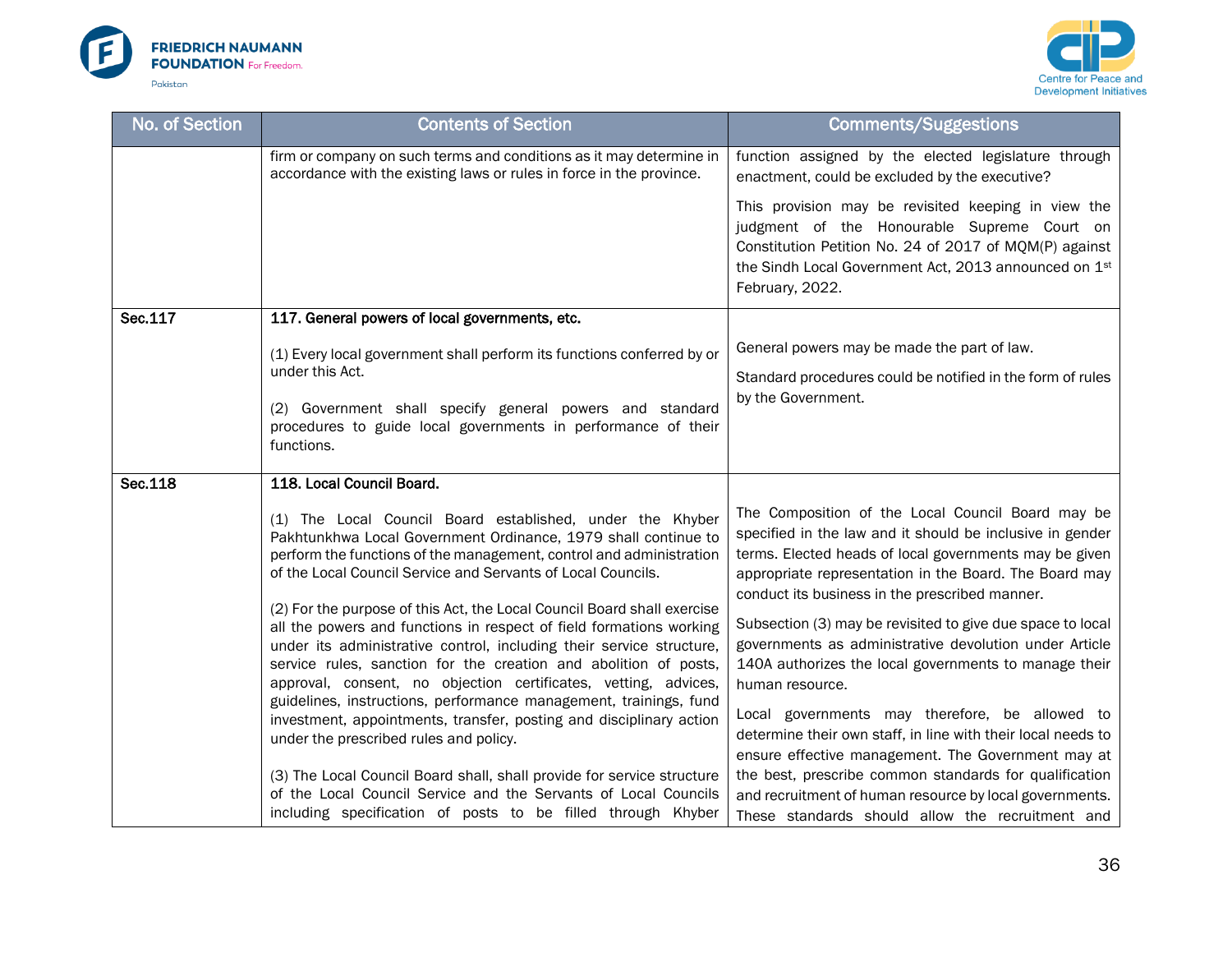



| No. of Section | <b>Contents of Section</b>                                                                                                                                                                                                                                                                                                  | <b>Comments/Suggestions</b>                                                                                                                                                                                                                                                                                                                                                                                   |
|----------------|-----------------------------------------------------------------------------------------------------------------------------------------------------------------------------------------------------------------------------------------------------------------------------------------------------------------------------|---------------------------------------------------------------------------------------------------------------------------------------------------------------------------------------------------------------------------------------------------------------------------------------------------------------------------------------------------------------------------------------------------------------|
|                | Pakhtunkhwa Public Service Commission.                                                                                                                                                                                                                                                                                      | retention of high-quality staff on the basis of best<br>performance, professional competence and relevant<br>experience as well as gender equality.<br>Adequate training opportunities, good remuneration and<br>career prospects should be ensured for the employees of<br>local governments to enable local governments to provide<br>high-quality public services to the citizens of their local<br>areas. |
| Sec. 120A      | 120A. Dissolution of Local Governments.<br>(1) Soon after the completion of the tenure of all the district councils,                                                                                                                                                                                                        | This provision may be omitted, keeping in view the                                                                                                                                                                                                                                                                                                                                                            |
|                | Tehsil Councils, town councils, village councils and neighbourhood<br>councils in the province shall stand dissolved and as a consequence<br>thereof all District Nazimeen, Tehsil Nazimeen, Town Nazimeen,<br>village council Nazimeen and neighbourhood council Nazimeen shall<br>cease to hold their respective offices. | Judgement of the Honourable Supreme Court in<br>Constitution Petition No. 48 of 2019 announced on 25<br>March, 2021 against the dissolution of local governments<br>in the Punjab province. The outgoing head of local<br>government may hand over the charge to the newly                                                                                                                                    |
|                | (2) The Department shall authorize officers to perform administrative<br>functions of respective Nazimeen till the installation of local<br>governments under this Act.                                                                                                                                                     | elected head of local government. During local<br>government elections Government may allow the only day<br>to day expenditure and ban all such development<br>activities which could influence the electioneering. This                                                                                                                                                                                      |
|                | (3) All administrative actions required for giving effect to the<br>provisions of this Act and transition to the local government system<br>set up there under shall be completed within six months of the<br>commencement of the Khyber Pakhtunkhwa Local Government<br>(Amendment) Act, 2019.                             | was witnessed in the Punjab province in 1991 when<br>before local government elections these institutions were<br>not dissolved and the newly elected heads of local<br>governments took charge of the office from the out-going<br>elected heads of local governments in January, 1992. The<br>transition was smooth.                                                                                        |